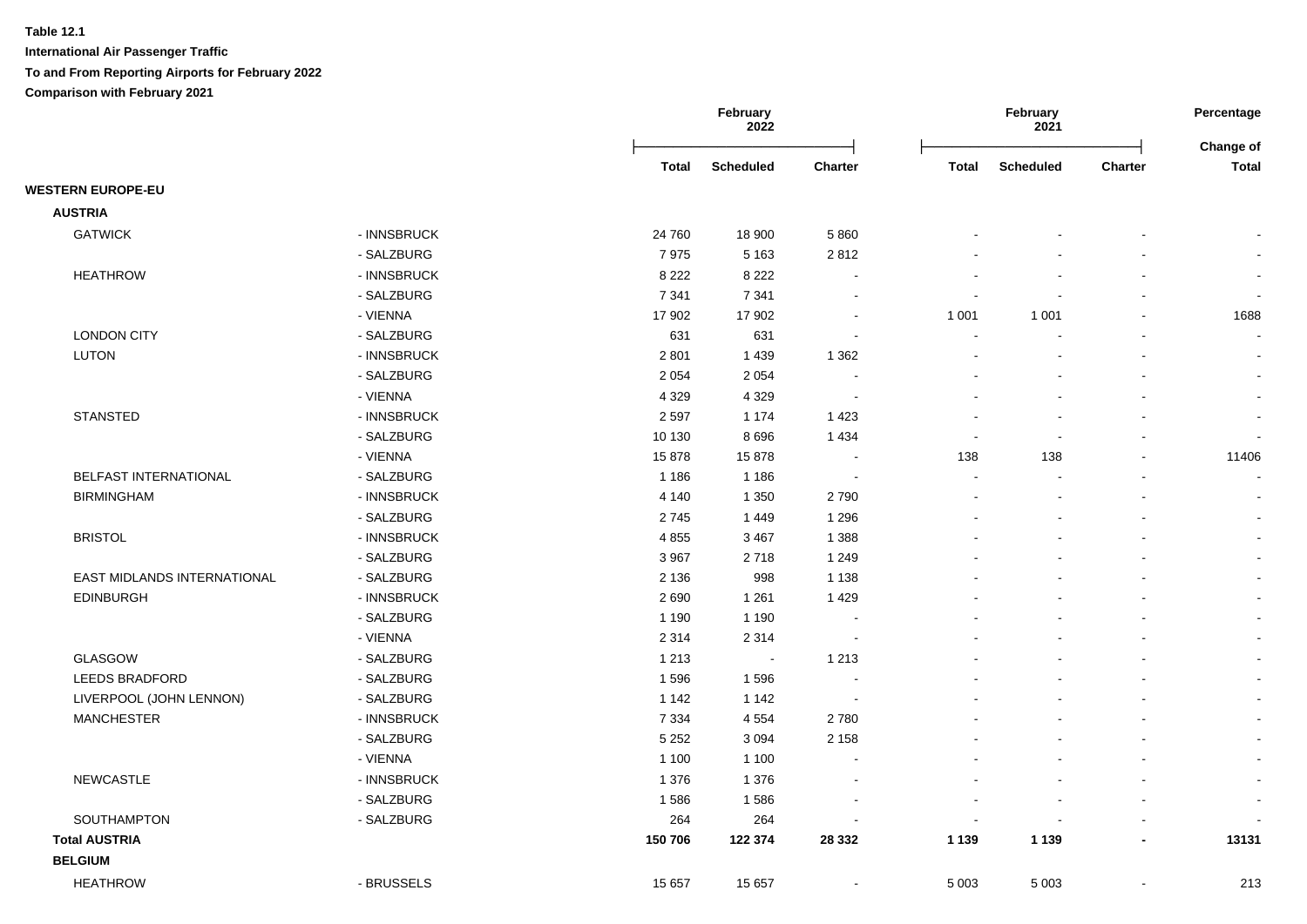|                             |             |              | February<br>2022 |                          | February<br>2021         |                          |                | Percentage<br>Change of |  |
|-----------------------------|-------------|--------------|------------------|--------------------------|--------------------------|--------------------------|----------------|-------------------------|--|
|                             |             | <b>Total</b> | <b>Scheduled</b> | Charter                  | <b>Total</b>             | <b>Scheduled</b>         | Charter        | Total                   |  |
| <b>BIGGIN HILL</b>          | - ANTWERP   | $\sim$       | $\sim$           |                          | 32                       | $\blacksquare$           | 32             | $-100$                  |  |
| <b>EDINBURGH</b>            | - CHARLEROI | 4910         | 4910             | $\blacksquare$           | $\sim$                   |                          | $\blacksquare$ |                         |  |
| GLASGOW                     | - ANTWERP   |              |                  | $\sim$                   | 47                       | $\blacksquare$           | 47             | $-100$                  |  |
|                             | - BRUSSELS  |              |                  | $\sim$                   | 142                      | $\blacksquare$           | 142            | $-100$                  |  |
| <b>MANCHESTER</b>           | - BRUSSELS  | 3738         | 3738             | $\blacksquare$           | 1 3 7 3                  | 1 3 7 3                  |                | 172                     |  |
|                             | - CHARLEROI | 6812         | 6812             |                          | $\overline{\phantom{a}}$ |                          |                |                         |  |
| <b>Total BELGIUM</b>        |             | 31 117       | 31 117           | $\blacksquare$           | 6 5 9 7                  | 6376                     | 221            | 372                     |  |
| <b>CROATIA</b>              |             |              |                  |                          |                          |                          |                |                         |  |
| <b>GATWICK</b>              | - DUBROVNIK | 81           | $\sim$           | 81                       | $\sim$                   | $\overline{\phantom{a}}$ |                | $\sim$                  |  |
| <b>HEATHROW</b>             | - ZAGREB    | 2946         | 2946             | $\overline{\phantom{a}}$ | 395                      | 395                      |                | 646                     |  |
| <b>STANSTED</b>             | - ZAGREB    | 5 5 5 3      | 5 5 5 3          | $\sim$                   |                          |                          |                | $\blacksquare$          |  |
| <b>MANCHESTER</b>           | - DUBROVNIK | 88           | $\sim$           | 88                       |                          | $\overline{\phantom{a}}$ |                | $\sim$                  |  |
|                             | - ZAGREB    | 1869         | 1869             | $\overline{\phantom{a}}$ |                          |                          |                |                         |  |
| <b>Total CROATIA</b>        |             | 10 537       | 10 368           | 169                      | 395                      | 395                      |                | 2568                    |  |
| <b>CYPRUS</b>               |             |              |                  |                          |                          |                          |                |                         |  |
| <b>GATWICK</b>              | - LARNACA   | 4 0 7 3      | 4 0 7 3          |                          |                          |                          | $\sim$         | $\sim$                  |  |
|                             | - PAPHOS    | 5 1 6 1      | 5 1 6 1          |                          |                          |                          |                |                         |  |
| <b>HEATHROW</b>             | - LARNACA   | 12 632       | 12 632           |                          | 2 100                    | 2 0 8 0                  | 20             | 502                     |  |
| <b>LUTON</b>                | - LARNACA   | 6 2 7 4      | 6 2 7 4          |                          |                          |                          |                |                         |  |
|                             | - PAPHOS    | 596          | 596              |                          |                          |                          |                |                         |  |
| <b>STANSTED</b>             | - PAPHOS    | 8 1 0 8      | 8 1 0 8          |                          |                          |                          |                |                         |  |
| ABERDEEN                    | - LARNACA   |              |                  |                          | 112                      |                          | 112            | $-100$                  |  |
| <b>BIGGIN HILL</b>          | - LARNACA   | 19           | $\sim$           | 19                       |                          |                          |                | $\sim$                  |  |
| <b>BIRMINGHAM</b>           | - PAPHOS    | 960          | 960              |                          |                          |                          |                |                         |  |
| <b>BRISTOL</b>              | - LARNACA   | 848          | 848              |                          |                          |                          |                |                         |  |
|                             | - PAPHOS    | 1 3 4 3      | 1 3 4 3          |                          |                          |                          |                |                         |  |
| DONCASTER SHEFFIELD         | - LARNACA   | 885          | 885              |                          |                          |                          |                | $\sim$                  |  |
| EAST MIDLANDS INTERNATIONAL | - PAPHOS    | 612          | 612              |                          |                          |                          |                |                         |  |
| <b>EDINBURGH</b>            | - LARNACA   |              |                  |                          | 78                       |                          | 78             | $-100$                  |  |
|                             | - PAPHOS    | 1 4 4 0      | 1440             |                          |                          |                          | $\sim$         | $\sim$                  |  |
| GLASGOW                     | - PAPHOS    | 124          | 124              |                          |                          |                          | $\sim$         | $\sim$                  |  |
| LEEDS BRADFORD              | - PAPHOS    | 626          | 626              |                          |                          |                          |                | $\sim$                  |  |
| <b>MANCHESTER</b>           | - PAPHOS    | 6565         | 6565             |                          |                          |                          |                | $\sim$                  |  |
| <b>NEWCASTLE</b>            | - LARNACA   | 9            |                  | 9                        |                          |                          |                |                         |  |
|                             | - PAPHOS    | 632          | 632              |                          |                          |                          |                |                         |  |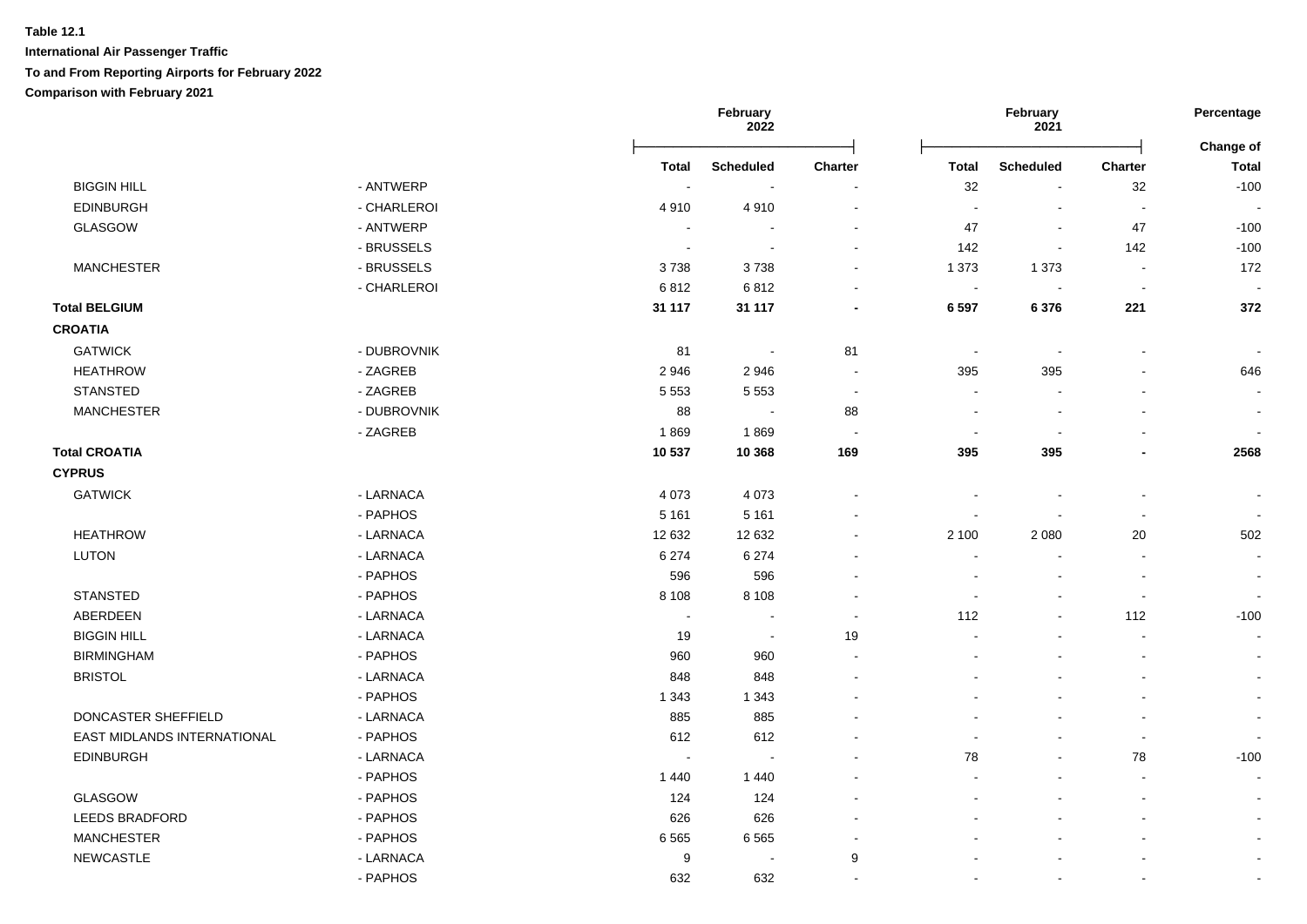|                         |                     | February<br>2022 |                  |                          | February<br>2021         |                  |                          |                           |
|-------------------------|---------------------|------------------|------------------|--------------------------|--------------------------|------------------|--------------------------|---------------------------|
|                         |                     | <b>Total</b>     | <b>Scheduled</b> | <b>Charter</b>           | Total                    | <b>Scheduled</b> | Charter                  | Change of<br><b>Total</b> |
| <b>Total CYPRUS</b>     |                     | 50 907           | 50 879           | 28                       | 2 2 9 0                  | 2 0 8 0          | 210                      | 2123                      |
| <b>DENMARK</b>          |                     |                  |                  |                          |                          |                  |                          |                           |
| <b>GATWICK</b>          | - COPENHAGEN        | 13 687           | 13 687           |                          | $\sim$                   |                  |                          |                           |
| <b>HEATHROW</b>         | - COPENHAGEN        | 30 467           | 30 467           | $\mathbf{r}$             | 2 4 3 7                  | 2 4 3 7          |                          | 1150                      |
| <b>STANSTED</b>         | - AALBORG           | 2 3 6 5          | 2 3 6 5          |                          | $\overline{\phantom{a}}$ |                  |                          | $\blacksquare$            |
|                         | - AARHUS (TIRSTRUP) | 4 4 7 9          | 4 4 7 9          |                          | $\blacksquare$           | $\blacksquare$   |                          | $\blacksquare$            |
|                         | - BILLUND           | 8857             | 8857             |                          | 21                       | 21               | $\overline{\phantom{a}}$ | 42076                     |
|                         | - COPENHAGEN        | 18 3 28          | 18 3 28          |                          | $\sim$                   |                  | $\blacksquare$           |                           |
| ABERDEEN                | - BILLUND           |                  |                  | $\blacksquare$           | 67                       | $\blacksquare$   | 67                       | $-100$                    |
|                         | - ESBJERG           | 500              | 500              | $\blacksquare$           | 61                       |                  | 61                       | 720                       |
| <b>BIRMINGHAM</b>       | - COPENHAGEN        | 64               | $\sim$           | 64                       |                          |                  |                          |                           |
| <b>EDINBURGH</b>        | - COPENHAGEN        | 6580             | 6580             |                          |                          |                  | $\blacksquare$           |                           |
| <b>HUMBERSIDE</b>       | - BILLUND           |                  |                  |                          | 12                       |                  | 12                       | $-100$                    |
| LIVERPOOL (JOHN LENNON) | - COPENHAGEN        | 1618             | 1618             |                          | $\sim$                   |                  | $\blacksquare$           |                           |
| <b>MANCHESTER</b>       | - BILLUND           | 2 4 3 8          | 2 4 3 8          |                          | 84                       | $\blacksquare$   | 84                       | 2802                      |
|                         | - COPENHAGEN        | 17 403           | 17 403           |                          | $\blacksquare$           | $\blacksquare$   | $\sim$                   |                           |
| <b>NEWCASTLE</b>        | - COPENHAGEN        | $\sim$           |                  | $\sim$                   | 25                       | $\blacksquare$   | 25                       | $-100$                    |
| <b>Total DENMARK</b>    |                     | 106 786          | 106 722          | 64                       | 2707                     | 2 4 5 8          | 249                      | 3845                      |
| <b>FINLAND</b>          |                     |                  |                  |                          |                          |                  |                          |                           |
| <b>GATWICK</b>          | - ENONTEKIO         | 279              | $\sim$           | 279                      |                          |                  |                          |                           |
|                         | - HELSINKI          | 1768             | 1768             | $\overline{\phantom{a}}$ |                          |                  |                          |                           |
|                         | - KITTILA           | 2 100            | $\blacksquare$   | 2 100                    |                          |                  |                          |                           |
|                         | - KUUSAMO           | 1 200            | $\sim$           | 1 200                    |                          |                  |                          |                           |
|                         | - ROVANIEMI         | 2 4 9 4          | 2 4 9 4          | $\blacksquare$           |                          |                  |                          | $\sim$                    |
| <b>HEATHROW</b>         | - HELSINKI          | 18 271           | 18 271           | $\blacksquare$           | 4 0 5 3                  | 4 0 5 3          |                          | 351                       |
| <b>STANSTED</b>         | - HELSINKI          | 6912             | 6912             | $\sim$                   | $\sim$                   |                  |                          | $\sim$                    |
|                         | - TAMPERE           | 1 3 7 8          | 1 3 7 8          | <b>.</b>                 |                          |                  |                          | $\sim$                    |
| <b>BIRMINGHAM</b>       | - ENONTEKIO         | 541              | $\sim$           | 541                      |                          |                  |                          | $\sim$                    |
| <b>BOURNEMOUTH</b>      | - ENONTEKIO         | 85               | $\blacksquare$   | 85                       |                          |                  |                          | $\blacksquare$            |
| <b>BRISTOL</b>          | - ENONTEKIO         | 279              | $\sim$           | 279                      |                          |                  |                          | $\blacksquare$            |
|                         | - KITTILA           | 403              | 14               | 389                      |                          |                  |                          |                           |
| DONCASTER SHEFFIELD     | - ENONTEKIO         | 309              | $\sim$           | 309                      | $\sim$                   |                  |                          |                           |
| <b>EDINBURGH</b>        | - HELSINKI          | 926              | 926              | $\overline{\phantom{a}}$ | 249                      | 249              |                          | 272                       |
| <b>EXETER</b>           | - ENONTEKIO         | 124              |                  | 124                      |                          |                  |                          |                           |
| <b>MANCHESTER</b>       | - HELSINKI          | 1537             | 1537             | $\sim$                   | 430                      | 430              |                          | 257                       |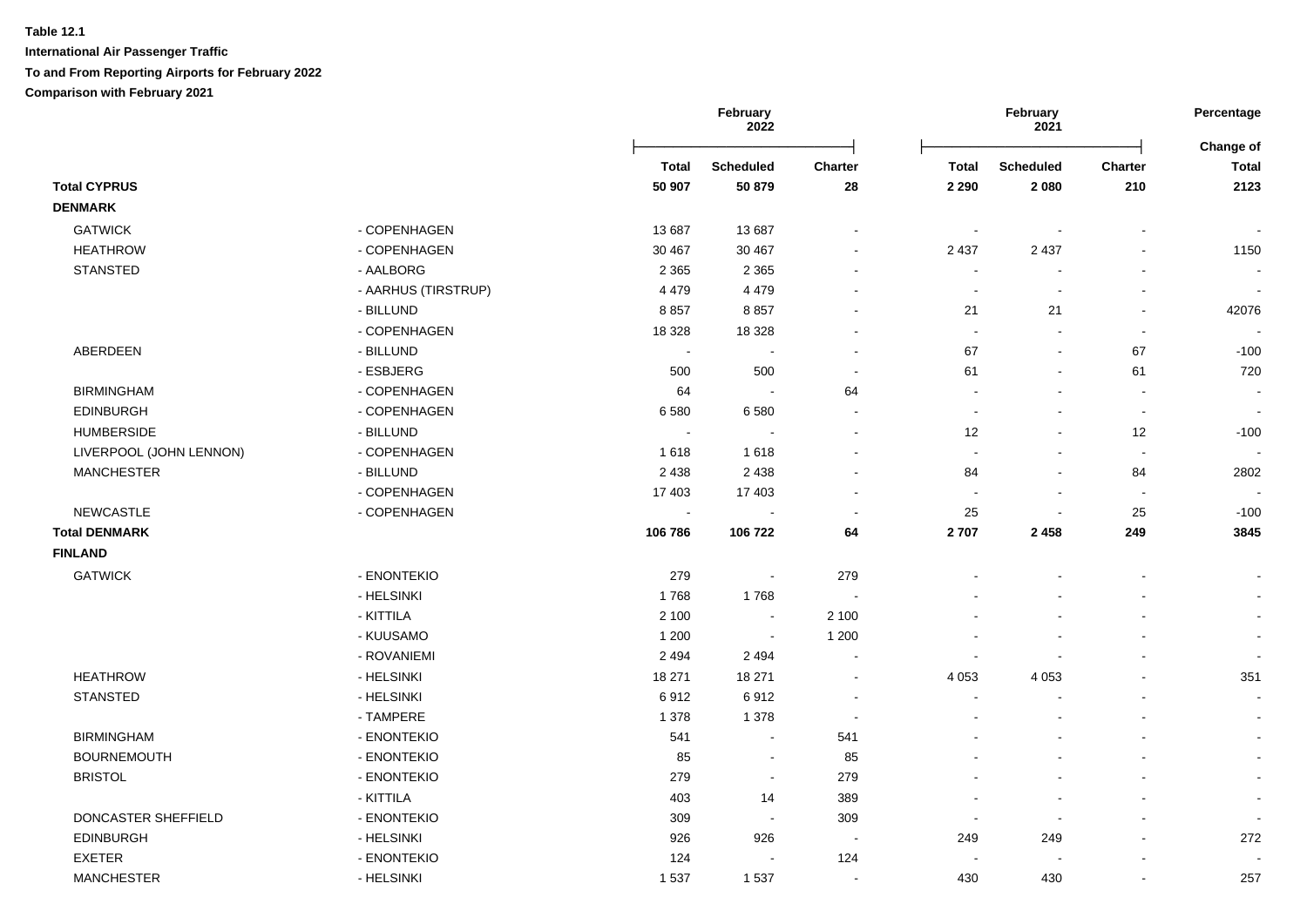|                      |                             |              | February<br>2022 |                |              | February<br>2021 |                | Percentage<br>Change of |
|----------------------|-----------------------------|--------------|------------------|----------------|--------------|------------------|----------------|-------------------------|
|                      |                             | <b>Total</b> | <b>Scheduled</b> | Charter        | <b>Total</b> | <b>Scheduled</b> | <b>Charter</b> | <b>Total</b>            |
|                      | - KITTILA                   | 1569         | $\sim$           | 1569           |              |                  |                |                         |
|                      | - KUUSAMO                   | 1 1 9 2      | $\sim$           | 1 1 9 2        |              |                  |                |                         |
| <b>NORWICH</b>       | - ENONTEKIO                 | 284          | 284              | $\sim$         |              |                  |                |                         |
| <b>Total FINLAND</b> |                             | 41 651       | 33 5 84          | 8 0 6 7        | 4732         | 4732             |                | 780                     |
| <b>FRANCE</b>        |                             |              |                  |                |              |                  |                |                         |
| <b>GATWICK</b>       | - BORDEAUX                  | 6853         | 6853             | $\sim$         |              |                  |                |                         |
|                      | - CHAMBERY                  | 9536         | $\blacksquare$   | 9536           |              |                  |                | $\blacksquare$          |
|                      | - GRENOBLE                  | 9 1 4 5      | 4674             | 4 4 7 1        |              |                  |                |                         |
|                      | - LYON                      | 20 271       | 16 349           | 3 9 2 2        |              |                  |                | $\blacksquare$          |
|                      | - MARSEILLE                 | 5909         | 5 9 0 9          | $\blacksquare$ |              |                  |                |                         |
|                      | - MONTPELLIER               | 4 0 0 2      | 4 0 0 2          | $\blacksquare$ |              |                  |                |                         |
|                      | - NANTES                    | 5 6 3 0      | 5630             |                |              |                  |                |                         |
|                      | $-NICE$                     | 14 184       | 14 184           |                |              |                  |                |                         |
|                      | - PARIS (CHARLES DE GAULLE) | 15 6 25      | 15 6 25          |                |              |                  |                |                         |
|                      | - PARIS (ORLY)              | 2 4 8 8      | 2 4 8 8          | $\blacksquare$ |              |                  |                | $\blacksquare$          |
|                      | - RENNES                    | 175          | 175              | $\sim$         |              |                  |                | $\blacksquare$          |
|                      | - TOULOUSE (BLAGNAC)        | 7 3 8 8      | 4543             | 2 8 4 5        |              |                  |                | $\blacksquare$          |
| <b>HEATHROW</b>      | - GRENOBLE                  | 4419         | 2 1 1 1          | 2 3 0 8        |              |                  |                |                         |
|                      | - LYON                      | 8575         | 7625             | 950            |              |                  |                |                         |
|                      | - MARSEILLE                 | 4 4 3 2      | 4 4 3 2          | $\sim$         |              |                  |                | $\blacksquare$          |
|                      | $-$ NICE                    | 17 280       | 17 280           | $\blacksquare$ | 2 2 2 9      | 2 2 2 9          |                | 675                     |
|                      | - PARIS (CHARLES DE GAULLE) | 41 612       | 41 612           | $\sim$         | 17 039       | 17 039           |                | 144                     |
|                      | - TOULOUSE (BLAGNAC)        | 5 2 2 4      | 5 2 2 4          | $\blacksquare$ | ÷,           |                  |                | $\blacksquare$          |
| <b>LONDON CITY</b>   | - CHAMBERY                  | 1 477        | 1 477            |                |              |                  |                |                         |
| LUTON                | - BEZIERS                   | 1858         | 1858             |                |              |                  |                | $\overline{a}$          |
|                      | - BORDEAUX                  | 1 0 3 9      | 1 0 3 9          |                |              |                  |                | $\blacksquare$          |
|                      | - GRENOBLE                  | 3701         | 3701             |                |              |                  |                | $\blacksquare$          |
|                      | $-LYON$                     | 5578         | 5578             |                |              |                  |                | $\blacksquare$          |
|                      | $-NICE$                     | 1 6 3 0      | 1 6 3 0          |                |              |                  |                |                         |
|                      | - PARIS (CHARLES DE GAULLE) | 13710        | 13710            |                |              |                  |                | L,                      |
| <b>STANSTED</b>      | - BERGERAC                  | 2 1 5 0      | 2 1 5 0          |                |              |                  |                |                         |
|                      | - BIARRITZ                  | 3 0 9 6      | 3 0 9 6          | $\blacksquare$ |              |                  |                |                         |
|                      | - BORDEAUX                  | 6 2 0 9      | 6 2 0 9          |                |              |                  |                |                         |
|                      | - CARCASSONNE               | 1864         | 1864             |                |              |                  |                |                         |
|                      | - CHAMBERY                  | 2938         | 1 3 1 8          | 1 6 2 0        |              |                  |                |                         |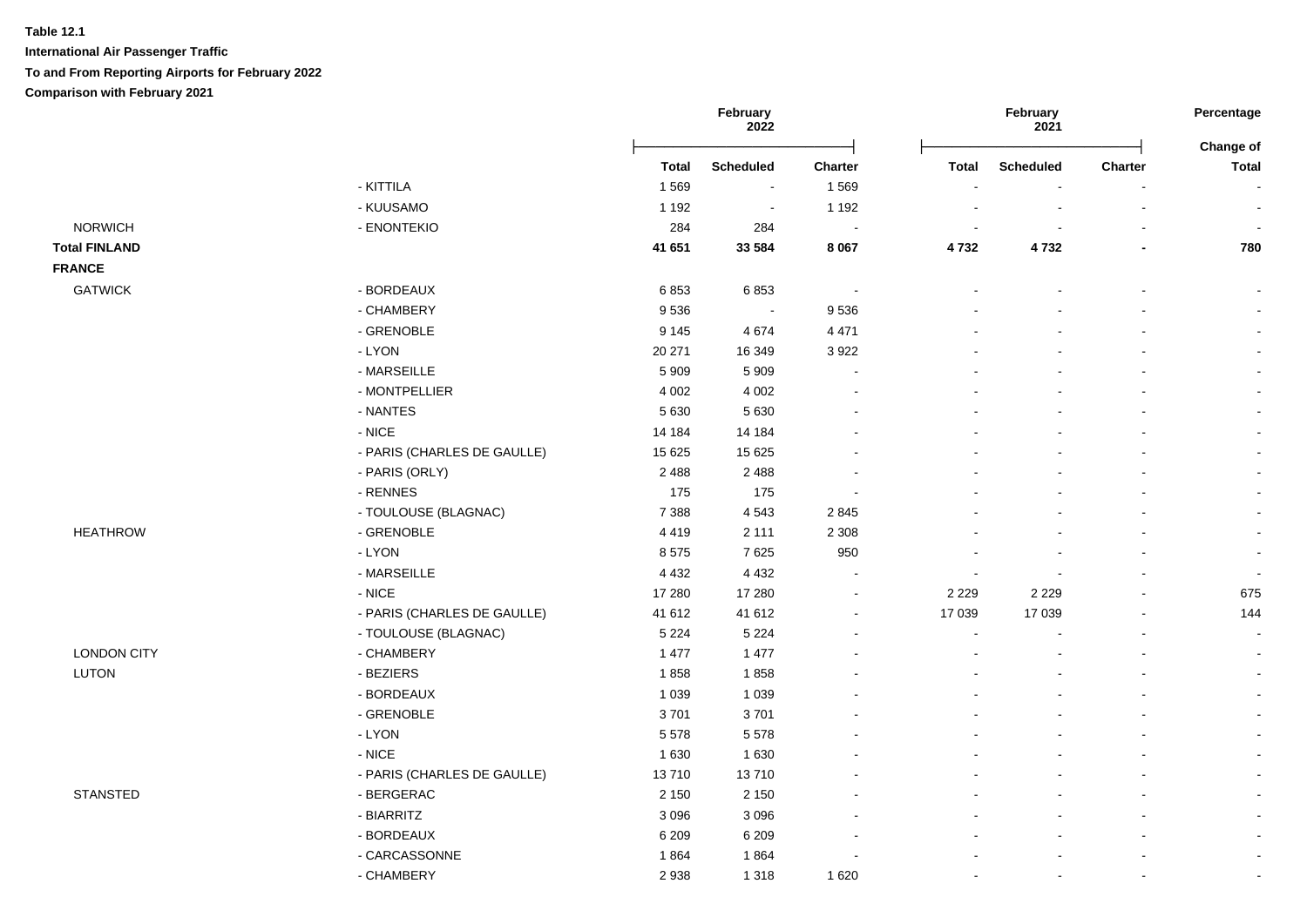**International Air Passenger Traffic To and From Reporting Airports for February 2022 Comparison with February 2021**

|                             |                                |                | February<br>2022 |                          |              | February<br>2021 |                | Percentage<br>Change of |  |
|-----------------------------|--------------------------------|----------------|------------------|--------------------------|--------------|------------------|----------------|-------------------------|--|
|                             |                                | <b>Total</b>   | <b>Scheduled</b> | Charter                  | <b>Total</b> | <b>Scheduled</b> | <b>Charter</b> | <b>Total</b>            |  |
|                             | - GRENOBLE                     | 5 0 8 1        | 4748             | 333                      |              |                  |                |                         |  |
|                             | - LA ROCHELLE                  | 1645           | 1645             | $\overline{\phantom{a}}$ |              |                  |                |                         |  |
|                             | - LIMOGES                      | 3 2 7 1        | 3 2 7 1          | $\sim$                   |              |                  |                | $\blacksquare$          |  |
|                             | - MARSEILLE                    | 6 2 8 4        | 6 2 8 4          | $\overline{a}$           |              |                  |                | $\blacksquare$          |  |
|                             | - NANTES                       | 6525           | 6525             |                          |              |                  |                |                         |  |
|                             | $-$ NICE                       | 2018           | 2018             |                          |              |                  |                |                         |  |
|                             | - POITIERS                     | 2 1 0 9        | 2 1 0 9          |                          |              |                  |                |                         |  |
|                             | - TARBES-LOURDES INTERNATIONAL | 1792           | 1792             |                          |              |                  |                |                         |  |
|                             | - TOULOUSE (BLAGNAC)           | 6724           | 6724             |                          |              |                  |                |                         |  |
|                             | - TOURS                        | 1677           | 1677             |                          |              |                  |                |                         |  |
| BELFAST INTERNATIONAL       | - LYON                         | 699            | 699              | $\blacksquare$           |              |                  |                |                         |  |
|                             | - PARIS (CHARLES DE GAULLE)    | 4 2 3 9        | 4 2 3 9          |                          |              |                  |                |                         |  |
|                             | - PARIS (ORLY)                 | 204            | 204              | $\overline{\phantom{a}}$ |              |                  |                |                         |  |
| <b>BIGGIN HILL</b>          | - CANNES                       | 24             | $\sim$           | 24                       |              |                  |                |                         |  |
|                             | - GRENOBLE                     | $\overline{7}$ | $\sim$           | $\boldsymbol{7}$         |              |                  |                |                         |  |
|                             | - LYON(BRON)                   | $\mathbf 2$    | $\sim$           | $\sqrt{2}$               |              |                  |                |                         |  |
|                             | $-NICE$                        | 8              | $\sim$           | 8                        | 4            |                  | 4              | 100                     |  |
| <b>BIRMINGHAM</b>           | - CHAMBERY                     | 3 3 9 8        | 1 1 9 8          | 2 2 0 0                  |              |                  |                | $\sim$                  |  |
|                             | - GRENOBLE                     | 2412           | 2412             | $\sim$                   |              |                  |                | $\sim$                  |  |
|                             | - LYON                         | 320            | $\sim$           | 320                      |              |                  |                | $\sim$                  |  |
|                             | - PARIS (CHARLES DE GAULLE)    | 8 3 4 2        | 8 3 4 2          | $\sim$                   | 1 2 4 7      | 1 2 4 7          |                | 569                     |  |
|                             | - PARIS (ORLY)                 | 1624           | 1624             | $\sim$                   |              |                  |                |                         |  |
|                             | - TOULOUSE (BLAGNAC)           | 1 4 3 8        | $\sim$           | 1 4 3 8                  |              |                  |                |                         |  |
| <b>BRISTOL</b>              | - CHAMBERY                     | 2 1 2 7        | 1 4 5 5          | 672                      |              |                  |                |                         |  |
|                             | - GRENOBLE                     | 3 0 4 3        | 3 0 4 3          | $\sim$                   |              |                  |                |                         |  |
|                             | - LYON                         | 2 4 3 5        | 1771             | 664                      |              |                  |                |                         |  |
|                             | $-$ NICE                       | 1 2 8 9        | 1 2 8 9          | $\sim$                   |              |                  |                |                         |  |
|                             | - PARIS (CHARLES DE GAULLE)    | 5792           | 5792             |                          |              |                  |                |                         |  |
|                             | - PARIS (ORLY)                 | 5 2 4 9        | 5 2 4 9          |                          |              |                  |                |                         |  |
|                             | - TOULOUSE (BLAGNAC)           | 3626           | 3626             |                          |              |                  |                |                         |  |
| <b>CARDIFF WALES</b>        | - PARIS (ORLY)                 | 603            | 603              |                          |              |                  |                |                         |  |
| DONCASTER SHEFFIELD         | - PERPIGNAN                    | 66             | $\sim$           | 66                       |              |                  |                |                         |  |
| EAST MIDLANDS INTERNATIONAL | - CHAMBERY                     | 1 2 3 7        | $\sim$           | 1 2 3 7                  |              |                  |                |                         |  |
| <b>EDINBURGH</b>            | - BEAUVAIS                     | 3011           | 3011             | $\sim$                   |              |                  |                | $\sim$                  |  |
|                             | - BIARRITZ                     | 354            | $\sim$           | 354                      |              |                  | $\blacksquare$ | $\blacksquare$          |  |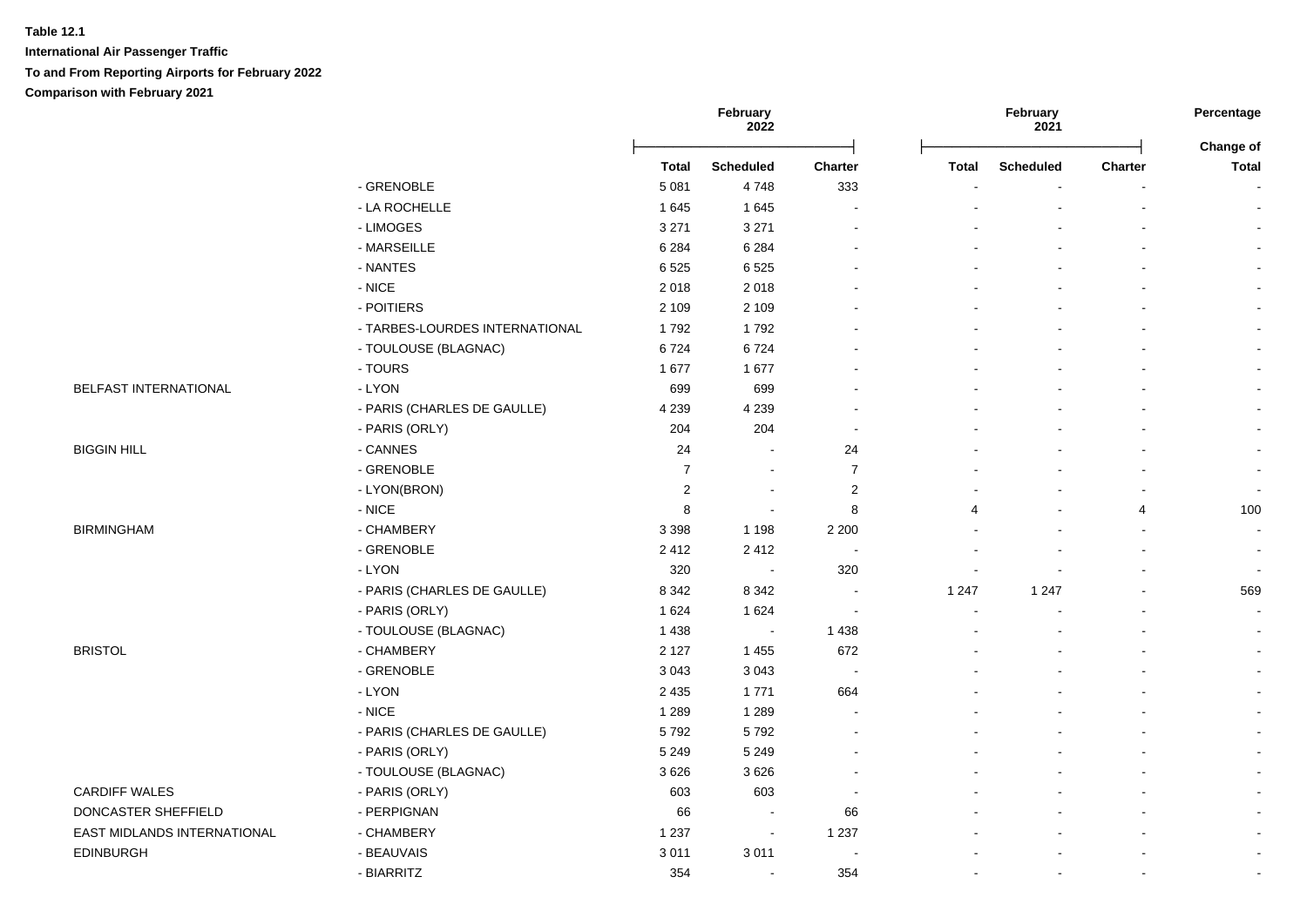**International Air Passenger Traffic To and From Reporting Airports for February 2022 Comparison with February 2021**

|                         |                             |              | February<br>2022 |                |         | February<br>2021 |         | Percentage         |
|-------------------------|-----------------------------|--------------|------------------|----------------|---------|------------------|---------|--------------------|
|                         |                             | <b>Total</b> | <b>Scheduled</b> | <b>Charter</b> | Total   | <b>Scheduled</b> | Charter | Change of<br>Total |
|                         | - BORDEAUX                  | 1 4 2 3      | $\blacksquare$   | 1 4 2 3        |         |                  |         |                    |
|                         | - CHAMBERY                  | 1 3 4 4      | $\sim$           | 1 3 4 4        |         |                  |         | $\sim$             |
|                         | - GRENOBLE                  | 1507         | 786              | 721            |         |                  |         |                    |
|                         | - LYON                      | 2860         | 755              | 2 1 0 5        |         |                  |         |                    |
|                         | - MARSEILLE                 | 2 4 4 4      | 1760             | 684            |         |                  |         |                    |
|                         | - NANTES                    | 2926         | 2 100            | 826            |         |                  |         | $\blacksquare$     |
|                         | - PARIS (CHARLES DE GAULLE) | 14782        | 12 8 68          | 1914           | 1 1 8 7 | 1 1 8 7          |         | 1145               |
|                         | - PARIS (ORLY)              | 2609         | 2609             | $\sim$         |         |                  |         |                    |
|                         | - TOULOUSE (BLAGNAC)        | 3 4 5 2      | 1948             | 1 504          |         |                  |         | $\sim$             |
|                         | - VALENCE                   | 1 4 5 5      | $\blacksquare$   | 1 4 5 5        |         |                  |         |                    |
| <b>EXETER</b>           | - CHAMBERY                  | 792          | $\sim$           | 792            |         |                  |         |                    |
|                         | - LYON                      | 103          | $\sim$           | 103            |         |                  |         |                    |
| GLASGOW                 | - CHAMBERY                  | 932          |                  | 932            |         |                  |         |                    |
|                         | - LYON                      | 286          | $\sim$           | 286            |         |                  |         |                    |
|                         | - PARIS (CHARLES DE GAULLE) | 2650         | 2650             | $\sim$         |         |                  |         |                    |
|                         | - PARIS (ORLY)              | 970          | 970              | $\sim$         |         |                  |         | $\sim$             |
| <b>GUERNSEY</b>         | - GRENOBLE                  | 475          | 335              | 140            |         |                  |         | $\blacksquare$     |
| <b>JERSEY</b>           | - GRENOBLE                  | 440          | $\sim$           | 440            |         |                  |         | $\blacksquare$     |
|                         | - RENNES                    | 251          | $\sim$           | 251            | 119     |                  | 119     | 111                |
| LEEDS BRADFORD          | - CHAMBERY                  | 800          | 800              | $\sim$         |         |                  |         | $\sim$             |
|                         | - PARIS (CHARLES DE GAULLE) | 2 3 6 0      | 2 3 6 0          | $\sim$         |         |                  |         |                    |
|                         | - PERPIGNAN                 | 72           | $\sim$           | 72             |         |                  |         | $\blacksquare$     |
| LIVERPOOL (JOHN LENNON) | - BEAUVAIS                  | 1 1 7 0      | 1 1 7 0          | $\sim$         |         |                  |         | $\sim$             |
|                         | - GRENOBLE                  | 755          | 674              | 81             |         |                  |         |                    |
|                         | - PERPIGNAN                 | 76           | $\sim$           | 76             |         |                  |         | $\sim$             |
|                         | - TOULOUSE (BLAGNAC)        | 82           | $\sim$           | 82             |         |                  |         | $\blacksquare$     |
| <b>MANCHESTER</b>       | - BEAUVAIS                  | 3568         | 3568             |                |         |                  |         |                    |
|                         | - BORDEAUX                  | 2016         | 2016             |                |         |                  |         |                    |
|                         | - CARCASSONNE               | 2 2 0 6      | 2 2 0 6          |                |         |                  |         |                    |
|                         | - CHAMBERY                  | 6024         | 2 3 6 9          | 3655           |         |                  |         |                    |
|                         | - GRENOBLE                  | 4 2 1 7      | 4 2 1 7          |                |         |                  |         |                    |
|                         | - LIMOGES                   | 2 3 5 3      | 2 3 5 3          | $\sim$         |         |                  |         |                    |
|                         | $-LYON$                     | 2868         | 2 0 8 5          | 783            |         |                  |         | $\blacksquare$     |
|                         | - MARSEILLE                 | 1820         | 1820             |                |         |                  |         | $\blacksquare$     |
|                         | - NANTES                    | 1816         | 1816             | $\sim$         |         |                  |         | $\blacksquare$     |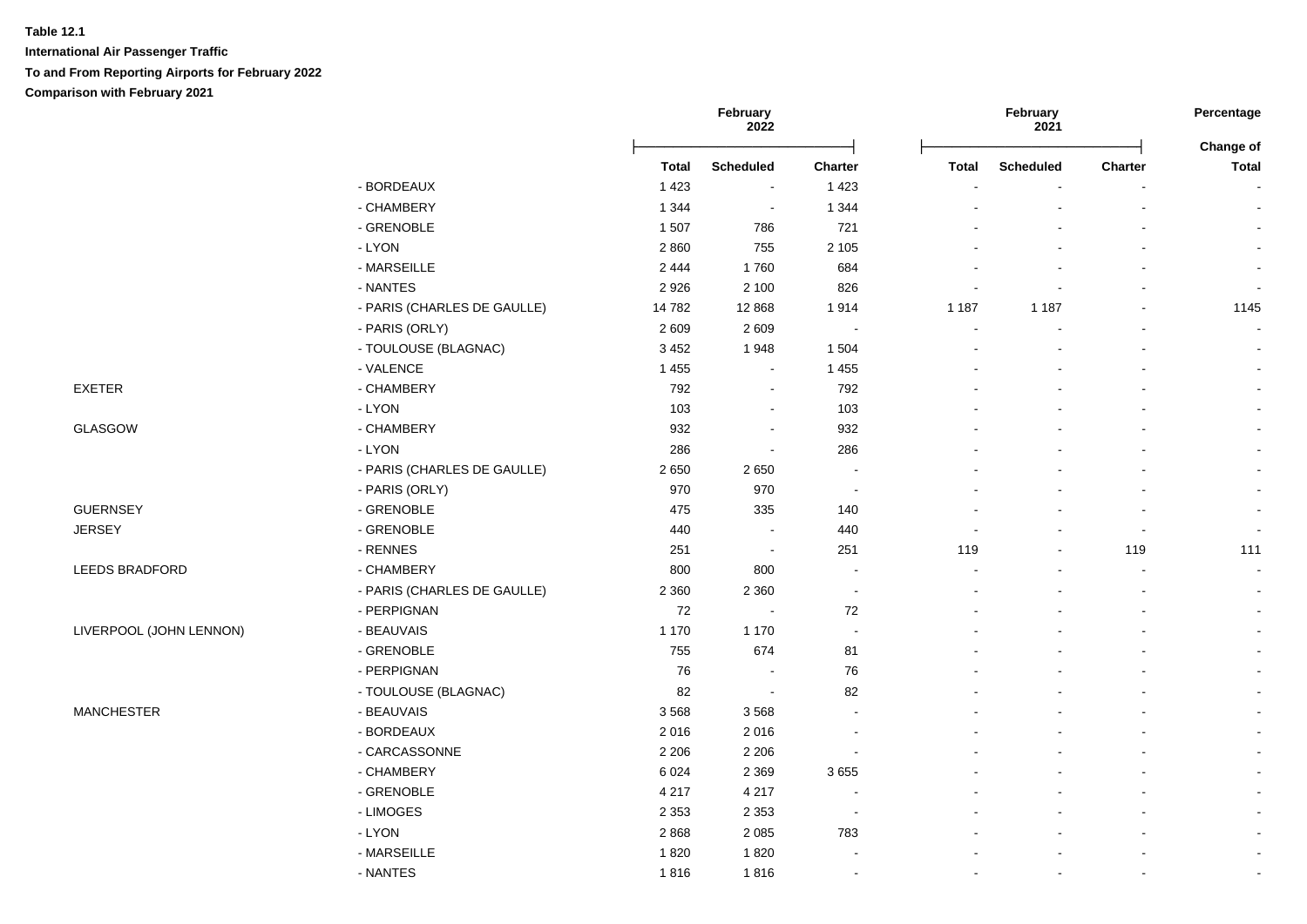|                     |                             |              | February<br>2022 |                          | February<br>2021 |                  | Percentage     |                           |
|---------------------|-----------------------------|--------------|------------------|--------------------------|------------------|------------------|----------------|---------------------------|
|                     |                             | <b>Total</b> | <b>Scheduled</b> | <b>Charter</b>           | <b>Total</b>     | <b>Scheduled</b> | <b>Charter</b> | Change of<br><b>Total</b> |
|                     | - PARIS (CHARLES DE GAULLE) | 31 297       | 31 297           | $\sim$                   | 6 0 0 3          | 6 0 0 3          |                | 421                       |
|                     | - TOULOUSE (BLAGNAC)        | 2 4 4 3      | $\sim$           | 2 4 4 3                  | $\blacksquare$   |                  |                |                           |
| <b>NEWCASTLE</b>    | - GRENOBLE                  | 842          | 842              |                          |                  |                  |                | $\blacksquare$            |
|                     | - PARIS (CHARLES DE GAULLE) | 4641         | 4641             | $\sim$                   |                  |                  |                | $\blacksquare$            |
|                     | - PARIS (ORLY)              | 877          | 877              |                          |                  |                  |                | $\tilde{\phantom{a}}$     |
| <b>SOUTHAMPTON</b>  | - CHAMBERY                  | 806          | 806              |                          |                  |                  | $\blacksquare$ |                           |
| <b>Total FRANCE</b> |                             | 431 483      | 376 394          | 55 089                   | 27 8 28          | 27 705           | 123            | 1451                      |
| <b>GERMANY</b>      |                             |              |                  |                          |                  |                  |                |                           |
| <b>GATWICK</b>      | - BERLIN BRANDENBURG        | 13 2 31      | 13 2 31          |                          |                  |                  |                | $\overline{\phantom{a}}$  |
|                     | - FRIEDRICHSHAFEN           | 776          | 776              |                          |                  |                  |                | $\blacksquare$            |
|                     | - HAMBURG                   | 3 3 5 1      | 3 3 5 1          |                          |                  |                  |                | $\blacksquare$            |
|                     | - MUNICH                    | 8 6 6 5      | 8665             |                          | ä,               |                  |                | $\blacksquare$            |
| <b>HEATHROW</b>     | - BERLIN BRANDENBURG        | 16720        | 16720            |                          | 1960             | 1960             |                | 753                       |
|                     | - COLOGNE BONN              | 2766         | 2766             |                          | $\blacksquare$   |                  |                |                           |
|                     | - DUSSELDORF                | 11 213       | 11 213           |                          | 897              | 897              | $\overline{a}$ | 1150                      |
|                     | - FRANKFURT MAIN            | 39 358       | 39 358           | $\overline{a}$           | 9 2 9 1          | 9 2 9 1          |                | 324                       |
|                     | - HAMBURG                   | 10 695       | 10 695           | $\overline{\phantom{a}}$ | 836              | 836              |                | 1179                      |
|                     | - HANOVER                   | 120          | 120              |                          | $\blacksquare$   |                  |                | $\sim$                    |
|                     | - MUNICH                    | 40 092       | 40 092           |                          | 1 3 3 5          | 1 3 3 5          |                | 2903                      |
|                     | - STUTTGART                 | 3882         | 3882             |                          | $\blacksquare$   |                  |                | $\blacksquare$            |
| <b>LONDON CITY</b>  | - BERLIN BRANDENBURG        | 5915         | 5915             |                          | $\blacksquare$   |                  |                | $\blacksquare$            |
|                     | - DUSSELDORF                | 3768         | 3768             |                          | $\blacksquare$   |                  |                | $\sim$                    |
|                     | - FRANKFURT MAIN            | 8 0 6 4      | 8 0 6 4          |                          | 772              | 772              |                | 945                       |
| <b>LUTON</b>        | - BERLIN BRANDENBURG        | 2 1 9 9      | 2 1 9 9          |                          | ä,               |                  |                | $\blacksquare$            |
| <b>STANSTED</b>     | - BERLIN BRANDENBURG        | 20 4 85      | 20 4 85          |                          |                  |                  |                | $\blacksquare$            |
|                     | - BREMEN                    | 4 3 5 3      | 4 3 5 3          |                          |                  |                  |                | $\blacksquare$            |
|                     | - COLOGNE BONN              | 7754         | 7754             |                          |                  |                  |                | $\blacksquare$            |
|                     | - DORTMUND                  | 4 0 8 6      | 4 0 8 6          |                          |                  |                  |                | $\blacksquare$            |
|                     | - FRANKFURT MAIN            | 10 4 63      | 10 4 63          |                          |                  |                  |                | $\blacksquare$            |
|                     | - HAMBURG                   | 4416         | 4416             |                          |                  |                  |                | $\sim$                    |
|                     | - KARLSRUHE/BADEN BADEN     | 3 0 0 1      | 3 0 0 1          |                          |                  |                  |                |                           |
|                     | - MEMMINGEN ALLGAU          | 4731         | 4731             |                          |                  |                  |                | $\blacksquare$            |
|                     | - NUREMBERG                 | 2809         | 2809             |                          |                  |                  |                |                           |
| <b>BIRMINGHAM</b>   | - DUSSELDORF                | 2 2 9 4      | 2 2 9 4          |                          |                  |                  |                |                           |
|                     | - FRANKFURT MAIN            | 8 1 4 4      | 8 1 4 4          |                          |                  |                  |                | $\blacksquare$            |
|                     |                             |              |                  |                          |                  |                  |                |                           |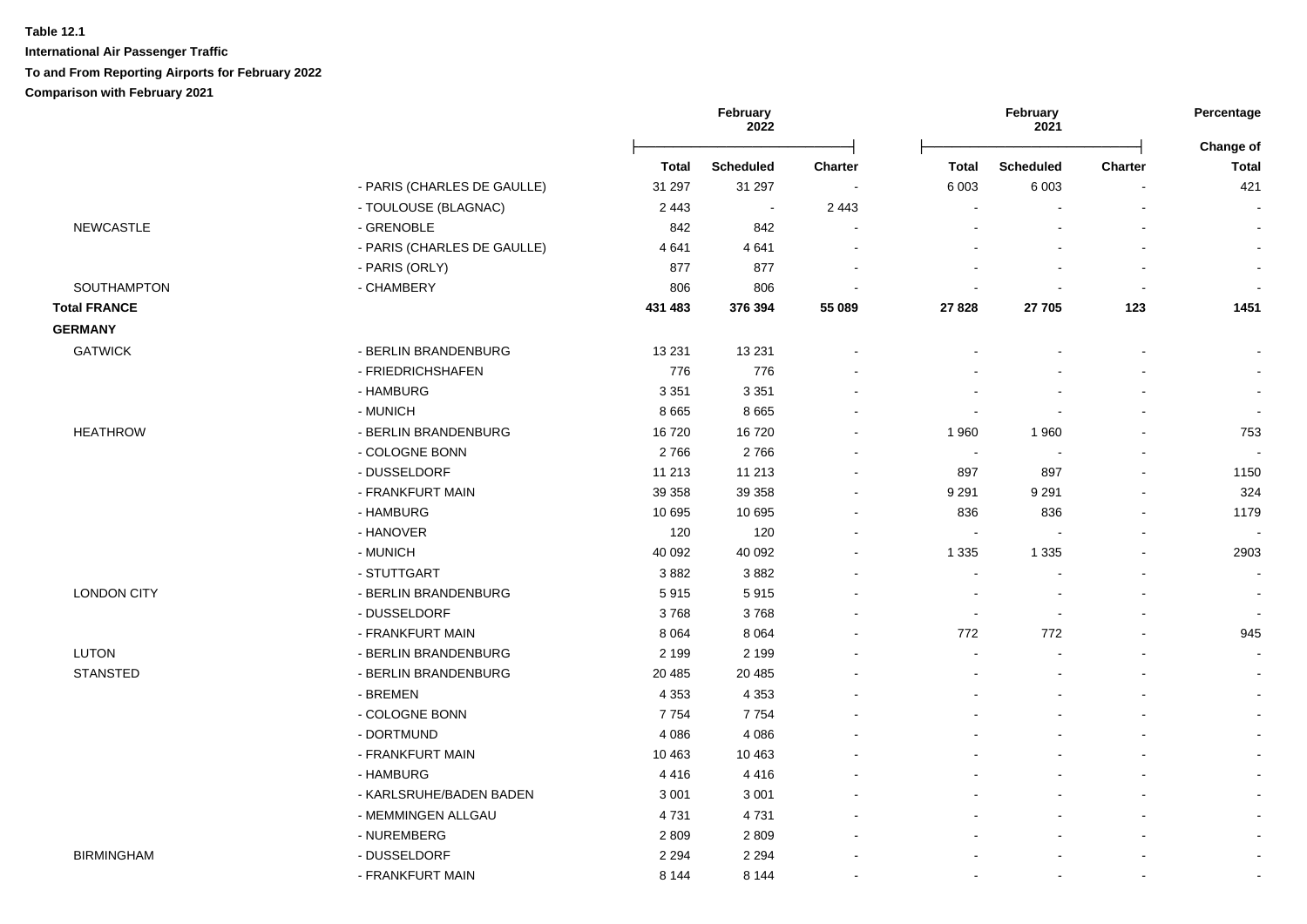|                        |                      |                | February<br>2022 |                          |                          | February<br>2021 |                          | Percentage                       |
|------------------------|----------------------|----------------|------------------|--------------------------|--------------------------|------------------|--------------------------|----------------------------------|
|                        |                      | <b>Total</b>   | <b>Scheduled</b> | <b>Charter</b>           | <b>Total</b>             | <b>Scheduled</b> | <b>Charter</b>           | <b>Change of</b><br><b>Total</b> |
|                        | - HANOVER            | $\overline{4}$ | $\overline{4}$   |                          |                          |                  |                          | $\blacksquare$                   |
|                        | - MUNICH             | 3 3 4 2        | 3 3 4 2          |                          |                          |                  | $\mathbf{r}$             | $\sim$                           |
| <b>BRISTOL</b>         | - BERLIN BRANDENBURG | 2 1 7 1        | 2 1 7 1          |                          |                          |                  | $\blacksquare$           | $\sim$                           |
|                        | - COLOGNE BONN       | 1737           | 1737             |                          |                          |                  |                          |                                  |
|                        | - FRANKFURT MAIN     | 1 1 7 0        | 1 1 7 0          |                          |                          |                  | $\blacksquare$           |                                  |
| <b>EDINBURGH</b>       | - BERLIN BRANDENBURG | 5 4 2 4        | 5 4 2 4          |                          |                          |                  |                          |                                  |
|                        | - DUSSELDORF         | 136            | 136              |                          |                          |                  |                          |                                  |
|                        | - FRANKFURT MAIN     | 4 9 7 2        | 4 9 7 2          |                          |                          |                  |                          |                                  |
|                        | - HAMBURG            | 1 5 6 2        | 1562             |                          |                          |                  | ÷.                       |                                  |
|                        | - MUNICH             | 710            | 710              |                          |                          |                  |                          |                                  |
| GLASGOW                | - COLOGNE BONN       | 361            | $\sim$           | 361                      |                          |                  |                          |                                  |
|                        | - DORTMUND           | 122            | $\sim$           | 122                      |                          |                  |                          |                                  |
|                        | - FRANKFURT MAIN     | 3 0 9 4        | 3 0 9 4          | $\blacksquare$           |                          |                  |                          | $\sim$                           |
|                        | - MUNSTER-OSNABRUCK  | 542            | $\sim$           | 542                      |                          |                  |                          | $\sim$                           |
|                        | - PADERBORN          | 66             | $\blacksquare$   | 66                       |                          |                  |                          | $\sim$                           |
| <b>MANCHESTER</b>      | - BERLIN BRANDENBURG | 11894          | 11894            | $\overline{\phantom{a}}$ |                          |                  | $\blacksquare$           | $\sim$                           |
|                        | - COLOGNE BONN       | 5757           | 5757             |                          |                          |                  | $\blacksquare$           | $\mathbf{r}$                     |
|                        | - DUSSELDORF         | 2 0 0 1        | 2 0 0 1          |                          |                          |                  | L,                       | $\sim$                           |
|                        | - FRANKFURT MAIN     | 12 080         | 12 080           |                          | 2793                     | 2793             | ÷.                       | 333                              |
|                        | - HAMBURG            | 6 1 8 8        | 6 1 8 8          |                          |                          |                  |                          | $\sim$                           |
|                        | - MUNICH             | 11 2 22        | 11 2 22          |                          |                          |                  |                          | $\sim$                           |
| <b>NEWCASTLE</b>       | - DUSSELDORF         | 388            | 388              |                          |                          |                  |                          | $\overline{\phantom{a}}$         |
|                        | - FRANKFURT MAIN     | 917            | 917              |                          | $\overline{a}$           |                  |                          |                                  |
| <b>Total GERMANY</b>   |                      | 319 211        | 318 120          | 1 0 9 1                  | 17884                    | 17884            | $\overline{a}$           | 1685                             |
| <b>GIBRALTAR</b>       |                      |                |                  |                          |                          |                  |                          |                                  |
| <b>GATWICK</b>         | - GIBRALTAR          | 6928           | 6928             | $\sim$                   | 1 1 0 6                  | 1 1 0 6          | $\blacksquare$           | 526                              |
| <b>HEATHROW</b>        | - GIBRALTAR          | 7 9 0 8        | 7806             | 102                      | 927                      | 927              | $\sim$                   | 753                              |
| ABERDEEN               | - GIBRALTAR          | $\sim$         | $\sim$           | $\sim$                   | 39                       | $\sim$           | 39                       | $-100$                           |
| <b>BRISTOL</b>         | - GIBRALTAR          | 2 106          | 2 1 0 6          | $\sim$                   | $\overline{\phantom{a}}$ |                  | $\blacksquare$           | $\blacksquare$                   |
| <b>EDINBURGH</b>       | - GIBRALTAR          | 378            | 378              | $\overline{\phantom{a}}$ |                          | $\sim$           | $\overline{\phantom{a}}$ | $\blacksquare$                   |
| <b>MANCHESTER</b>      | - GIBRALTAR          | 2 5 8 1        | 2581             | $\overline{\phantom{a}}$ |                          |                  | $\blacksquare$           | $\sim$                           |
| <b>Total GIBRALTAR</b> |                      | 19 901         | 19799            | 102                      | 2072                     | 2 0 3 3          | 39                       | 860                              |
| <b>GREECE</b>          |                      |                |                  |                          |                          |                  |                          |                                  |
| <b>GATWICK</b>         | - ATHENS             | 6974           | 6974             |                          |                          |                  |                          | $\overline{\phantom{a}}$         |
|                        | - SALONIKA           | 4 0 4 7        | 4 0 4 7          |                          |                          |                  | $\blacksquare$           | $\sim$                           |
|                        |                      |                |                  |                          |                          |                  |                          |                                  |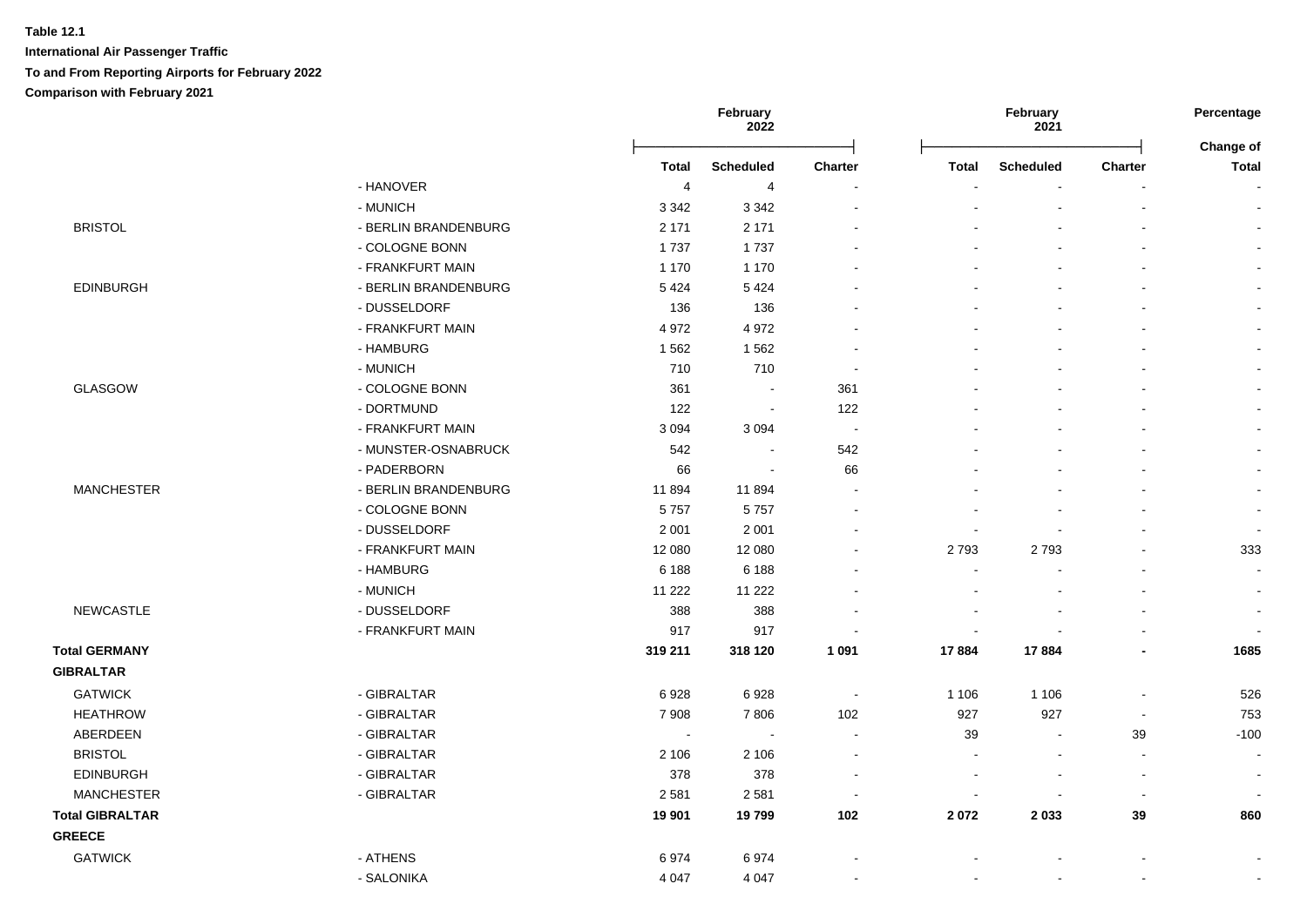|                             |                       | February<br>2022 |                          |                | February<br>2021         |                  | Percentage<br><b>Change of</b> |                          |
|-----------------------------|-----------------------|------------------|--------------------------|----------------|--------------------------|------------------|--------------------------------|--------------------------|
|                             |                       | <b>Total</b>     | <b>Scheduled</b>         | <b>Charter</b> | <b>Total</b>             | <b>Scheduled</b> | <b>Charter</b>                 | <b>Total</b>             |
| <b>HEATHROW</b>             | - ATHENS              | 31 616           | 31 616                   |                | 7 2 1 9                  | 7 2 1 9          |                                | 338                      |
| <b>LUTON</b>                | - ATHENS              | 4814             | 4814                     |                | $\overline{\phantom{a}}$ |                  |                                | $\sim$                   |
| <b>STANSTED</b>             | - ATHENS              | 11 463           | 11 4 63                  |                |                          |                  |                                | $\sim$                   |
|                             | - SALONIKA            | 6813             | 6813                     |                |                          |                  |                                | $\sim$                   |
| <b>BIGGIN HILL</b>          | - CHANIA              | $\sqrt{3}$       | $\overline{\phantom{a}}$ | 3              |                          |                  |                                | $\sim$                   |
| <b>MANCHESTER</b>           | - ATHENS              | 4823             | 4823                     |                |                          |                  |                                |                          |
|                             | - SALONIKA            | 2028             | 2028                     |                |                          |                  |                                |                          |
| <b>Total GREECE</b>         |                       | 72 581           | 72 578                   | 3              | 7 2 1 9                  | 7 2 1 9          |                                | 905                      |
| <b>IRISH REPUBLIC</b>       |                       |                  |                          |                |                          |                  |                                |                          |
| <b>GATWICK</b>              | - CORK                | 7486             | 7486                     |                |                          |                  |                                |                          |
|                             | - DUBLIN              | 64 540           | 64 540                   |                |                          |                  |                                |                          |
|                             | - SHANNON             | 7783             | 7783                     |                |                          |                  |                                |                          |
| <b>HEATHROW</b>             | - CORK                | 12 135           | 12 135                   |                | 1 4 7 8                  | 1 4 7 8          |                                | 721                      |
|                             | - DUBLIN              | 68 526           | 68 526                   |                | 9 0 8 9                  | 9089             |                                | 654                      |
|                             | - SHANNON             | 6898             | 6898                     |                |                          |                  |                                | $\overline{\phantom{a}}$ |
| <b>LONDON CITY</b>          | - DUBLIN              | 13880            | 13880                    |                |                          |                  |                                |                          |
| <b>LUTON</b>                | - CORK                | 5 3 2 6          | 5 3 2 6                  |                |                          |                  |                                |                          |
|                             | - DUBLIN              | 18 597           | 18 597                   |                |                          |                  |                                |                          |
|                             | - IRELAND WEST(KNOCK) | 7 2 4 5          | 7 2 4 5                  |                |                          |                  |                                |                          |
|                             | - KERRY COUNTY        | 5806             | 5 8 0 6                  |                |                          |                  |                                | $\overline{\phantom{a}}$ |
| <b>STANSTED</b>             | $-CORK$               | 14721            | 14721                    |                |                          |                  |                                | $\sim$                   |
|                             | - DUBLIN              | 47725            | 47725                    |                | 4 4 2 1                  | 4 4 2 1          |                                | 980                      |
|                             | - IRELAND WEST(KNOCK) | 9 4 0 4          | 9 4 0 4                  |                |                          |                  |                                | $\blacksquare$           |
|                             | - KERRY COUNTY        | 4 1 1 9          | 4 1 1 9                  |                |                          |                  |                                | $\sim$                   |
|                             | - SHANNON             | 8523             | 8523                     |                |                          |                  |                                | $\sim$                   |
| ABERDEEN                    | - DUBLIN              | 786              | 786                      |                |                          |                  |                                |                          |
| <b>BIRMINGHAM</b>           | - CORK                | 2679             | 2679                     |                |                          |                  |                                |                          |
|                             | - DUBLIN              | 43 140           | 43 140                   |                | 1 3 1 6                  | 1 3 1 6          |                                | 3178                     |
|                             | - SHANNON             | 2 0 0 8          | 2 0 0 8                  |                |                          |                  |                                |                          |
| <b>BOURNEMOUTH</b>          | - DUBLIN              | 2 2 0 5          | 2 2 0 5                  |                |                          |                  |                                | $\sim$                   |
| <b>BRISTOL</b>              | - DUBLIN              | 20 4 28          | 20 4 28                  |                |                          |                  |                                | $\overline{\phantom{a}}$ |
|                             | - IRELAND WEST(KNOCK) | 1820             | 1820                     |                | $\overline{\phantom{a}}$ | $\blacksquare$   | $\overline{\phantom{a}}$       |                          |
| <b>CARDIFF WALES</b>        | - DUBLIN              | 6 2 8 5          | 5770                     | 515            | 196                      | $\blacksquare$   | 196                            | 3107                     |
|                             | - SHANNON             |                  | $\blacksquare$           |                | 258                      | 258              |                                | $-100$                   |
| EAST MIDLANDS INTERNATIONAL | - DUBLIN              | 7711             | 7711                     | $\sim$         | 68                       | 68               | $\overline{\phantom{a}}$       | 11240                    |
|                             |                       |                  |                          |                |                          |                  |                                |                          |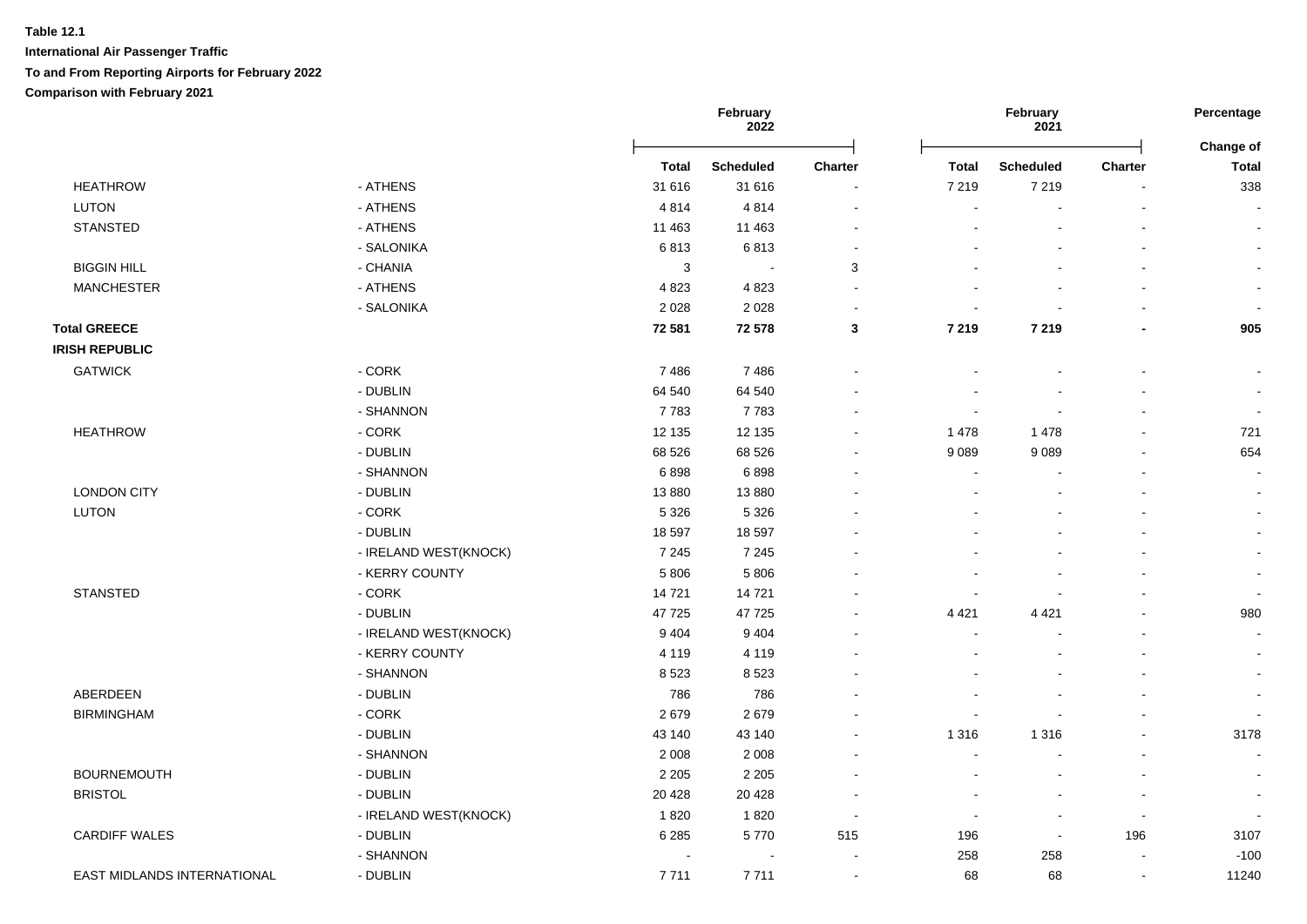|                             |                          |              | February<br>February<br>2022<br>2021 |                          | Percentage<br>Change of  |                  |                          |                          |
|-----------------------------|--------------------------|--------------|--------------------------------------|--------------------------|--------------------------|------------------|--------------------------|--------------------------|
|                             |                          | <b>Total</b> | <b>Scheduled</b>                     | Charter                  | <b>Total</b>             | <b>Scheduled</b> | <b>Charter</b>           | <b>Total</b>             |
|                             | - IRELAND WEST(KNOCK)    | 3 1 7 9      | 3 1 7 9                              | $\overline{\phantom{a}}$ |                          |                  |                          |                          |
| <b>EDINBURGH</b>            | - CORK                   | 3 3 5 5      | 3 3 5 5                              | $\blacksquare$           | $\overline{\phantom{a}}$ | $\blacksquare$   | $\overline{a}$           | $\sim$                   |
|                             | - DUBLIN                 | 33 386       | 33 298                               | 88                       | 1 2 8 8                  | 1 2 8 8          | $\blacksquare$           | 2492                     |
|                             | - IRELAND WEST(KNOCK)    | 1728         | 1728                                 | $\sim$                   | $\blacksquare$           |                  | $\blacksquare$           |                          |
|                             | - SHANNON                | 2 0 0 2      | 1920                                 | 82                       | 92                       | $\sim$           | 92                       | 2076                     |
| <b>GLASGOW</b>              | - DUBLIN                 | 22 908       | 22 908                               | $\sim$                   | 503                      | 417              | 86                       | 4454                     |
|                             | - SHANNON                | 77           | $\sim$                               | 77                       | $\sim$                   |                  | $\overline{\phantom{a}}$ |                          |
| <b>GUERNSEY</b>             | - DUBLIN                 | $\sim$       | $\overline{a}$                       | $\sim$                   | 22                       | $\blacksquare$   | 22                       | $-100$                   |
| <b>LEEDS BRADFORD</b>       | - DUBLIN                 | 11 333       | 11 333                               | $\sim$                   | ÷                        |                  | $\overline{a}$           |                          |
| LIVERPOOL (JOHN LENNON)     | $-CORK$                  | 4726         | 4726                                 |                          | $\overline{\phantom{a}}$ |                  | $\blacksquare$           |                          |
|                             | - DUBLIN                 | 14 477       | 14 477                               |                          |                          |                  |                          |                          |
|                             | - IRELAND WEST(KNOCK)    | 5 5 5 6      | 5 5 5 6                              |                          |                          |                  |                          |                          |
| <b>MANCHESTER</b>           | $-CORK$                  | 9762         | 9762                                 |                          |                          |                  |                          | $\overline{\phantom{a}}$ |
|                             | - DUBLIN                 | 56 164       | 56 164                               | $\overline{\phantom{a}}$ | 2785                     | 2785             |                          | 1917                     |
|                             | - IRELAND WEST(KNOCK)    | 2 2 6 9      | 2 2 6 9                              |                          |                          |                  |                          |                          |
|                             | - KERRY COUNTY           | 1928         | 1928                                 |                          |                          |                  |                          |                          |
|                             | - SHANNON                | 4 9 9 8      | 4998                                 |                          |                          |                  |                          |                          |
| <b>NEWCASTLE</b>            | - DUBLIN                 | 7959         | 7959                                 | $\overline{\phantom{a}}$ |                          |                  |                          |                          |
| <b>PRESTWICK</b>            | - DUBLIN                 | 325          | 162                                  | 163                      |                          |                  |                          |                          |
|                             | - SHANNON                | 140          | 140                                  | $\overline{\phantom{a}}$ |                          |                  |                          |                          |
| SOUTHAMPTON                 | - DUBLIN                 | 910          | 910                                  | $\sim$                   |                          |                  |                          |                          |
| <b>Total IRISH REPUBLIC</b> |                          | 576 958      | 576 033                              | 925                      | 21 516                   | 21 1 20          | 396                      | 2582                     |
| <b>ITALY</b>                |                          |              |                                      |                          |                          |                  |                          |                          |
| <b>GATWICK</b>              | - BERGAMO                | 1793         | 1793                                 | $\blacksquare$           |                          |                  |                          |                          |
|                             | - CATANIA (FONTANAROSSA) | 2893         | 2893                                 |                          |                          |                  |                          |                          |
|                             | - FLORENCE               | 1 5 6 4      | 1564                                 |                          |                          |                  |                          |                          |
|                             | - MILAN (LINATE)         | 12 148       | 12 148                               |                          | $\overline{\phantom{a}}$ |                  |                          |                          |
|                             | - MILAN (MALPENSA)       | 17 367       | 17 367                               |                          | 450                      | 450              |                          | 3759                     |
|                             | - NAPLES                 | 5730         | 5730                                 |                          | ÷,                       |                  |                          |                          |
|                             | - PISA                   | 5 1 6 8      | 5 1 6 8                              | $\overline{\phantom{a}}$ | $\sim$                   | $\blacksquare$   | $\overline{\phantom{a}}$ |                          |
|                             | - ROME (CIAMPINO)        | $\sim$       | $\sim$                               | $\sim$                   | 90                       | $\blacksquare$   | 90                       | $-100$                   |
|                             | - ROME (FIUMICINO)       | 13859        | 12 092                               | 1767                     |                          | $\blacksquare$   | $\overline{\phantom{a}}$ | $\sim$                   |
|                             | - TURIN                  | 9 1 4 9      | 5 0 4 5                              | 4 104                    | $\blacksquare$           |                  | $\overline{a}$           |                          |
|                             | - VENICE                 | 8608         | 8 6 0 8                              | $\overline{\phantom{a}}$ |                          |                  |                          | $\blacksquare$           |
|                             | - VERONA VILLAFRANCA     | 5 3 8 1      | 3966                                 | 1 4 1 5                  |                          |                  | $\blacksquare$           |                          |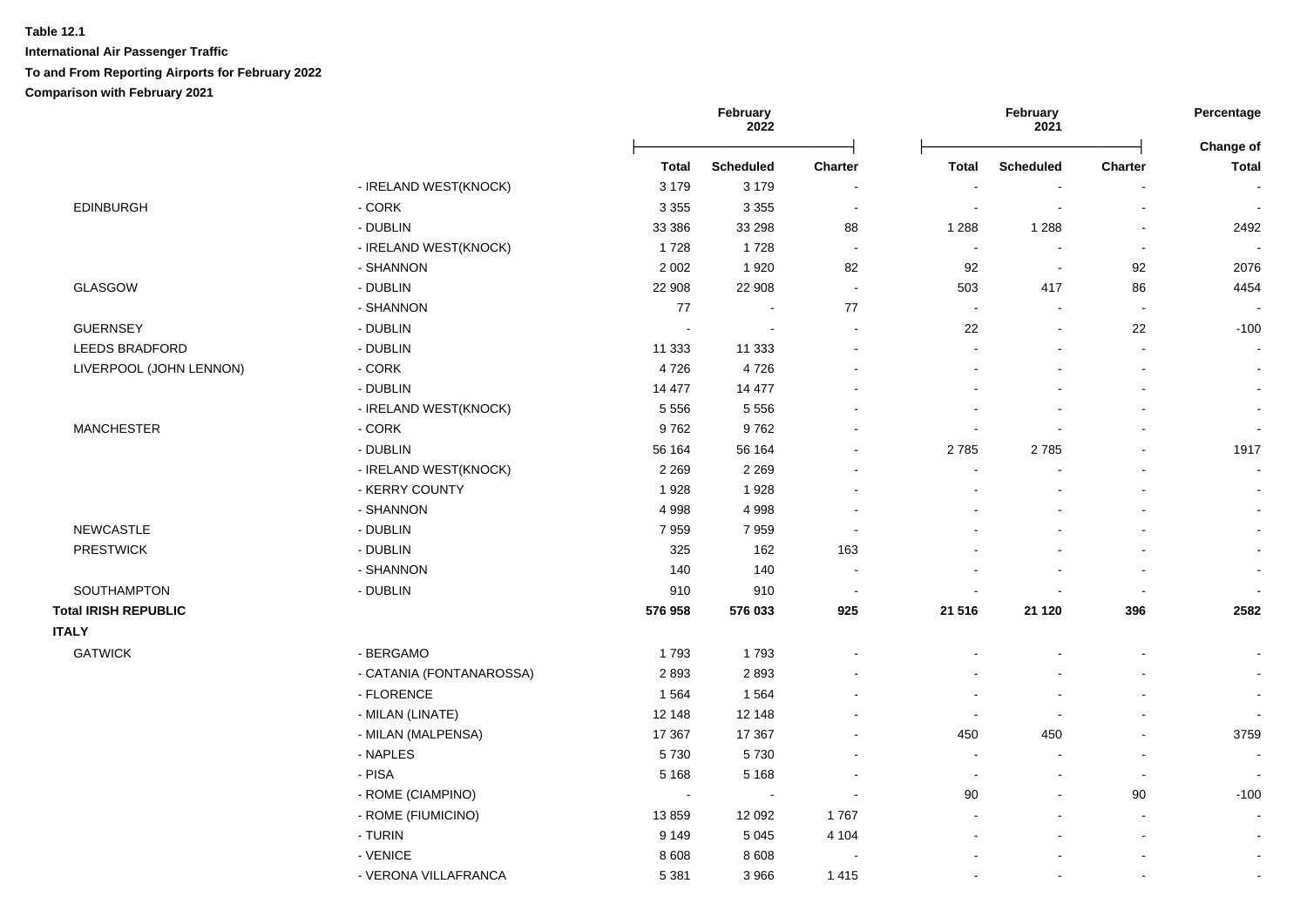|                    |                                  |              | February<br><b>2022</b> |                          |                          | February<br>2021 |                | Percentage                |
|--------------------|----------------------------------|--------------|-------------------------|--------------------------|--------------------------|------------------|----------------|---------------------------|
|                    |                                  | <b>Total</b> | <b>Scheduled</b>        | Charter                  | <b>Total</b>             | <b>Scheduled</b> | Charter        | Change of<br><b>Total</b> |
| <b>HEATHROW</b>    | - BOLOGNA                        | 5 0 9 6      | 5 0 9 6                 | $\sim$                   |                          |                  |                |                           |
|                    | - MILAN (LINATE)                 | 28 938       | 28 938                  | $\blacksquare$           | 5 2 7 0                  | 5 2 7 0          | $\blacksquare$ | 449                       |
|                    | - MILAN (MALPENSA)               | 2 3 5 4      | 2 3 5 4                 | $\blacksquare$           | $\blacksquare$           |                  | $\blacksquare$ |                           |
|                    | - NAPLES                         | 3831         | 3831                    | $\overline{\phantom{a}}$ | $\overline{\phantom{a}}$ |                  |                |                           |
|                    | - ROME (FIUMICINO)               | 30 209       | 30 094                  | 115                      | 7716                     | 7716             |                | 292                       |
|                    | - TURIN                          | 8 3 2 8      | 8 3 2 8                 | $\blacksquare$           | $\overline{\phantom{a}}$ |                  |                |                           |
|                    | - VENICE                         | 14 157       | 14 157                  | $\overline{a}$           | 1 2 3 3                  | 1 2 3 3          |                | 1048                      |
|                    | - VERONA VILLAFRANCA             | 1884         | 1884                    | ÷                        | $\sim$                   |                  |                |                           |
| <b>LONDON CITY</b> | - FLORENCE                       | 4410         | 4410                    |                          |                          |                  |                |                           |
| LUTON              | - BOLOGNA                        | 2 2 5 4      | 2 2 5 4                 |                          |                          |                  |                |                           |
|                    | - CATANIA (FONTANAROSSA)         | 980          | 980                     |                          |                          |                  |                | $\blacksquare$            |
|                    | - MILAN (MALPENSA)               | 2 1 4 5      | 2 1 4 5                 | $\blacksquare$           | 2 1 9 1                  | 2 1 9 1          |                | $-2$                      |
|                    | - NAPLES                         | 4675         | 4675                    |                          | $\blacksquare$           |                  |                | $\blacksquare$            |
|                    | - PALERMO                        | 929          | 929                     |                          |                          |                  |                |                           |
|                    | - ROME (FIUMICINO)               | 4 2 1 4      | 4 2 1 4                 |                          |                          |                  |                | $\blacksquare$            |
|                    | - TURIN                          | 1 3 8 5      | 1 3 8 5                 |                          |                          |                  |                |                           |
| <b>STANSTED</b>    | - ANCONA                         | 2 4 3 7      | 2 4 3 7                 |                          |                          |                  |                |                           |
|                    | - BARI (PALESE)                  | 3 4 2 8      | 3 4 2 8                 | $\blacksquare$           |                          |                  |                | $\blacksquare$            |
|                    | - BERGAMO                        | 26 944       | 26 944                  |                          | 1 6 8 5                  | 1685             |                | 1499                      |
|                    | - BOLOGNA                        | 7 2 9 7      | 7 2 9 7                 |                          | $\overline{\phantom{a}}$ |                  |                | $\sim$                    |
|                    | - BRINDISI                       | 1 903        | 1903                    |                          |                          |                  |                |                           |
|                    | - CAGLIARI (ELMAS)               | 2 3 2 8      | 2 3 2 8                 |                          |                          |                  |                |                           |
|                    | - GENOA                          | 2 8 0 3      | 2803                    |                          |                          |                  |                |                           |
|                    | - LAMETIA-TERME                  | 1647         | 1647                    |                          |                          |                  |                | $\overline{a}$            |
|                    | - MILAN (MALPENSA)               | 19 627       | 19 627                  |                          | 573                      | 573              |                | 3325                      |
|                    | - NAPLES                         | 7691         | 7691                    |                          | ÷,                       |                  |                | $\blacksquare$            |
|                    | - PALERMO                        | 6 0 8 0      | 6 0 8 0                 |                          | $\sim$                   |                  |                | $\blacksquare$            |
|                    | - PESCARA                        | 2 3 3 9      | 2 3 3 9                 |                          |                          |                  |                | $\blacksquare$            |
|                    | - PISA                           | 9 3 0 2      | 9 3 0 2                 |                          |                          |                  |                |                           |
|                    | - ROME (CIAMPINO)                | 21 604       | 21 604                  | $\overline{\phantom{a}}$ |                          |                  |                |                           |
|                    | - ROME (FIUMICINO)               | 1 3 8 7      | 539                     | 848                      |                          |                  |                |                           |
|                    | - TREVISO                        | 16 608       | 16 608                  | $\overline{\phantom{a}}$ |                          |                  |                |                           |
|                    | - TRIESTE (RONCHI DEI LEGIONARI) | 2 0 5 6      | 2056                    | $\overline{\phantom{a}}$ |                          |                  |                |                           |
|                    | - TURIN                          | 11 417       | 9976                    | 1 4 4 1                  |                          |                  |                | $\blacksquare$            |
|                    | - VERONA VILLAFRANCA             | 2830         | 2830                    |                          |                          |                  |                |                           |
|                    |                                  |              |                         |                          |                          |                  |                |                           |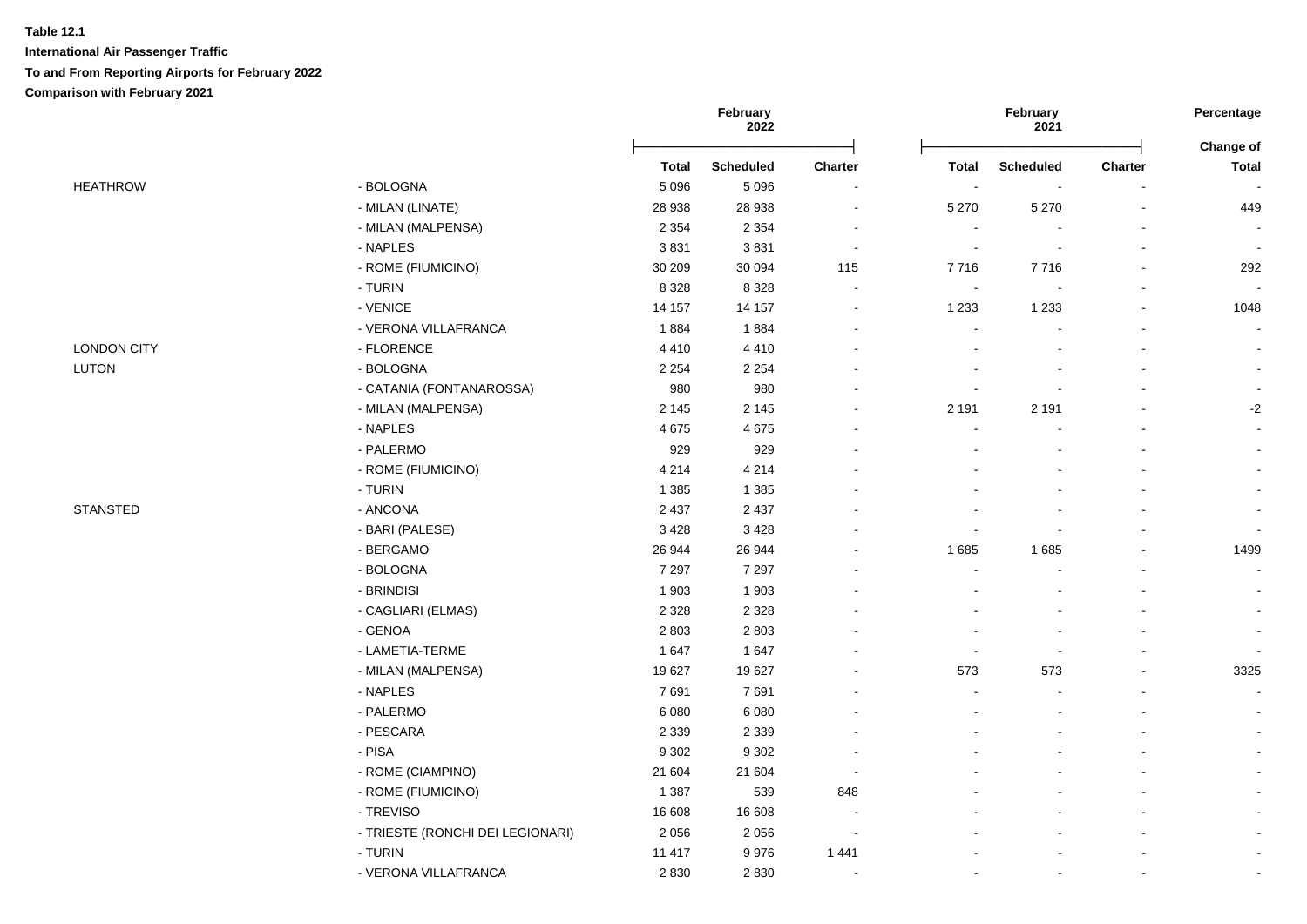|                             |                      | February<br>2022         |                  |                          | February<br>2021         |                  | Percentage<br>Change of |                      |
|-----------------------------|----------------------|--------------------------|------------------|--------------------------|--------------------------|------------------|-------------------------|----------------------|
|                             |                      | Total                    | <b>Scheduled</b> | <b>Charter</b>           | <b>Total</b>             | <b>Scheduled</b> | <b>Charter</b>          | Total                |
| <b>BIRMINGHAM</b>           | - BERGAMO            | 2 1 9 0                  | 2 1 9 0          |                          |                          |                  |                         |                      |
|                             | - ROME (FIUMICINO)   | 5814                     | 4 1 1 7          | 1697                     |                          |                  |                         | $\blacksquare$       |
|                             | - TURIN              | 3 2 1 3                  | 1749             | 1 4 6 4                  |                          |                  |                         | $\sim$               |
|                             | - VERONA VILLAFRANCA | 2 4 9 6                  | 1 0 6 5          | 1 4 3 1                  |                          |                  |                         | $\mathbf{r}$         |
| <b>BRISTOL</b>              | - BERGAMO            | 2 5 6 4                  | 2 5 6 4          | $\sim$                   |                          |                  |                         |                      |
|                             | - MILAN (MALPENSA)   | 1 6 3 8                  | 1 6 3 8          | $\sim$                   |                          |                  |                         |                      |
|                             | - ROME (FIUMICINO)   | 4585                     | 3959             | 626                      |                          |                  |                         |                      |
|                             | - TREVISO            | 2 2 6 1                  | 2 2 6 1          |                          |                          |                  |                         |                      |
|                             | - TURIN              | 2972                     | 1523             | 1 4 4 9                  |                          |                  |                         |                      |
|                             | - VENICE             | 1994                     | 1994             |                          |                          |                  |                         | $\blacksquare$       |
|                             | - VERONA VILLAFRANCA | 1 4 4 0                  | $\sim$           | 1 4 4 0                  | $\overline{a}$           | $\overline{a}$   |                         | $\sim$               |
| <b>CARDIFF WALES</b>        | - PARMA              | $\overline{\phantom{a}}$ | $\blacksquare$   | $\overline{\phantom{a}}$ | 170                      | 84               | 86                      | $-100$               |
|                             | - VENICE             | $\sim$                   | $\sim$           | $\blacksquare$           | 92                       | 92               |                         | $-100$               |
| EAST MIDLANDS INTERNATIONAL | - BERGAMO            | 1974                     | 1974             |                          | ÷,                       |                  |                         | $\sim$               |
| <b>EDINBURGH</b>            | - BERGAMO            | 6 3 3 5                  | 6 3 3 5          |                          | $\blacksquare$           | $\blacksquare$   |                         | $\blacksquare$       |
|                             | - BOLOGNA            | 1416                     | 1416             |                          |                          |                  |                         | $\blacksquare$       |
|                             | - MILAN (MALPENSA)   | 2963                     | 2963             |                          |                          |                  |                         | $\blacksquare$       |
|                             | - PALERMO            | 1 2 3 3                  | 1 2 3 3          |                          |                          |                  |                         | $\blacksquare$       |
|                             | - PISA               | 1 4 0 8                  | 1 4 0 8          |                          |                          |                  |                         | $\blacksquare$       |
|                             | - ROME (CIAMPINO)    | 4648                     | 4648             |                          |                          |                  |                         | $\blacksquare$       |
|                             | - TREVISO            | 1835                     | 1835             |                          |                          |                  |                         | $\blacksquare$       |
|                             | - TURIN              | 1 3 9 5                  | 1 3 9 5          |                          |                          |                  |                         | $\blacksquare$       |
|                             | - VENICE             | 392                      | 392              |                          |                          |                  |                         |                      |
| GLASGOW                     | - ROME (FIUMICINO)   | 1464                     | 1 4 6 4          |                          |                          |                  |                         |                      |
|                             | - TREVISO            | 42                       | $\sim$           | 42                       |                          |                  |                         |                      |
|                             | - TURIN              | 1 3 2 4                  | $\sim$           | 1 3 2 4                  |                          |                  |                         |                      |
|                             | - VENICE             | 42                       | $\blacksquare$   | 42                       |                          |                  |                         | $\ddot{\phantom{a}}$ |
| LIVERPOOL (JOHN LENNON)     | - MILAN (MALPENSA)   | 249                      | $\sim$           | 249                      |                          |                  |                         | $\sim$               |
|                             | - ROME (FIUMICINO)   | 3 2 2 3                  | 3 2 2 3          | $\blacksquare$           | $\overline{\phantom{a}}$ |                  |                         | $\blacksquare$       |
| <b>MANCHESTER</b>           | - BERGAMO            | 9784                     | 9784             | $\sim$                   | 329                      | 329              |                         | 2874                 |
|                             | - BOLOGNA            | 3 0 3 1                  | 3 0 3 1          | $\blacksquare$           | $\sim$                   |                  |                         |                      |
|                             | - MILAN (MALPENSA)   | 10835                    | 10835            | $\overline{a}$           | 465                      | 465              | $\overline{a}$          | 2230                 |
|                             | - NAPLES             | 1954                     | 1954             |                          | $\blacksquare$           |                  |                         | $\sim$               |
|                             | - PISA               | 1766                     | 1766             |                          |                          |                  |                         | $\sim$               |
|                             | - ROME (CIAMPINO)    | 7782                     | 7782             |                          |                          |                  |                         | $\blacksquare$       |
|                             |                      |                          |                  |                          |                          |                  |                         |                      |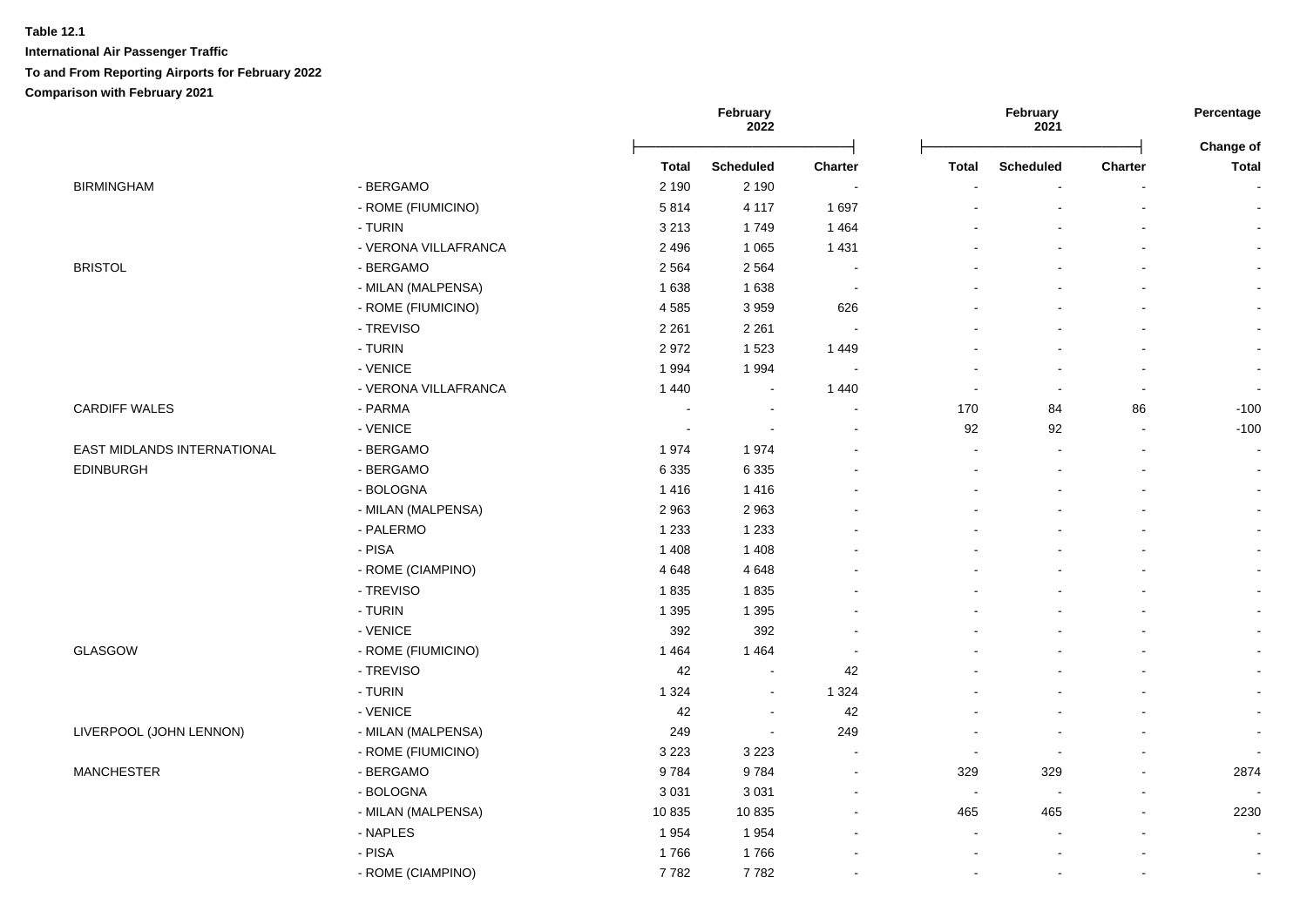|                                   |                      |              | February<br>2022 |                          |                | February<br>2021 |                          | Percentage<br>Change of |
|-----------------------------------|----------------------|--------------|------------------|--------------------------|----------------|------------------|--------------------------|-------------------------|
|                                   |                      | <b>Total</b> | <b>Scheduled</b> | Charter                  | <b>Total</b>   | <b>Scheduled</b> | <b>Charter</b>           | <b>Total</b>            |
|                                   | - ROME (FIUMICINO)   | 5 0 3 0      | 4 3 6 3          | 667                      |                |                  |                          |                         |
|                                   | - TREVISO            | 2822         | 2822             |                          |                | $\blacksquare$   | $\sim$                   |                         |
|                                   | - TURIN              | 6 172        | 2 3 5 3          | 3819                     | 106            | $\blacksquare$   | 106                      | 5723                    |
|                                   | - VENICE             | 5 3 8 4      | 5 3 8 4          | $\overline{\phantom{a}}$ |                |                  | $\blacksquare$           |                         |
|                                   | - VERONA VILLAFRANCA | 3814         | 1 4 3 2          | 2 3 8 2                  |                |                  |                          |                         |
| <b>NEWCASTLE</b>                  | - ROME (FIUMICINO)   | 1522         | 1522             |                          |                |                  |                          | $\sim$                  |
|                                   | - TURIN              | 1 3 3 2      | 1 3 3 2          |                          |                |                  | $\overline{\phantom{a}}$ | $\sim$                  |
| <b>Total ITALY</b>                |                      | 471 515      | 445 193          | 26 3 22                  | 20 370         | 20 088           | 282                      | 2215                    |
| <b>LUXEMBOURG</b>                 |                      |              |                  |                          |                |                  |                          |                         |
| <b>HEATHROW</b>                   | - LUXEMBOURG         | 238          | 238              | $\blacksquare$           | $\blacksquare$ | $\blacksquare$   |                          | $\blacksquare$          |
| <b>LONDON CITY</b>                | - LUXEMBOURG         | 5738         | 5738             | $\blacksquare$           | 714            | 714              |                          | 704                     |
| <b>STANSTED</b>                   | - LUXEMBOURG         | 3542         | 3542             |                          | $\sim$         |                  |                          |                         |
| <b>Total LUXEMBOURG</b>           |                      | 9518         | 9518             | -                        | 714            | 714              |                          | 1233                    |
| <b>MALTA</b>                      |                      |              |                  |                          |                |                  |                          |                         |
| <b>GATWICK</b>                    | - MALTA              | 6 3 5 3      | 6 3 5 3          |                          | $\blacksquare$ | $\blacksquare$   |                          | $\blacksquare$          |
| <b>HEATHROW</b>                   | - MALTA              | 7945         | 7945             |                          | 853            | 853              |                          | 831                     |
| <b>LUTON</b>                      | - MALTA              | 4 6 22       | 4 6 22           |                          |                |                  |                          |                         |
| <b>STANSTED</b>                   | - MALTA              | 3 0 5 0      | 3 0 5 0          |                          | $\sim$         |                  | ÷,                       |                         |
| <b>BIGGIN HILL</b>                | - MALTA              |              |                  |                          | 35             |                  | 35                       | $-100$                  |
| <b>BIRMINGHAM</b>                 | - MALTA              | 2096         | 2096             |                          |                |                  | $\overline{a}$           | $\overline{a}$          |
| <b>EDINBURGH</b>                  | - MALTA              | 2 0 5 9      | 2 0 5 9          |                          |                |                  |                          |                         |
| LIVERPOOL (JOHN LENNON)           | - MALTA              | 1818         | 1818             |                          |                |                  | ÷,                       |                         |
| <b>MANCHESTER</b>                 | - MALTA              | 8570         | 8570             |                          |                |                  | $\blacksquare$           |                         |
| <b>Total MALTA</b>                |                      | 36 513       | 36 513           |                          | 888            | 853              | 35                       | 4012                    |
| <b>NETHERLANDS</b>                |                      |              |                  |                          |                |                  |                          |                         |
| <b>GATWICK</b>                    | - AMSTERDAM          | 19 0 74      | 19 0 74          |                          |                |                  |                          |                         |
| <b>HEATHROW</b>                   | - AMSTERDAM          | 44 556       | 44 556           |                          |                |                  |                          |                         |
| <b>LONDON CITY</b>                | - AMSTERDAM          | 14 0 75      | 14 0 75          |                          |                |                  |                          |                         |
| LUTON                             | - AMSTERDAM          | 21 179       | 21 179           |                          |                |                  |                          | $\blacksquare$          |
| <b>STANSTED</b>                   | - AMSTERDAM          | 6 1 5 4      | 6 1 5 4          |                          |                |                  |                          | $\blacksquare$          |
|                                   | - EINDHOVEN          | 13973        | 13973            |                          |                |                  | $\blacksquare$           |                         |
| ABERDEEN                          | - AMSTERDAM          | 10 992       | 10 992           |                          | 59             |                  | 59                       | 18531                   |
| <b>BELFAST CITY (GEORGE BEST)</b> | - AMSTERDAM          | 1 0 5 5      | 1 0 5 5          |                          |                |                  |                          |                         |
| BELFAST INTERNATIONAL             | - AMSTERDAM          | 2 5 6 9      | 2569             |                          |                |                  |                          |                         |
| <b>BIRMINGHAM</b>                 | - AMSTERDAM          | 19 3 14      | 19314            |                          | $\overline{a}$ |                  | $\sim$                   | $\sim$                  |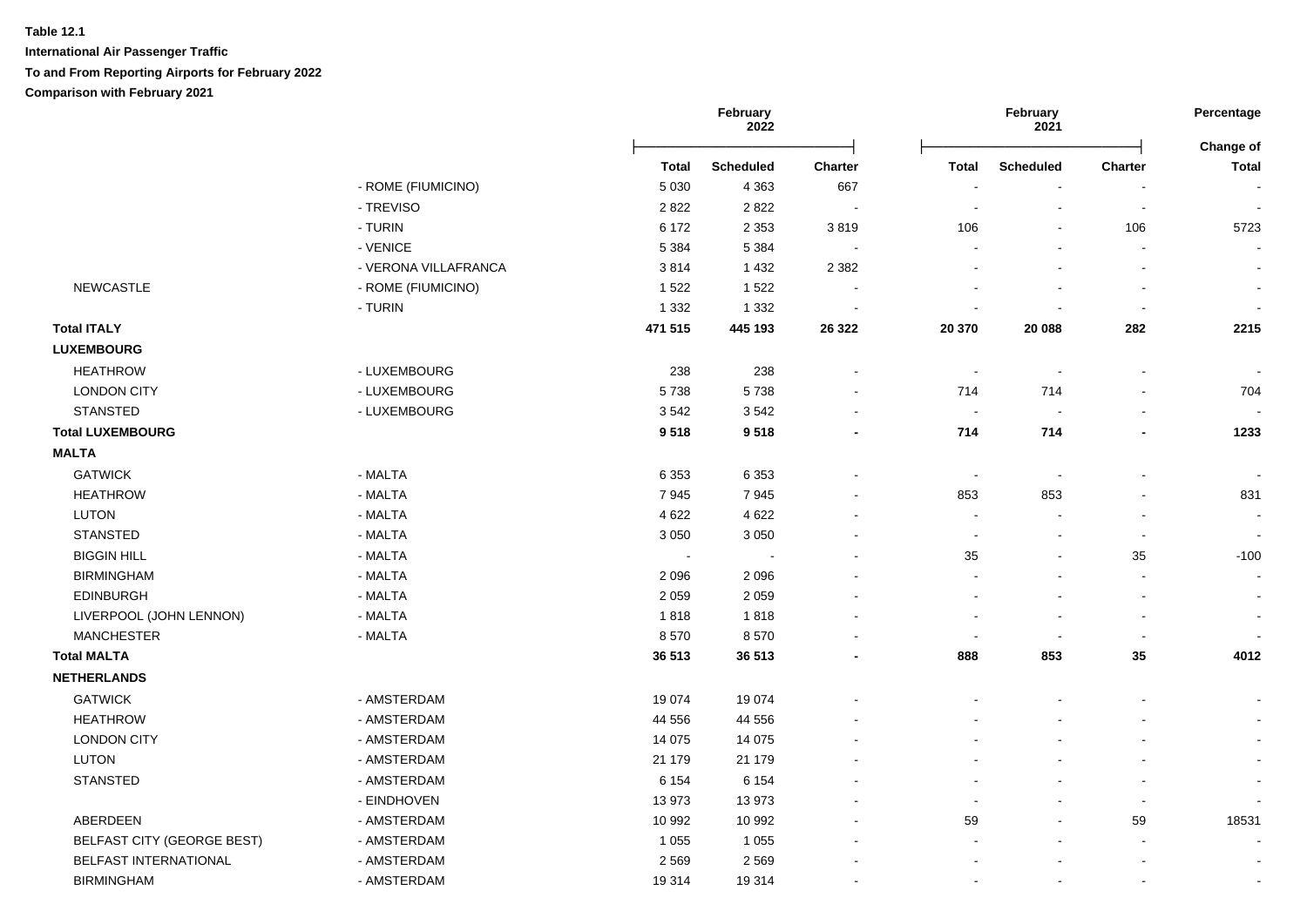|                                |                        |         | February<br>February<br>2022<br>2021 |                | Percentage<br><b>Change of</b> |                  |                          |                          |
|--------------------------------|------------------------|---------|--------------------------------------|----------------|--------------------------------|------------------|--------------------------|--------------------------|
|                                |                        | Total   | <b>Scheduled</b>                     | <b>Charter</b> | Total                          | <b>Scheduled</b> | Charter                  | <b>Total</b>             |
| <b>BRISTOL</b>                 | - AMSTERDAM            | 15 4 83 | 15 4 83                              |                |                                |                  |                          | $\blacksquare$           |
| <b>CARDIFF WALES</b>           | - AMSTERDAM            | 1517    | 1517                                 |                |                                |                  |                          | $\blacksquare$           |
| <b>EDINBURGH</b>               | - AMSTERDAM            | 20794   | 20794                                |                |                                |                  |                          | $\blacksquare$           |
|                                | - EINDHOVEN            | 1 2 8 1 | 1 2 8 1                              |                |                                |                  |                          | $\sim$                   |
| GLASGOW                        | - AMSTERDAM            | 15 199  | 15 199                               |                |                                |                  |                          | $\sim$                   |
|                                | - EINDHOVEN            | 178     | $\sim$                               | 178            |                                |                  | $\overline{\phantom{a}}$ | $\blacksquare$           |
| <b>HUMBERSIDE</b>              | - AMSTERDAM            | 641     | 641                                  |                | 26                             |                  | 26                       | 2365                     |
| <b>INVERNESS</b>               | - AMSTERDAM            | 565     | 565                                  |                |                                |                  |                          |                          |
| LEEDS BRADFORD                 | - AMSTERDAM            | 6 2 1 7 | 6 2 1 7                              |                |                                |                  |                          |                          |
| LIVERPOOL (JOHN LENNON)        | - AMSTERDAM            | 3755    | 3755                                 |                |                                |                  |                          |                          |
| <b>MANCHESTER</b>              | - AMSTERDAM            | 35 799  | 35 799                               |                |                                |                  |                          | $\blacksquare$           |
|                                | - EINDHOVEN            | 3 4 7 4 | 3474                                 |                |                                |                  |                          |                          |
| <b>NEWCASTLE</b>               | - AMSTERDAM            | 12759   | 12759                                |                |                                |                  |                          |                          |
| <b>NORWICH</b>                 | - AMSTERDAM            | 1 0 4 7 | 1 0 4 7                              |                |                                |                  |                          |                          |
| SOUTHAMPTON                    | - AMSTERDAM            | 1 3 3 0 | 1 3 3 0                              |                |                                |                  |                          | $\blacksquare$           |
| TEESSIDE INTERNATIONAL AIRPORT | - AMSTERDAM            | 523     | 523                                  |                |                                |                  |                          | $\overline{\phantom{a}}$ |
| <b>Total NETHERLANDS</b>       |                        | 273 503 | 273 325                              | 178            | 85                             |                  | 85                       | 321668                   |
| PORTUGAL(EXCLUDING MADEIRA)    |                        |         |                                      |                |                                |                  |                          |                          |
| <b>GATWICK</b>                 | - FARO                 | 14 649  | 14 649                               |                |                                |                  |                          |                          |
|                                | - LISBON               | 23 363  | 23 363                               |                |                                |                  |                          |                          |
|                                | - OPORTO (PORTUGAL)    | 12 606  | 12 606                               |                |                                |                  |                          |                          |
| <b>HEATHROW</b>                | - FARO                 | 5614    | 5614                                 |                |                                |                  |                          |                          |
|                                | - LISBON               | 48726   | 48726                                |                |                                |                  |                          | $\sim$                   |
|                                | - OPORTO (PORTUGAL)    | 2 1 2 3 | 2 1 2 3                              |                |                                |                  |                          | $\blacksquare$           |
| <b>LUTON</b>                   | - FARO                 | 4 2 1 0 | 4 2 1 0                              |                |                                |                  |                          | $\sim$                   |
|                                | - LISBON               | 5 4 3 7 | 5 4 3 7                              |                |                                |                  |                          | $\sim$                   |
|                                | - OPORTO (PORTUGAL)    | 1548    | 1548                                 |                |                                |                  |                          | $\sim$                   |
| <b>STANSTED</b>                | - AZORES PONTA DELGADA | 876     | 876                                  |                |                                |                  |                          | $\blacksquare$           |
|                                | - FARO                 | 12 944  | 12 944                               |                |                                |                  |                          | $\blacksquare$           |
|                                | - LISBON               | 32 644  | 32 644                               |                |                                |                  |                          | $\blacksquare$           |
|                                | - OPORTO (PORTUGAL)    | 20 6 28 | 20 6 28                              |                |                                |                  |                          |                          |
| <b>BELFAST INTERNATIONAL</b>   | - FARO                 | 1608    | 1 608                                |                |                                |                  |                          | $\blacksquare$           |
| <b>BIRMINGHAM</b>              | - FARO                 | 6 0 5 1 | 6 0 5 1                              |                |                                |                  |                          | $\blacksquare$           |
|                                | - LISBON               | 2677    | 2677                                 |                |                                |                  |                          | $\blacksquare$           |
|                                | - OPORTO (PORTUGAL)    | 2 2 1 9 | 2 2 1 9                              |                | $\blacksquare$                 |                  | $\overline{\phantom{a}}$ | $\sim$                   |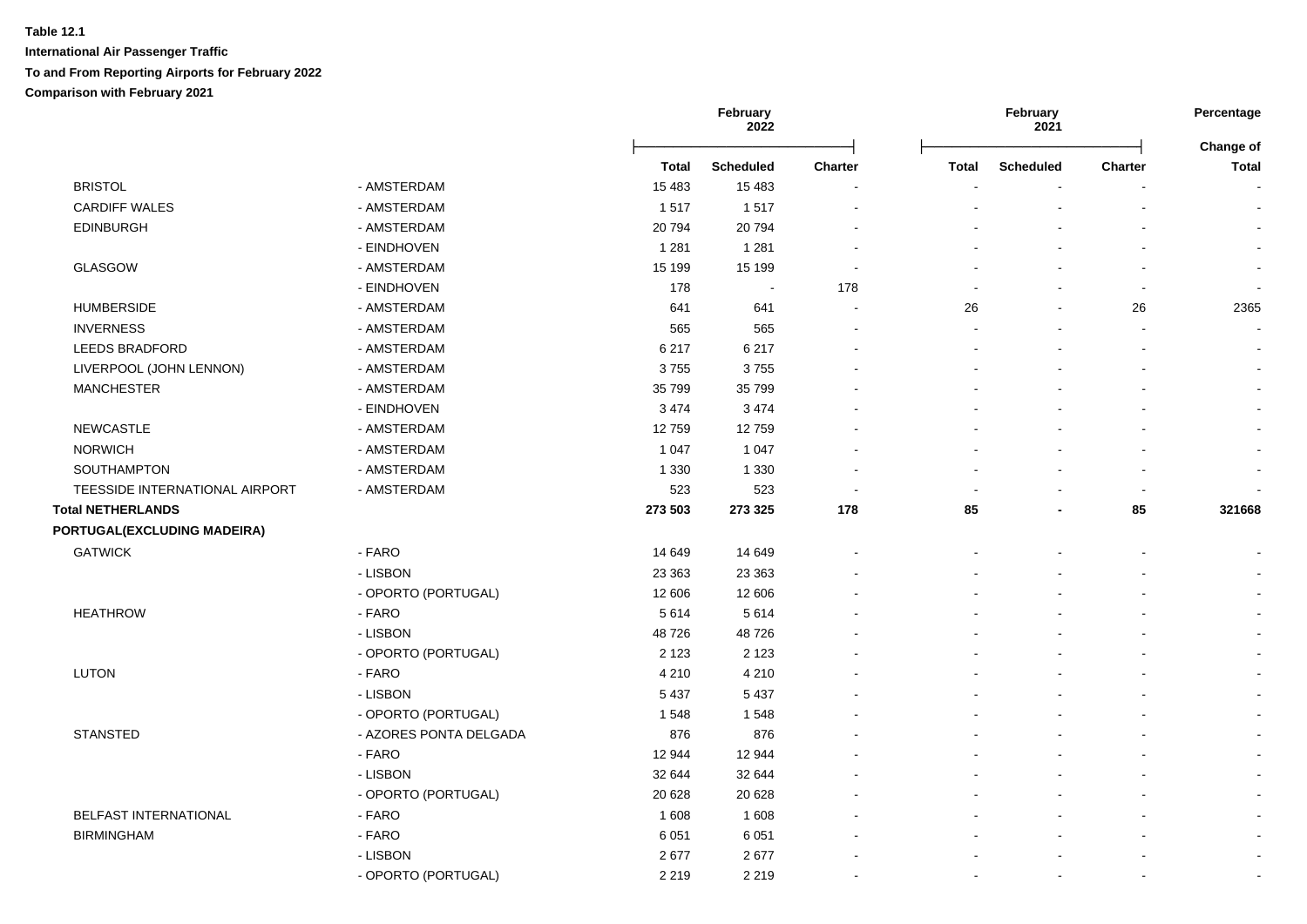|                                          |                     |                | February<br>2022 |                |              | February<br>2021 |                | Percentage<br>Change of  |  |
|------------------------------------------|---------------------|----------------|------------------|----------------|--------------|------------------|----------------|--------------------------|--|
|                                          |                     | Total          | <b>Scheduled</b> | <b>Charter</b> | <b>Total</b> | <b>Scheduled</b> | <b>Charter</b> | <b>Total</b>             |  |
| <b>BOURNEMOUTH</b>                       | - FARO              | 2 0 3 6        | 2 0 3 6          |                |              |                  |                | $\overline{\phantom{a}}$ |  |
|                                          | - LISBON            | 1757           | 1757             |                |              |                  |                |                          |  |
| <b>BRISTOL</b>                           | - FARO              | 8656           | 8656             |                |              |                  |                |                          |  |
|                                          | - LISBON            | 4916           | 4916             |                |              |                  |                |                          |  |
|                                          | - OPORTO (PORTUGAL) | 1 502          | 1502             |                |              |                  |                |                          |  |
| DONCASTER SHEFFIELD                      | - FARO              | $\overline{7}$ | $\sim$           | $\overline{7}$ |              |                  |                |                          |  |
| EAST MIDLANDS INTERNATIONAL              | - FARO              | 3 9 8 1        | 3981             |                |              |                  | $\blacksquare$ |                          |  |
| <b>EDINBURGH</b>                         | - FARO              | 2647           | 2647             |                |              |                  |                |                          |  |
|                                          | - LISBON            | 4 9 5 0        | 4 9 5 0          |                |              |                  |                |                          |  |
|                                          | - OPORTO (PORTUGAL) | 2 1 1 2        | 2 1 1 2          |                |              |                  |                |                          |  |
| GLASGOW                                  | - FARO              | 1640           | 1640             |                |              |                  |                |                          |  |
| LEEDS BRADFORD                           | - FARO              | 4871           | 4871             |                |              |                  |                |                          |  |
| LIVERPOOL (JOHN LENNON)                  | - FARO              | 3 4 3 8        | 3438             |                |              |                  |                |                          |  |
|                                          | - LISBON            | 76             | 76               |                |              |                  |                |                          |  |
| <b>MANCHESTER</b>                        | - FARO              | 12 275         | 12 275           |                |              |                  |                |                          |  |
|                                          | - LISBON            | 15 073         | 15 001           | 72             |              |                  |                |                          |  |
|                                          | - OPORTO (PORTUGAL) | 3 4 0 2        | 3 4 0 2          |                |              |                  |                |                          |  |
| <b>NEWCASTLE</b>                         | - FARO              | 3746           | 3746             |                |              |                  |                | $\sim$                   |  |
| <b>PRESTWICK</b>                         | - FARO              | 1761           | 1761             |                |              |                  |                | $\sim$                   |  |
| <b>Total PORTUGAL(EXCLUDING MADEIRA)</b> |                     | 276 769        | 276 690          | 79             |              |                  | ٠              | <b>Infinity</b>          |  |
| PORTUGAL(MADEIRA)                        |                     |                |                  |                |              |                  |                |                          |  |
| <b>GATWICK</b>                           | - FUNCHAL           | 11 4 6 2       | 11 4 62          |                |              |                  |                |                          |  |
| <b>HEATHROW</b>                          | - FUNCHAL           | 7763           | 7763             |                |              |                  |                |                          |  |
| <b>LUTON</b>                             | - FUNCHAL           | 2 2 2 2        | 2 2 2 2          |                |              |                  |                | $\sim$                   |  |
| <b>STANSTED</b>                          | - FUNCHAL           | 1924           | 1924             |                |              |                  |                | $\sim$                   |  |
| <b>BIRMINGHAM</b>                        | - FUNCHAL           | 2 4 6 6        | 2 4 6 6          |                |              |                  |                | $\blacksquare$           |  |
| <b>BRISTOL</b>                           | - FUNCHAL           | 4 0 28         | 4 0 28           |                |              |                  |                | $\blacksquare$           |  |
| EAST MIDLANDS INTERNATIONAL              | - FUNCHAL           | 1 1 7 2        | 1 1 7 2          |                |              |                  |                | $\blacksquare$           |  |
| <b>EDINBURGH</b>                         | - FUNCHAL           | 1 3 0 8        | 1 3 0 8          |                |              |                  |                |                          |  |
| LEEDS BRADFORD                           | - FUNCHAL           | 1 2 8 7        | 1 2 8 7          |                |              |                  |                |                          |  |
| <b>MANCHESTER</b>                        | - FUNCHAL           | 4 9 21         | 3665             | 1 2 5 6        |              |                  |                | $\sim$                   |  |
| <b>NEWCASTLE</b>                         | - FUNCHAL           | 798            | 798              |                |              |                  | ÷              |                          |  |
| <b>Total PORTUGAL(MADEIRA)</b>           |                     | 39 351         | 38 095           | 1 2 5 6        |              |                  | $\overline{a}$ | <b>Infinity</b>          |  |
| <b>SLOVENIA</b>                          |                     |                |                  |                |              |                  |                |                          |  |
| <b>GATWICK</b>                           | - LJUBLJANA         | 3 2 4 7        | 3 2 4 7          |                |              |                  |                |                          |  |
|                                          |                     |                |                  |                |              |                  |                |                          |  |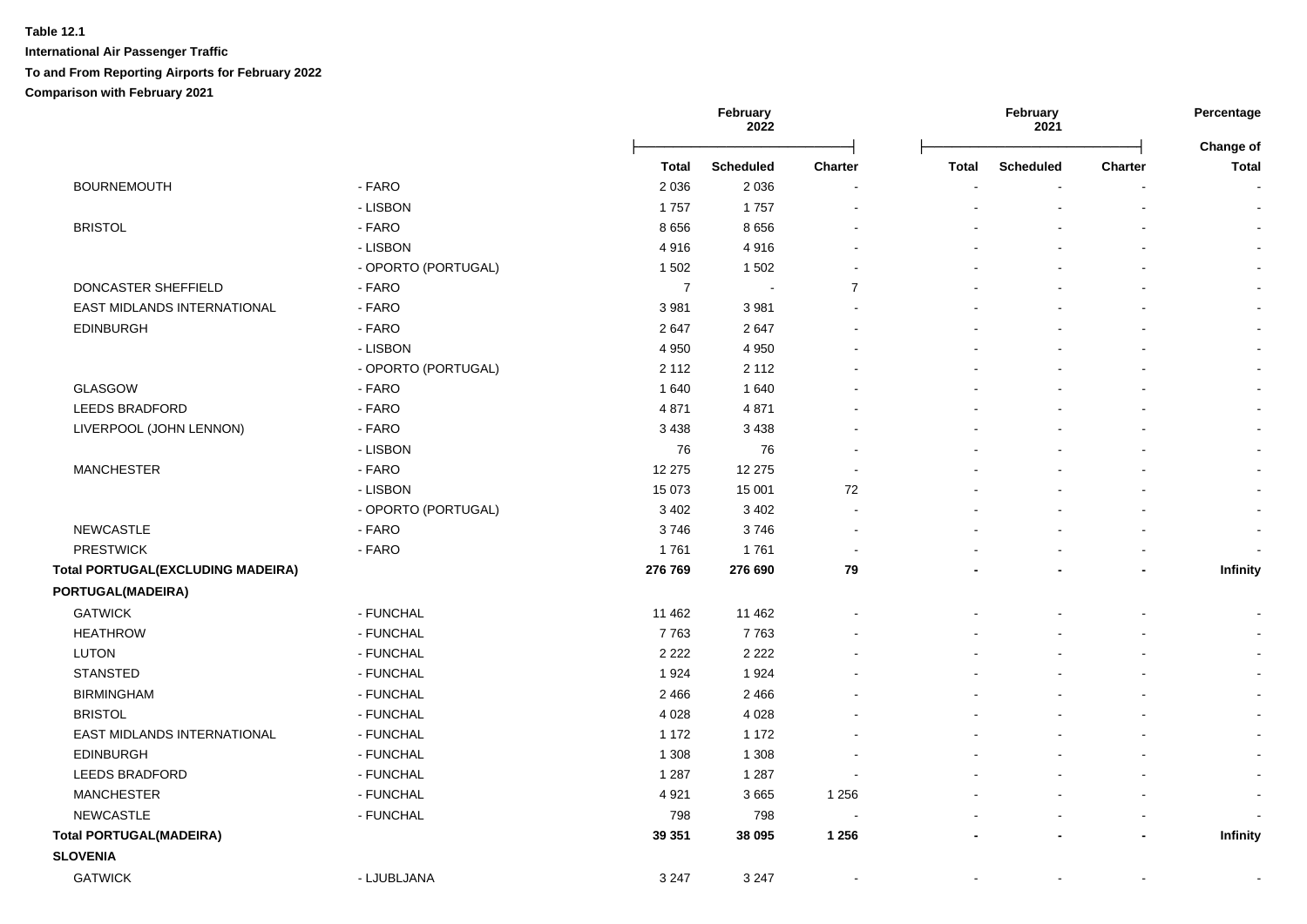|                       |                                  | February<br>2022           |                  |                          | February<br>2021         |                          | Percentage<br>Change of |                          |
|-----------------------|----------------------------------|----------------------------|------------------|--------------------------|--------------------------|--------------------------|-------------------------|--------------------------|
|                       |                                  | <b>Total</b>               | <b>Scheduled</b> | Charter                  | <b>Total</b>             | <b>Scheduled</b>         | Charter                 | <b>Total</b>             |
| LUTON                 | - LJUBLJANA                      | 188                        | 188              | $\sim$                   | ÷,                       |                          | $\blacksquare$          |                          |
| <b>BIGGIN HILL</b>    | - LJUBLJANA                      | $\mathcal{L}_{\mathbf{r}}$ | $\sim$           | $\blacksquare$           | $10$                     | $\mathbf{r}$             | 10                      | $-100$                   |
| <b>Total SLOVENIA</b> |                                  | 3 4 3 5                    | 3 4 3 5          | $\overline{\phantom{a}}$ | $10$                     | $\blacksquare$           | $10$                    | 34250                    |
| <b>SPAIN</b>          |                                  |                            |                  |                          |                          |                          |                         |                          |
| <b>GATWICK</b>        | - ALICANTE                       | 23 985                     | 23 985           | $\blacksquare$           | 966                      | 966                      | $\blacksquare$          | 2383                     |
|                       | - ALMERIA                        | 3 3 1 7                    | 3317             | $\sim$                   | $\sim$                   | $\overline{\phantom{a}}$ | $\blacksquare$          |                          |
|                       | - ASTURIAS                       | $\blacksquare$             | $\sim$           | $\blacksquare$           | 170                      | 170                      | $\blacksquare$          | $-100$                   |
|                       | - BARCELONA                      | 32 414                     | 32 414           | $\overline{a}$           | 1984                     | 1984                     | $\blacksquare$          | 1534                     |
|                       | - BILBAO                         | 4 4 9 6                    | 4 4 9 6          | $\blacksquare$           | $\sim$                   |                          | $\sim$                  |                          |
|                       | - MADRID                         | 27 903                     | 27 903           | $\blacksquare$           | 5 3 0 8                  | 5 3 0 8                  | $\blacksquare$          | 426                      |
|                       | - MAHON                          | 1 4 9 7                    | 1 4 9 7          | $\blacksquare$           | $\overline{\phantom{a}}$ |                          |                         |                          |
|                       | - MALAGA                         | 23 981                     | 23 981           | ÷                        | 694                      | 694                      | $\sim$                  | 3355                     |
|                       | - MURCIA INTERNATIONAL           | 5 9 6 0                    | 5 9 6 0          | $\blacksquare$           | $\blacksquare$           |                          |                         |                          |
|                       | - PALMA DE MALLORCA              | 11 821                     | 11 821           | ÷                        | ÷                        |                          |                         | $\overline{a}$           |
|                       | - SANTIAGO DE COMPOSTELA (SPAIN) | 1 1 5 1                    | 1 1 5 1          | $\blacksquare$           |                          |                          |                         | $\sim$                   |
|                       | - SEVILLE                        | 7 1 9 8                    | 7 1 9 8          | $\blacksquare$           |                          |                          |                         | $\blacksquare$           |
|                       | - VALENCIA                       | 7 1 6 9                    | 7 1 6 9          | $\blacksquare$           | $\overline{\phantom{a}}$ | $\blacksquare$           | $\blacksquare$          | $\blacksquare$           |
| <b>HEATHROW</b>       | - BARCELONA                      | 32 162                     | 32 162           | $\sim$                   | 2 2 2 0                  | 2 2 2 0                  | $\sim$                  | 1349                     |
|                       | - BILBAO                         | 792                        | 792              | $\blacksquare$           | $\blacksquare$           |                          | $\blacksquare$          | $\sim$                   |
|                       | - MADRID                         | 65 486                     | 65 48 6          | $\blacksquare$           | 18 147                   | 18 147                   |                         | 261                      |
|                       | - MALAGA                         | 15 089                     | 15 089           | $\mathbf{r}$             | 1 0 6 4                  | 1 0 6 4                  |                         | 1318                     |
|                       | - PALMA DE MALLORCA              | 2 1 9 3                    | 2 1 9 3          | $\blacksquare$           | $\blacksquare$           |                          |                         | $\blacksquare$           |
|                       | - SEVILLE                        | 2075                       | 2075             | $\blacksquare$           |                          |                          |                         |                          |
|                       | - VALENCIA                       | 3464                       | 3 4 6 4          |                          |                          |                          |                         | $\blacksquare$           |
| <b>LONDON CITY</b>    | - IBIZA                          | 4 2 3 1                    | 4 2 3 1          |                          |                          |                          |                         |                          |
|                       | - MALAGA                         | 1780                       | 1780             |                          |                          |                          |                         | $\blacksquare$           |
|                       | - PALMA DE MALLORCA              | 1768                       | 1768             |                          |                          |                          |                         |                          |
| <b>LUTON</b>          | - ALICANTE                       | 7799                       | 7799             | ÷                        |                          |                          |                         | $\mathbf{r}$             |
|                       | - BARCELONA                      | 6401                       | 6401             |                          |                          |                          |                         | $\blacksquare$           |
|                       | - MALAGA                         | 12 999                     | 12 999           | ÷                        | ÷                        |                          |                         | $\sim$                   |
|                       | - PALMA DE MALLORCA              | 1871                       | 1871             | $\blacksquare$           | $\overline{\phantom{a}}$ |                          |                         | $\blacksquare$           |
|                       | - SEVILLE                        | 2 2 1 0                    | 2 2 1 0          | $\blacksquare$           | $\overline{\phantom{a}}$ | $\blacksquare$           | $\blacksquare$          | $\overline{\phantom{a}}$ |
| <b>STANSTED</b>       | - ALICANTE                       | 16 439                     | 16 439           | $\blacksquare$           | 944                      | 944                      | $\blacksquare$          | 1641                     |
|                       | - BARCELONA                      | 26 778                     | 26 778           | $\blacksquare$           | $\overline{\phantom{a}}$ |                          | $\blacksquare$          | $\blacksquare$           |
|                       | - CASTELLON COSTA AZAHAR         | 1769                       | 1769             | $\blacksquare$           | $\blacksquare$           | $\blacksquare$           | $\blacksquare$          | $\blacksquare$           |
|                       |                                  |                            |                  |                          |                          |                          |                         |                          |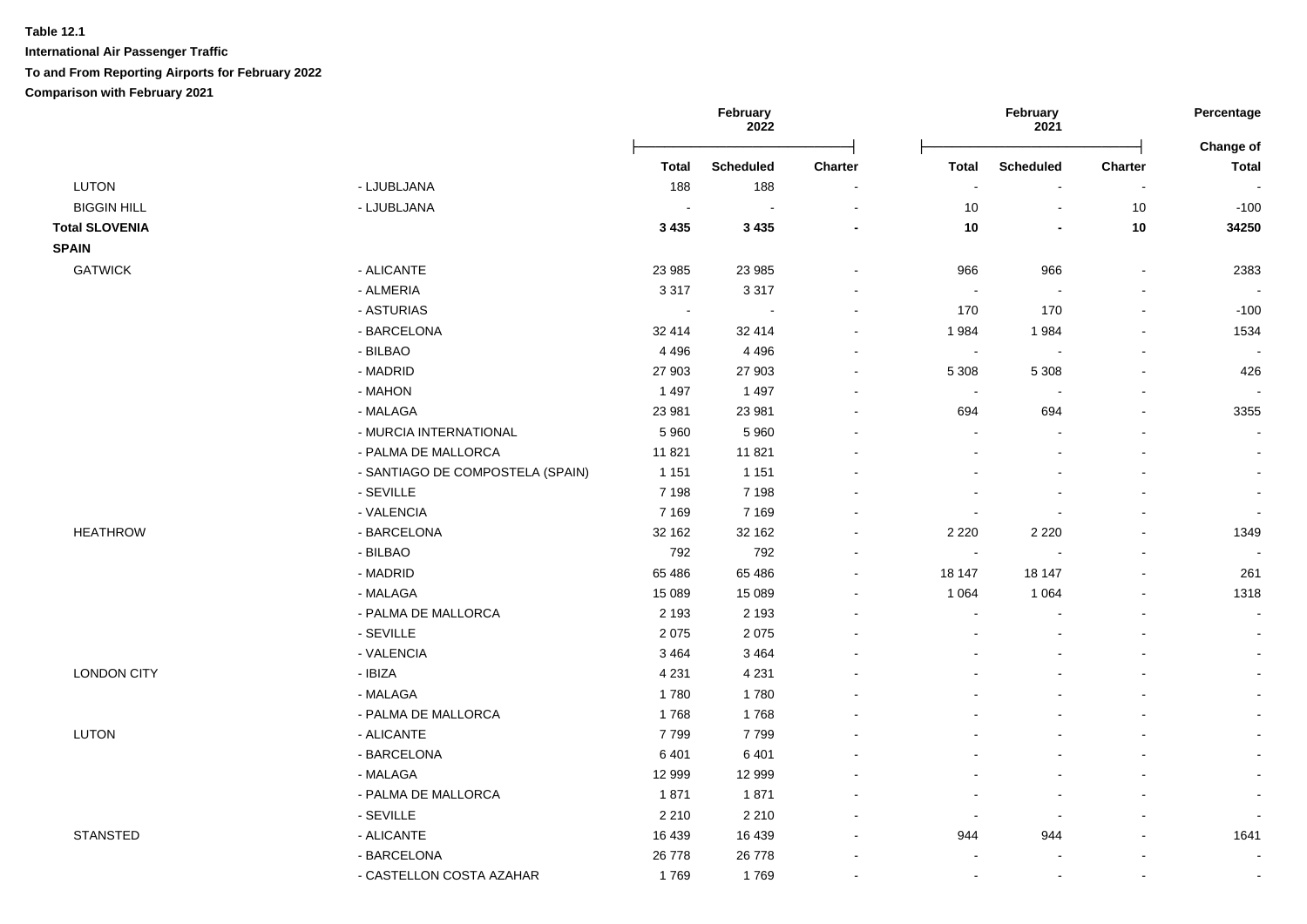|                             |                                  |         | February<br>2022 |                |              | February<br>2021 |                          | Percentage                |
|-----------------------------|----------------------------------|---------|------------------|----------------|--------------|------------------|--------------------------|---------------------------|
|                             |                                  | Total   | <b>Scheduled</b> | Charter        | <b>Total</b> | <b>Scheduled</b> | Charter                  | Change of<br><b>Total</b> |
|                             | - GIRONA                         | 2 1 4 6 | 2 1 4 6          |                | $\sim$       |                  |                          |                           |
|                             | - MADRID                         | 29 5 91 | 29 5 91          | $\sim$         | 1760         | 1760             | $\overline{\phantom{a}}$ | 1581                      |
|                             | - MALAGA                         | 15 840  | 15 840           |                | 327          | 327              |                          | 4744                      |
|                             | - PALMA DE MALLORCA              | 6 1 0 4 | 6 1 0 4          |                |              |                  |                          | ÷,                        |
|                             | - SANTANDER                      | 3596    | 3596             |                |              |                  |                          | $\blacksquare$            |
|                             | - SANTIAGO DE COMPOSTELA (SPAIN) | 3 2 7 4 | 3 2 7 4          |                |              |                  |                          | $\sim$                    |
|                             | - SEVILLE                        | 10 010  | 10 010           |                |              |                  |                          | $\sim$                    |
|                             | - VALENCIA                       | 12 067  | 12 067           |                |              |                  |                          | $\sim$                    |
|                             | - ZARAGOZA                       | 3 1 5 4 | 3 1 5 4          |                |              |                  |                          |                           |
| ABERDEEN                    | - ALICANTE                       | 1964    | 1964             |                |              |                  |                          | $\blacksquare$            |
| BELFAST INTERNATIONAL       | - ALICANTE                       | 6582    | 6582             |                |              |                  |                          |                           |
|                             | - MALAGA                         | 4576    | 4576             |                |              |                  |                          | $\blacksquare$            |
| <b>BIGGIN HILL</b>          | - BARCELONA                      | 8       |                  | 8              |              |                  |                          |                           |
|                             | - MALAGA                         |         |                  |                | 9            |                  | 9                        | $-100$                    |
| <b>BIRMINGHAM</b>           | - ALICANTE                       | 14779   | 14779            |                |              |                  |                          | $\overline{a}$            |
|                             | - BARCELONA                      | 6629    | 6629             |                |              |                  |                          |                           |
|                             | - MADRID                         | 2 5 8 7 | 2587             |                |              |                  |                          |                           |
|                             | - MALAGA                         | 9969    | 9418             | 551            |              |                  |                          |                           |
|                             | - MURCIA INTERNATIONAL           | 2 3 8 6 | 2 3 8 6          |                |              |                  |                          |                           |
|                             | - PALMA DE MALLORCA              | 1640    | 1 640            |                |              |                  |                          |                           |
| <b>BOURNEMOUTH</b>          | - ALICANTE                       | 3 3 8 1 | 3 3 8 1          |                |              |                  |                          | $\blacksquare$            |
|                             | - MALAGA                         | 2 3 3 9 | 2 3 3 9          |                |              |                  |                          | $\blacksquare$            |
| <b>BRISTOL</b>              | - ALICANTE                       | 15 140  | 15 140           |                |              |                  |                          | $\blacksquare$            |
|                             | - BARCELONA                      | 9 1 5 4 | 9 1 5 4          |                |              |                  |                          | $\sim$                    |
|                             | - MADRID                         | 6461    | 6461             |                |              |                  |                          | $\blacksquare$            |
|                             | - MALAGA                         | 14 208  | 14 208           |                |              |                  |                          | $\sim$                    |
|                             | - PALMA DE MALLORCA              | 2 1 1 6 | 2 1 1 6          |                |              |                  |                          | $\blacksquare$            |
|                             | - SEVILLE                        | 2 1 3 7 | 2 1 3 7          |                |              |                  |                          | $\blacksquare$            |
|                             | - VALENCIA                       | 1761    | 1761             |                |              |                  |                          | $\blacksquare$            |
| <b>CARDIFF WALES</b>        | - ALICANTE                       | 2 4 3 6 | 1726             | 710            |              |                  |                          | $\mathbf{r}$              |
|                             | - MALAGA                         | 561     | $\sim$           | 561            |              |                  |                          |                           |
|                             | - MURCIA INTERNATIONAL           | 90      | $\blacksquare$   | 90             |              |                  |                          | $\blacksquare$            |
| DONCASTER SHEFFIELD         | - ALICANTE                       | 2569    | $\sim$           | 2 5 6 9        |              |                  |                          | $\sim$                    |
|                             | - MALAGA                         | 1 1 3 5 |                  | 1 1 3 5        |              |                  |                          | $\blacksquare$            |
| EAST MIDLANDS INTERNATIONAL | - ALICANTE                       | 13 5 64 | 13 5 64          | $\overline{a}$ |              |                  | $\sim$                   | $\blacksquare$            |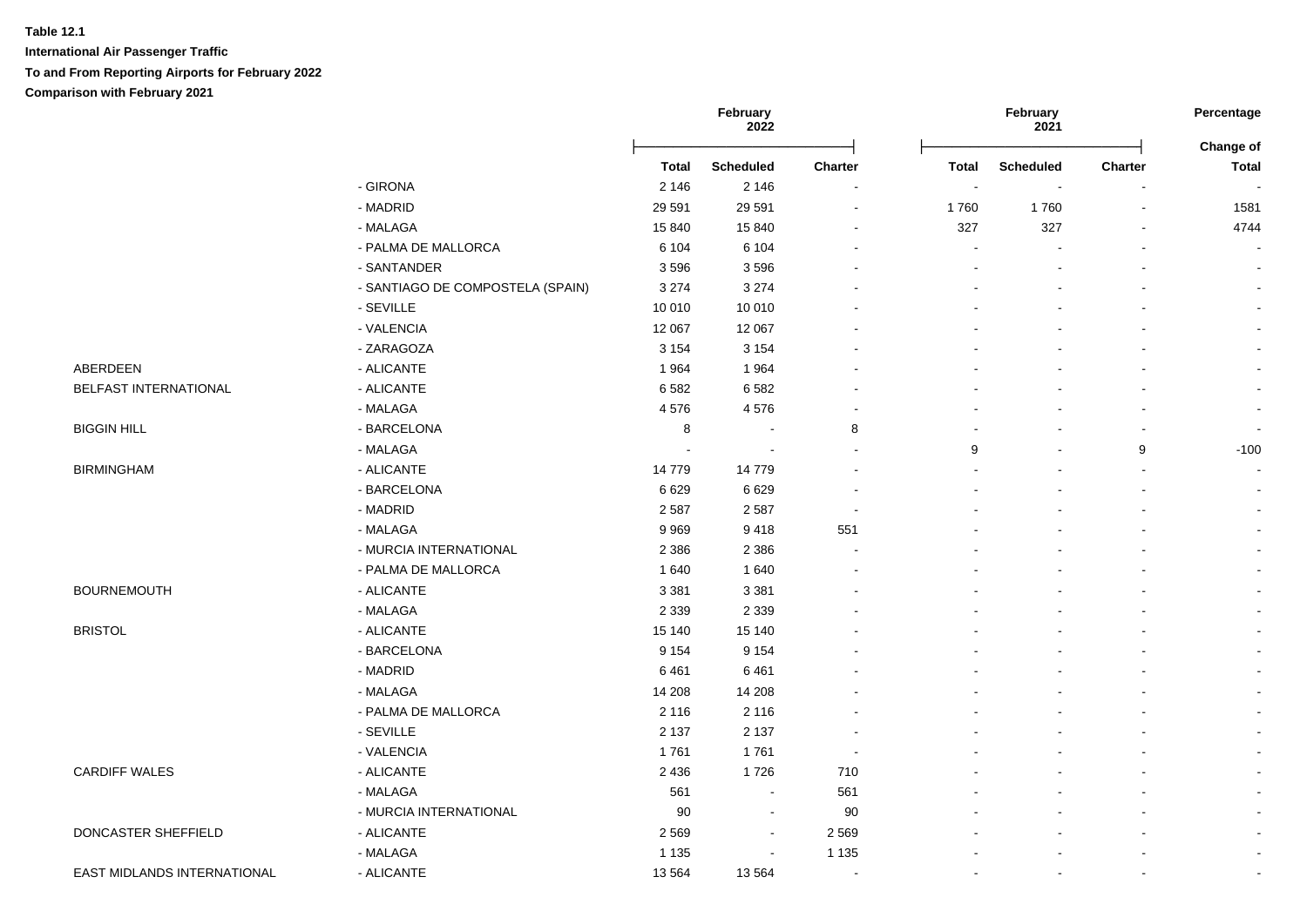|                         |                        |              | February<br>2022 |                |              | February<br>2021 |                | Percentage<br>Change of  |  |
|-------------------------|------------------------|--------------|------------------|----------------|--------------|------------------|----------------|--------------------------|--|
|                         |                        | <b>Total</b> | <b>Scheduled</b> | <b>Charter</b> | <b>Total</b> | <b>Scheduled</b> | <b>Charter</b> | <b>Total</b>             |  |
|                         | - MALAGA               | 7995         | 7845             | 150            |              |                  |                | $\sim$                   |  |
|                         | - PALMA DE MALLORCA    | 1653         | 1653             | $\sim$         |              |                  |                | $\sim$                   |  |
| <b>EDINBURGH</b>        | - ALICANTE             | 7 0 6 0      | 7 0 6 0          |                |              |                  |                | $\sim$                   |  |
|                         | - BARCELONA            | 7651         | 7651             |                |              |                  |                | $\sim$                   |  |
|                         | - MADRID               | 6 2 9 1      | 6 2 9 1          |                |              |                  |                | $\blacksquare$           |  |
|                         | - MALAGA               | 7753         | 7753             |                |              |                  |                | $\blacksquare$           |  |
|                         | - PALMA DE MALLORCA    | 572          | 572              |                |              |                  |                | $\blacksquare$           |  |
|                         | - SANTANDER            | 1924         | 1924             |                |              |                  |                | $\sim$                   |  |
|                         | - SEVILLE              | 2 2 4 1      | 2 2 4 1          |                |              |                  |                | $\mathbf{r}$             |  |
| <b>EXETER</b>           | - ALICANTE             | 1 0 0 8      | 1 0 0 8          |                |              |                  |                |                          |  |
|                         | - MALAGA               | 1 0 3 2      | 1 0 3 2          |                |              |                  |                |                          |  |
| <b>GLASGOW</b>          | - ALICANTE             | 8 2 6 8      | 8 2 6 8          |                |              |                  |                | $\mathbf{r}$             |  |
|                         | - MALAGA               | 8 2 0 7      | 8 2 0 7          |                |              |                  |                |                          |  |
|                         | - PALMA DE MALLORCA    | 544          | 544              |                |              |                  |                | $\blacksquare$           |  |
| LEEDS BRADFORD          | - ALICANTE             | 6945         | 6945             |                |              |                  |                |                          |  |
|                         | - MALAGA               | 9 3 6 0      | 9 3 6 0          |                |              |                  |                | $\sim$                   |  |
| LIVERPOOL (JOHN LENNON) | - ALICANTE             | 9824         | 9824             |                |              |                  |                | $\mathbf{r}$             |  |
|                         | - BARCELONA            | 2 1 4 9      | 2 1 4 9          |                |              |                  |                | $\blacksquare$           |  |
|                         | - MALAGA               | 6 6 8 0      | 6 6 8 0          |                |              |                  |                | $\sim$                   |  |
|                         | - PALMA DE MALLORCA    | 1579         | 1579             |                |              |                  |                | $\overline{\phantom{a}}$ |  |
| <b>MANCHESTER</b>       | - ALICANTE             | 35 380       | 33 3 95          | 1985           | 1 2 5 6      | 1 2 5 6          |                | 2717                     |  |
|                         | - BARCELONA            | 21 4 9 6     | 21 4 9 6         | $\sim$         |              |                  |                | $\sim$                   |  |
|                         | - BILBAO               | 1611         | 1611             | $\sim$         |              |                  |                | $\blacksquare$           |  |
|                         | - MADRID               | 11 319       | 10 663           | 656            |              |                  |                | $\blacksquare$           |  |
|                         | - MALAGA               | 23 6 25      | 21 7 63          | 1862           |              |                  |                | $\sim$                   |  |
|                         | - MURCIA INTERNATIONAL | 3663         | 3663             |                |              |                  |                | $\blacksquare$           |  |
|                         | - PALMA DE MALLORCA    | 8752         | 8752             |                |              |                  |                | $\blacksquare$           |  |
|                         | - SANTANDER            | 1987         | 1987             |                |              |                  |                | $\blacksquare$           |  |
|                         | - SEVILLE              | 3606         | 3 6 0 6          |                |              |                  |                | $\blacksquare$           |  |
|                         | - VALENCIA             | 2 5 5 4      | 2 5 5 4          |                |              |                  |                | $\sim$                   |  |
| <b>NEWCASTLE</b>        | - ALICANTE             | 7 3 4 0      | 7 3 4 0          |                |              |                  |                | $\blacksquare$           |  |
|                         | - MALAGA               | 5 1 1 7      | 5 1 1 7          |                |              |                  |                | $\blacksquare$           |  |
|                         | - PALMA DE MALLORCA    | 245          | 245              |                |              |                  |                | $\blacksquare$           |  |
| NEWQUAY                 | - ALICANTE             | 1849         | 1849             |                |              |                  |                | $\blacksquare$           |  |
| <b>PRESTWICK</b>        | - ALICANTE             | 4 3 5 9      | 4 3 5 9          |                |              | $\blacksquare$   |                | $\blacksquare$           |  |
|                         |                        |              |                  |                |              |                  |                |                          |  |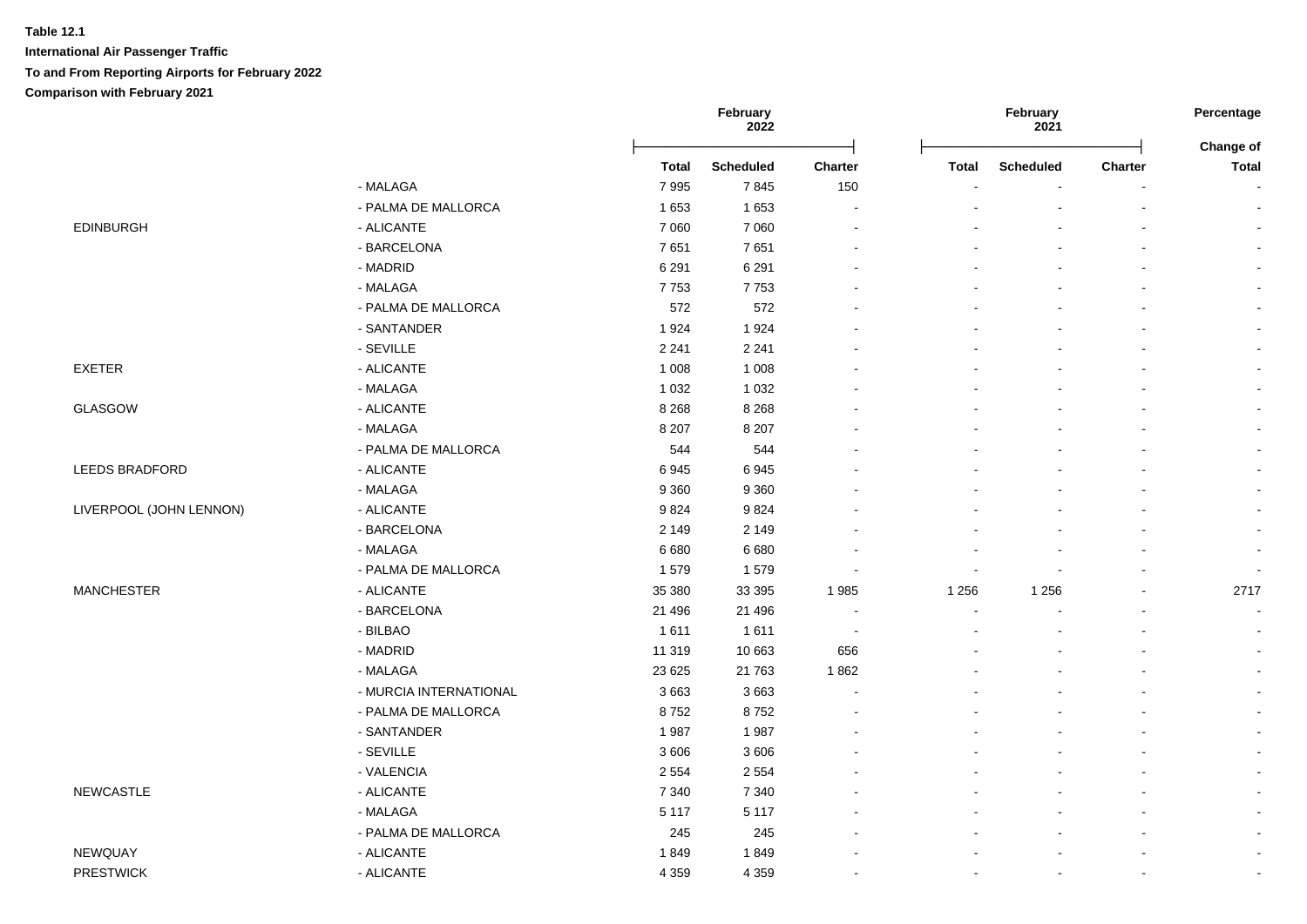**International Air Passenger Traffic To and From Reporting Airports for February 2022**

### **Comparison with February 2021**

|                                |                             |          | February<br>2022 |                          | February<br>2021         |                          | Percentage<br>Change of |                          |
|--------------------------------|-----------------------------|----------|------------------|--------------------------|--------------------------|--------------------------|-------------------------|--------------------------|
|                                |                             | Total    | <b>Scheduled</b> | <b>Charter</b>           | <b>Total</b>             | <b>Scheduled</b>         | Charter                 | <b>Total</b>             |
|                                | - MALAGA                    | 2 2 5 3  | 2099             | 154                      |                          |                          |                         |                          |
| TEESSIDE INTERNATIONAL AIRPORT | - ALICANTE                  | 2 0 9 1  | 2 0 9 1          |                          | $\overline{\phantom{a}}$ |                          |                         |                          |
| <b>Total SPAIN</b>             |                             | 806 135  | 795 704          | 10 431                   | 34 849                   | 34 840                   | 9                       | 2213                     |
| <b>SPAIN(CANARY ISLANDS)</b>   |                             |          |                  |                          |                          |                          |                         |                          |
| <b>GATWICK</b>                 | - ARRECIFE                  | 21 3 32  | 17670            | 3662                     | 280                      | 280                      |                         | 7519                     |
|                                | - FUERTEVENTURA             | 10 289   | 7472             | 2817                     | $\sim$                   | $\sim$                   |                         | $\overline{\phantom{a}}$ |
|                                | - LAS PALMAS                | 13 253   | 9568             | 3685                     | $\sim$                   | $\blacksquare$           |                         | $\blacksquare$           |
|                                | - TENERIFE (SURREINA SOFIA) | 31 613   | 24 601           | 7 0 1 2                  | 556                      | 556                      |                         | 5586                     |
| <b>HEATHROW</b>                | - ARRECIFE                  | 5 4 3 0  | 5 4 3 0          |                          | $\overline{a}$           |                          | $\sim$                  |                          |
|                                | - LAS PALMAS                | 1752     | 1752             |                          | 96                       |                          | 96                      | 1725                     |
|                                | - TENERIFE (SURREINA SOFIA) | 15 1 28  | 15 1 28          | $\overline{\phantom{a}}$ | $\sim$                   |                          |                         | $\sim$                   |
| <b>LUTON</b>                   | - ARRECIFE                  | 6650     | 5931             | 719                      |                          |                          |                         | $\blacksquare$           |
|                                | - FUERTEVENTURA             | 4 2 7 3  | 4 2 7 3          |                          |                          | $\overline{\phantom{a}}$ |                         | $\blacksquare$           |
|                                | - LAS PALMAS                | 4 6 0 3  | 4 6 0 3          |                          | $\sim$                   | ÷,                       |                         | $\blacksquare$           |
|                                | - TENERIFE (SURREINA SOFIA) | 15 5 43  | 14 702           | 841                      | 773                      | 773                      |                         | 1911                     |
| <b>STANSTED</b>                | - ARRECIFE                  | 16773    | 16773            |                          | $\overline{\phantom{a}}$ |                          |                         |                          |
|                                | - FUERTEVENTURA             | 9 2 3 9  | 9 2 3 9          |                          | 219                      | 219                      |                         | 4119                     |
|                                | - LAS PALMAS                | 12 3 5 9 | 10 663           | 1696                     | 283                      | 283                      |                         | 4267                     |
|                                | - TENERIFE (SURREINA SOFIA) | 30792    | 28 279           | 2513                     | 221                      | 221                      |                         | 13833                    |
| ABERDEEN                       | - TENERIFE (SURREINA SOFIA) | 2 5 4 3  | $\sim$           | 2 5 4 3                  |                          |                          |                         | $\sim$                   |
| <b>BELFAST INTERNATIONAL</b>   | - ARRECIFE                  | 6466     | 6466             |                          |                          |                          |                         | $\blacksquare$           |
|                                | - FUERTEVENTURA             | 2 4 0 5  | 2 4 0 5          |                          |                          |                          |                         |                          |
|                                | - LAS PALMAS                | 3786     | 3786             |                          |                          |                          |                         | $\mathbf{r}$             |
|                                | - TENERIFE (SURREINA SOFIA) | 9 2 9 4  | 9 2 9 4          |                          |                          |                          |                         | $\blacksquare$           |
| <b>BIRMINGHAM</b>              | - ARRECIFE                  | 15 271   | 12 3 62          | 2 9 0 9                  |                          |                          |                         | $\sim$                   |
|                                | - FUERTEVENTURA             | 11 113   | 8 3 5 7          | 2756                     |                          |                          |                         | $\sim$                   |
|                                | - LAS PALMAS                | 9 1 1 2  | 6 2 9 6          | 2816                     |                          |                          |                         | $\blacksquare$           |
|                                | - TENERIFE (SURREINA SOFIA) | 22 849   | 18 236           | 4613                     |                          |                          |                         |                          |
| <b>BOURNEMOUTH</b>             | - ARRECIFE                  | 2641     | $\blacksquare$   | 2641                     |                          |                          |                         | $\blacksquare$           |
|                                | - LAS PALMAS                | 2 0 6 5  | 826              | 1 2 3 9                  |                          |                          |                         |                          |
|                                | - TENERIFE (SURREINA SOFIA) | 4 4 9 4  | 2 0 9 0          | 2 4 0 4                  |                          |                          |                         | $\blacksquare$           |
| <b>BRISTOL</b>                 | - ARRECIFE                  | 11 441   | 9783             | 1658                     |                          |                          |                         | $\blacksquare$           |
|                                | - FUERTEVENTURA             | 4 9 9 5  | 3957             | 1 0 38                   |                          |                          |                         | $\blacksquare$           |
|                                | - LAS PALMAS                | 6718     | 5724             | 994                      |                          |                          |                         | $\blacksquare$           |
|                                | - TENERIFE (SURREINA SOFIA) | 19 4 93  | 16 593           | 2 9 0 0                  |                          |                          |                         | $\blacksquare$           |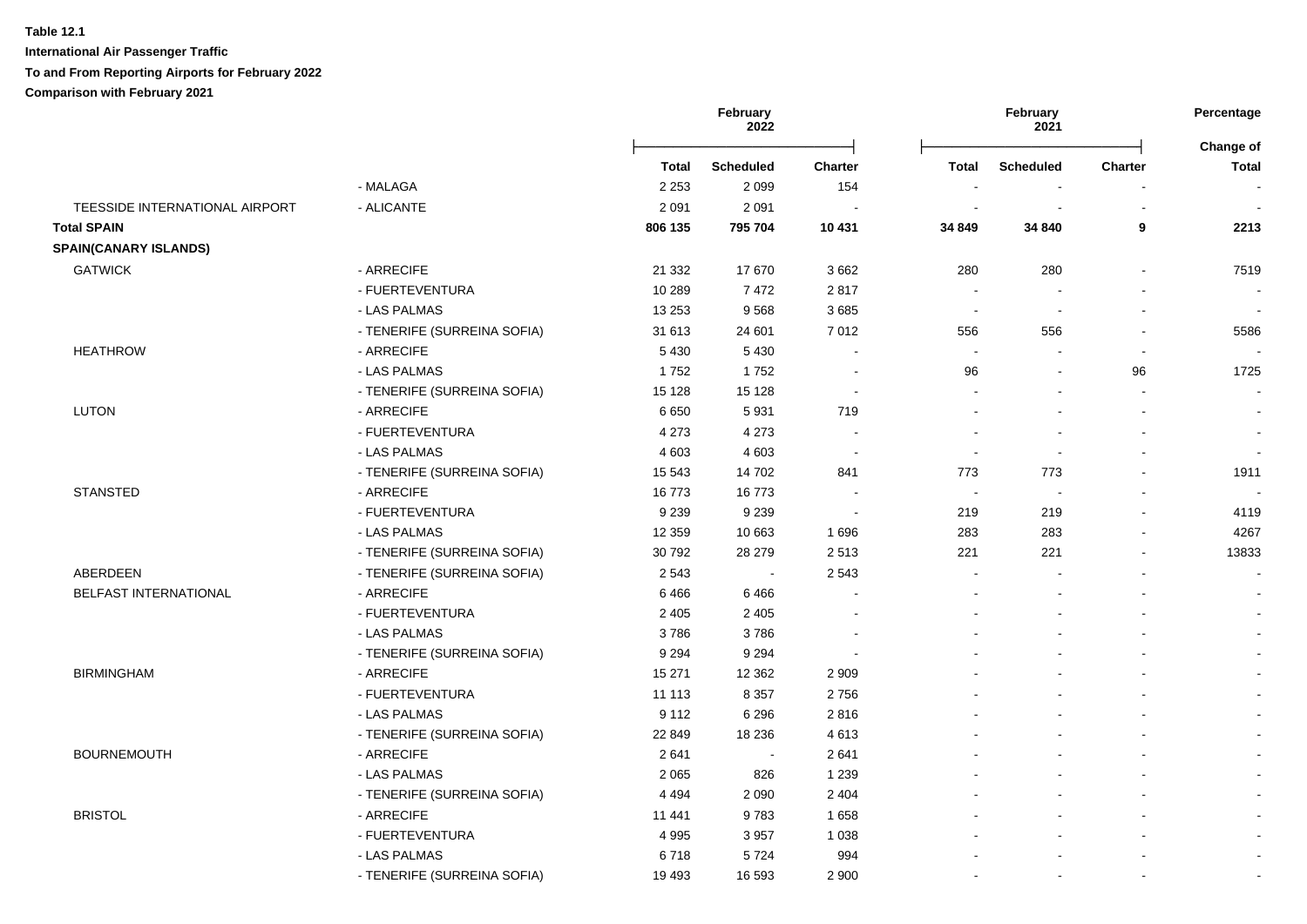|                             |                             | February<br>February<br>2022<br>2021 |                          | Percentage     |                |                          |                |                    |
|-----------------------------|-----------------------------|--------------------------------------|--------------------------|----------------|----------------|--------------------------|----------------|--------------------|
|                             |                             | Total                                | <b>Scheduled</b>         | <b>Charter</b> | <b>Total</b>   | <b>Scheduled</b>         | <b>Charter</b> | Change of<br>Total |
| <b>CARDIFF WALES</b>        | - ARRECIFE                  | 1915                                 | $\sim$                   | 1915           |                |                          |                |                    |
|                             | - LAS PALMAS                | 547                                  | $\sim$                   | 547            |                |                          | $\blacksquare$ |                    |
|                             | - TENERIFE (SURREINA SOFIA) | 2924                                 | $\sim$                   | 2 9 2 4        |                |                          |                |                    |
| DONCASTER SHEFFIELD         | - ARRECIFE                  | 4698                                 | 717                      | 3 9 8 1        |                |                          | $\sim$         |                    |
|                             | - LAS PALMAS                | 1 3 1 6                              | $\sim$                   | 1 3 1 6        |                |                          | $\blacksquare$ |                    |
|                             | - TENERIFE (SURREINA SOFIA) | 5821                                 | 1641                     | 4 180          |                |                          |                |                    |
| EAST MIDLANDS INTERNATIONAL | - ARRECIFE                  | 11 964                               | 9549                     | 2 4 1 5        |                |                          | $\sim$         |                    |
|                             | - FUERTEVENTURA             | 4 1 4 8                              | 4 1 4 8                  |                |                |                          |                |                    |
|                             | - LAS PALMAS                | 3795                                 | 3795                     |                |                |                          |                |                    |
|                             | - TENERIFE (SURREINA SOFIA) | 17 609                               | 14 6 65                  | 2 9 4 4        |                |                          |                |                    |
| <b>EDINBURGH</b>            | - ARRECIFE                  | 9579                                 | 9579                     |                |                |                          |                |                    |
|                             | - FUERTEVENTURA             | 5941                                 | 5941                     |                |                |                          |                |                    |
|                             | - LAS PALMAS                | 4 1 2 0                              | 4 1 2 0                  |                |                |                          |                |                    |
|                             | - TENERIFE (SURREINA SOFIA) | 19547                                | 17 105                   | 2 4 4 2        |                |                          |                |                    |
| <b>EXETER</b>               | - ARRECIFE                  | 2670                                 | $\overline{\phantom{a}}$ | 2670           |                |                          | $\overline{a}$ |                    |
|                             | - LAS PALMAS                | 1 3 1 6                              | $\sim$                   | 1 3 1 6        |                |                          | $\overline{a}$ |                    |
|                             | - TENERIFE (SURREINA SOFIA) | 2486                                 | $\sim$                   | 2 4 8 6        |                |                          |                |                    |
| <b>GLASGOW</b>              | - ARRECIFE                  | 6 5 4 0                              | 5 3 3 5                  | 1 2 0 5        |                |                          |                |                    |
|                             | - FUERTEVENTURA             | 2 4 8 5                              | 2 4 8 5                  | $\sim$         |                |                          | $\blacksquare$ |                    |
|                             | - LAS PALMAS                | 6754                                 | 6588                     | 166            |                |                          | $\sim$         |                    |
|                             | - TENERIFE (SURREINA SOFIA) | 17 237                               | 15754                    | 1 4 8 3        |                |                          | $\sim$         |                    |
| <b>JERSEY</b>               | - TENERIFE (SURREINA SOFIA) | 713                                  | $\sim$                   | 713            |                |                          | $\blacksquare$ |                    |
| <b>LEEDS BRADFORD</b>       | - ARRECIFE                  | 10 061                               | 10 061                   |                |                |                          | $\blacksquare$ |                    |
|                             | - FUERTEVENTURA             | 3 2 1 8                              | 3 2 1 8                  |                |                |                          |                |                    |
|                             | - LAS PALMAS                | 4 5 0 2                              | 4 5 0 2                  |                |                |                          |                |                    |
|                             | - TENERIFE (SURREINA SOFIA) | 13 049                               | 13 0 49                  |                |                |                          |                |                    |
| LIVERPOOL (JOHN LENNON)     | - ARRECIFE                  | 4 5 6 4                              | 4 5 6 4                  |                |                |                          | $\blacksquare$ |                    |
|                             | - FUERTEVENTURA             | 1577                                 | 1577                     |                |                |                          | $\overline{a}$ |                    |
|                             | - TENERIFE (SURREINA SOFIA) | 4894                                 | 4894                     |                |                |                          | $\overline{a}$ |                    |
| <b>MANCHESTER</b>           | - ARRECIFE                  | 30 981                               | 26 28 5                  | 4 6 9 6        | $\sim$         | $\overline{\phantom{a}}$ | $\blacksquare$ |                    |
|                             | - FUERTEVENTURA             | 15891                                | 12 840                   | 3 0 5 1        | 320            | 320                      | $\blacksquare$ | 4866               |
|                             | - LAS PALMAS                | 17 378                               | 13 189                   | 4 1 8 9        | $\blacksquare$ | $\blacksquare$           |                |                    |
|                             | - TENERIFE (SURREINA SOFIA) | 54 291                               | 45 828                   | 8 4 6 3        | 944            | 944                      |                | 5651               |
| <b>NEWCASTLE</b>            | - ARRECIFE                  | 8554                                 | 8554                     |                |                |                          |                |                    |
|                             | - FUERTEVENTURA             | 3 4 0 6                              | 3 4 0 6                  |                | $\overline{a}$ | $\overline{\phantom{a}}$ |                |                    |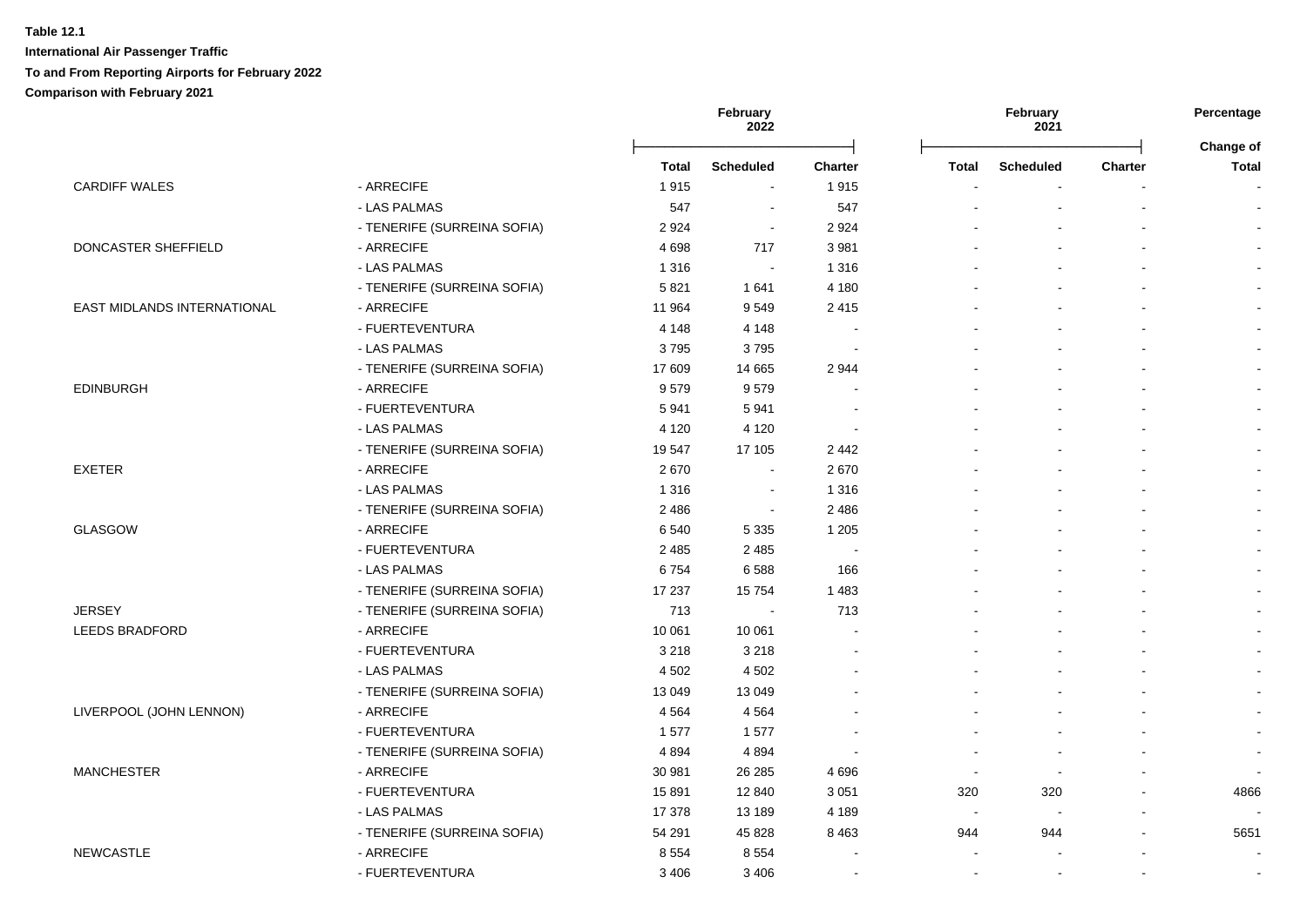|                                    |                                  | February<br>February<br>2022<br>2021 |                  |                | Percentage<br>Change of  |                  |                |              |
|------------------------------------|----------------------------------|--------------------------------------|------------------|----------------|--------------------------|------------------|----------------|--------------|
|                                    |                                  | <b>Total</b>                         | <b>Scheduled</b> | <b>Charter</b> | <b>Total</b>             | <b>Scheduled</b> | <b>Charter</b> | <b>Total</b> |
|                                    | - LAS PALMAS                     | 4891                                 | 4891             |                |                          |                  |                | $\sim$       |
|                                    | - TENERIFE (SURREINA SOFIA)      | 14 960                               | 14 960           |                |                          |                  |                | $\sim$       |
| <b>NORWICH</b>                     | - TENERIFE (SURREINA SOFIA)      | 1 2 0 4                              | $\sim$           | 1 204          |                          |                  |                | $\sim$       |
| <b>PRESTWICK</b>                   | - ARRECIFE                       | 1573                                 | 1573             |                |                          |                  |                |              |
|                                    | - TENERIFE (SURREINA SOFIA)      | 3807                                 | 3807             |                |                          |                  |                |              |
| TEESSIDE INTERNATIONAL AIRPORT     | - ARRECIFE                       | 134                                  | 134              |                |                          |                  |                |              |
| <b>Total SPAIN(CANARY ISLANDS)</b> |                                  | 666 775                              | 561 013          | 105 762        | 3692                     | 3596             | 96             | 17960        |
| <b>SWEDEN</b>                      |                                  |                                      |                  |                |                          |                  |                |              |
| <b>GATWICK</b>                     | - SCANDINAVIAN MOUNTAINS AIRPORT | 312                                  | $\sim$           | 312            |                          |                  |                |              |
|                                    | - STOCKHOLM (ARLANDA)            | 6589                                 | 6589             |                |                          |                  |                |              |
| <b>HEATHROW</b>                    | - GOTEBORG (LANDVETTER)          | 5 2 7 8                              | 5 2 7 8          |                |                          |                  |                |              |
|                                    | - SCANDINAVIAN MOUNTAINS AIRPORT | 537                                  | 537              |                |                          |                  |                | $\sim$       |
|                                    | - STOCKHOLM (ARLANDA)            | 28 4 01                              | 28 401           |                | 3411                     | 3411             |                | 733          |
| <b>STANSTED</b>                    | - GOTEBORG (LANDVETTER)          | 5649                                 | 5649             |                | $\overline{\phantom{a}}$ |                  |                | $\sim$       |
|                                    | - STOCKHOLM (ARLANDA)            | 8 2 6 4                              | 8 2 6 4          |                |                          |                  |                |              |
|                                    | - VASTERAS                       | 3 1 9 6                              | 3 1 9 6          |                |                          |                  |                | $\sim$       |
| <b>EDINBURGH</b>                   | - GOTEBORG (LANDVETTER)          | 1687                                 | 1687             |                |                          |                  |                | $\sim$       |
| LIVERPOOL (JOHN LENNON)            | - STOCKHOLM (ARLANDA)            | 1 4 3 3                              | 1 4 3 3          |                |                          |                  |                | $\sim$       |
| <b>MANCHESTER</b>                  | - GOTEBORG (LANDVETTER)          | 2072                                 | 2072             |                |                          |                  |                | $\sim$       |
|                                    | - STOCKHOLM (ARLANDA)            | 1 1 6 8                              | 1 1 6 8          |                |                          |                  |                | $\sim$       |
| <b>Total SWEDEN</b>                |                                  | 64 586                               | 64 274           | 312            | 3 4 1 1                  | 3 4 1 1          |                | 1793         |
| Total WESTERN EUROPE-EU            |                                  | 4 459 938                            | 4 221 728        | 238 210        | 158 398                  | 156 643          | 1755           | 2716         |
| <b>WESTERN EUROPE-OTHER</b>        |                                  |                                      |                  |                |                          |                  |                |              |
| <b>ICELAND</b>                     |                                  |                                      |                  |                |                          |                  |                |              |
| <b>GATWICK</b>                     | - KEFLAVIK                       | 11 867                               | 9 1 3 1          | 2 7 3 6        |                          |                  |                |              |
| <b>HEATHROW</b>                    | - KEFLAVIK                       | 18764                                | 18764            |                | 544                      | 544              |                | 3349         |
| <b>LUTON</b>                       | - KEFLAVIK                       | 11 162                               | 11 162           |                | $\blacksquare$           |                  |                |              |
| <b>STANSTED</b>                    | - KEFLAVIK                       | 3578                                 | 3578             |                |                          |                  |                |              |
| <b>BIGGIN HILL</b>                 | - KEFLAVIK                       | 6                                    | $\sim$           | 6              |                          |                  |                |              |
| <b>BIRMINGHAM</b>                  | - KEFLAVIK                       | 1742                                 | 1742             |                |                          |                  |                | $\sim$       |
| <b>BRISTOL</b>                     | - KEFLAVIK                       | 4 60 6                               | 2548             | 2 0 5 8        |                          |                  |                | $\sim$       |
| <b>EDINBURGH</b>                   | - KEFLAVIK                       | 2 1 2 9                              | 2 1 2 9          |                |                          |                  |                | $\sim$       |
| <b>GLASGOW</b>                     | - KEFLAVIK                       | 433                                  | 433              |                |                          |                  |                | $\sim$       |
| <b>LEEDS BRADFORD</b>              | - KEFLAVIK                       | 718                                  | 718              |                |                          |                  |                |              |
| <b>MANCHESTER</b>                  | - KEFLAVIK                       | 19561                                | 17 006           | 2 5 5 5        |                          |                  |                |              |
|                                    |                                  |                                      |                  |                |                          |                  |                |              |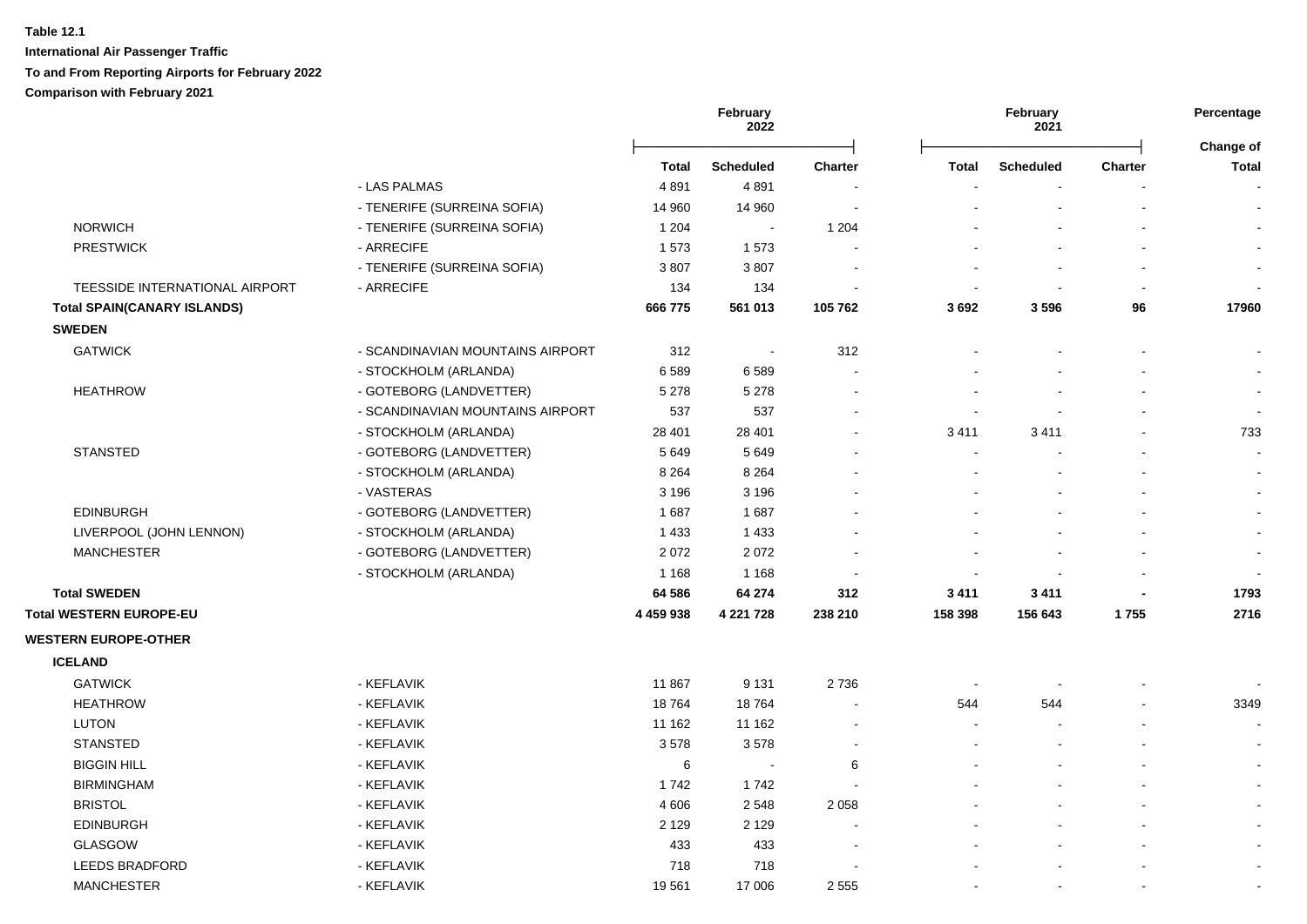**International Air Passenger Traffic**

### **To and From Reporting Airports for February 2022**

**Comparison with February 2021**

|                         |                       |              | February<br>2022 |                          |                          | February<br>2021 |                | Percentage                |
|-------------------------|-----------------------|--------------|------------------|--------------------------|--------------------------|------------------|----------------|---------------------------|
|                         |                       | <b>Total</b> | <b>Scheduled</b> | <b>Charter</b>           | <b>Total</b>             | <b>Scheduled</b> | <b>Charter</b> | Change of<br><b>Total</b> |
| <b>NEWCASTLE</b>        | - KEFLAVIK            | 971          | 971              |                          | $\overline{\phantom{a}}$ | $\blacksquare$   |                |                           |
| <b>Total ICELAND</b>    |                       | 75 537       | 68 182           | 7 3 5 5                  | 544                      | 544              |                | 13785                     |
| <b>KOSOVO</b>           |                       |              |                  |                          |                          |                  |                |                           |
| <b>LUTON</b>            | - PRISTINA            | 5 9 0 7      | 5 9 0 7          |                          |                          |                  |                |                           |
| <b>Total KOSOVO</b>     |                       | 5 907        | 5 9 0 7          |                          |                          |                  |                | Infinity                  |
| <b>MACEDONIA</b>        |                       |              |                  |                          |                          |                  |                |                           |
|                         | - SKOPJE              | 2 5 9 3      | 2 5 9 3          |                          | 4 5 0 8                  | 4508             |                | $-42$                     |
| <b>Total MACEDONIA</b>  |                       | 2 5 9 3      | 2 5 9 3          |                          | 4 5 0 8                  | 4 5 0 8          |                | $-42$                     |
| <b>NORWAY</b>           |                       |              |                  |                          |                          |                  |                |                           |
| <b>GATWICK</b>          | - BERGEN              | 5 6 9 2      | 5 5 4 2          | 150                      |                          |                  |                |                           |
|                         | - OSLO (GARDERMOEN)   | 9 2 1 6      | 9 2 1 6          |                          |                          |                  |                | $\sim$                    |
|                         | - STAVANGER           | 2888         | 2888             |                          |                          |                  |                | $\sim$                    |
|                         | - TROMSOE             | 2 1 2 8      | 2 1 2 8          |                          |                          |                  |                | $\sim$                    |
|                         | - TRONDHEIM (VAERNES) | 1 4 8 7      | 1 4 8 7          |                          |                          |                  |                | $\sim$                    |
| <b>HEATHROW</b>         | - BERGEN              | 3839         | 3839             |                          |                          |                  |                | $\sim$                    |
|                         | - OSLO (GARDERMOEN)   | 21 477       | 21 477           |                          | 2 0 5 1                  | 2 0 5 1          |                | 947                       |
| <b>STANSTED</b>         | - OSLO (GARDERMOEN)   | 15 158       | 15 158           |                          | $\overline{a}$           |                  |                | $\blacksquare$            |
|                         | - SANDEFJORD(TORP)    | 2 0 5 1      | 2 0 5 1          |                          |                          |                  |                | $\sim$                    |
| ABERDEEN                | - ALESUND             | $\sim$       | $\blacksquare$   |                          | 9                        | $\sim$           | 9              | $-100$                    |
|                         | - BERGEN              | 2 5 9 2      | 2592             |                          | 929                      | 929              |                | 179                       |
|                         | - STAVANGER           | 2 4 6 4      | 2 4 6 4          | $\overline{\phantom{a}}$ | 837                      | 837              |                | 194                       |
| <b>BIRMINGHAM</b>       | - BERGEN              | 99           | $\blacksquare$   | 99                       | ÷                        |                  |                | $\blacksquare$            |
|                         | - MOLDE               | 40           | $\blacksquare$   | 40                       |                          |                  |                | $\sim$                    |
| <b>BOURNEMOUTH</b>      | - BERGEN              | 153          | $\blacksquare$   | 153                      |                          |                  |                | $\sim$                    |
| <b>BRISTOL</b>          | - BERGEN              | 208          | $\overline{7}$   | 201                      |                          |                  |                | $\sim$                    |
| <b>EDINBURGH</b>        | - OSLO (GARDERMOEN)   | 3017         | 3017             |                          |                          |                  |                | $\overline{\phantom{a}}$  |
| GLASGOW                 | - ALESUND             |              | $\blacksquare$   |                          | 23                       |                  | 23             | $-100$                    |
|                         | - BERGEN              | 97           | $\sim$           | 97                       |                          |                  |                | $\sim$                    |
|                         | - BODO                | 1 4 3 5      | $\blacksquare$   | 1 4 3 5                  |                          |                  |                | $\sim$                    |
| LIVERPOOL (JOHN LENNON) | - OSLO (GARDERMOEN)   | 226          | $\blacksquare$   | 226                      |                          |                  |                | $\sim$                    |
| <b>MANCHESTER</b>       | - BERGEN              | 184          | $\blacksquare$   | 184                      |                          |                  |                | $\sim$                    |
|                         | - OSLO (GARDERMOEN)   | 7 2 6 3      | 7 2 6 3          |                          |                          |                  |                | $\blacksquare$            |
|                         | - SANDEFJORD(TORP)    | 4 4 6 8      | 4 4 6 8          |                          |                          |                  |                |                           |
| <b>Total NORWAY</b>     |                       | 86 182       | 83 597           | 2 5 8 5                  | 3849                     | 3817             | 32             | 2139                      |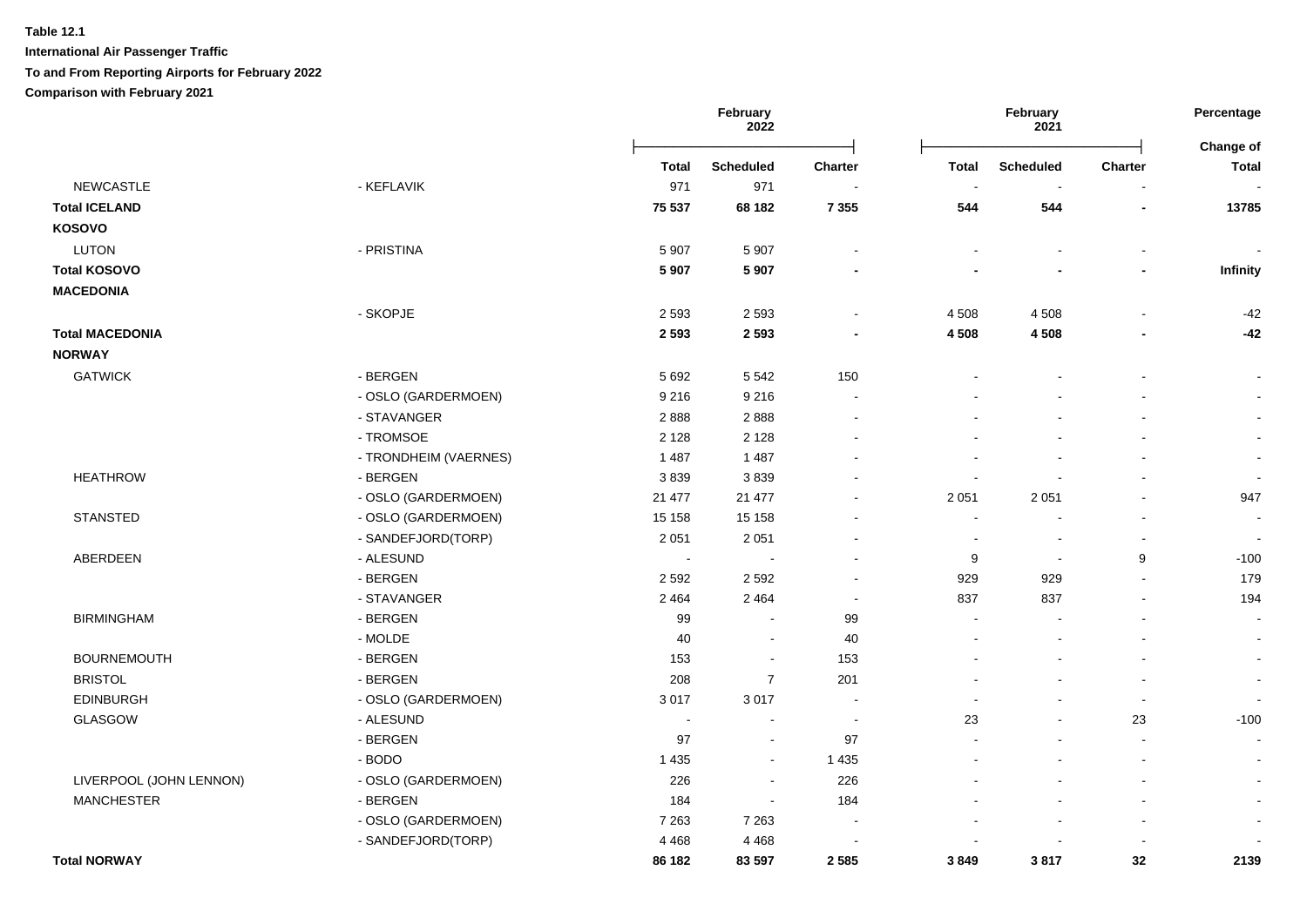|                                     |                 |         | <b>February</b><br>2022 |                |                          | February<br>2021         |                          | Percentage                |
|-------------------------------------|-----------------|---------|-------------------------|----------------|--------------------------|--------------------------|--------------------------|---------------------------|
|                                     |                 | Total   | <b>Scheduled</b>        | <b>Charter</b> | <b>Total</b>             | <b>Scheduled</b>         | Charter                  | Change of<br><b>Total</b> |
| <b>REPUBLIC OF MONTENEGRO</b>       |                 |         |                         |                |                          |                          |                          |                           |
| <b>STANSTED</b>                     | - PODGORICA     | 2 3 4 8 | 2 3 4 8                 |                |                          |                          |                          |                           |
| <b>Total REPUBLIC OF MONTENEGRO</b> |                 | 2 3 4 8 | 2 3 4 8                 |                |                          |                          |                          | Infinity                  |
| <b>REPUBLIC OF SERBIA</b>           |                 |         |                         |                |                          |                          |                          |                           |
| <b>HEATHROW</b>                     | - BELGRADE      | 2 0 8 2 | 2 0 8 2                 |                | 1 0 0 1                  | 1 0 0 1                  |                          | 108                       |
| <b>LUTON</b>                        | - BELGRADE      | 3 4 9 9 | 3 4 9 9                 |                | 978                      | 978                      |                          | 258                       |
| <b>Total REPUBLIC OF SERBIA</b>     |                 | 5 5 8 1 | 5581                    | $\blacksquare$ | 1979                     | 1979                     |                          | 182                       |
| <b>SWITZERLAND</b>                  |                 |         |                         |                |                          |                          |                          |                           |
| <b>GATWICK</b>                      | - BALE MULHOUSE | 11 993  | 11 993                  |                | $\overline{a}$           |                          |                          |                           |
|                                     | - GENEVA        | 60799   | 59 431                  | 1 3 6 8        | 1411                     | 1411                     |                          | 4209                      |
|                                     | - ZURICH        | 7884    | 7884                    |                | $\overline{\phantom{a}}$ |                          |                          |                           |
| <b>HEATHROW</b>                     | - BALE MULHOUSE | 4 0 20  | 4 0 20                  | $\sim$         | ÷                        |                          |                          |                           |
|                                     | - GENEVA        | 84 183  | 84 183                  | $\sim$         | 1 2 7 8                  | 1 2 7 8                  |                          | 6487                      |
|                                     | - ZURICH        | 54 819  | 54 353                  | 466            | 5724                     | 5724                     |                          | 858                       |
| <b>LONDON CITY</b>                  | - GENEVA        | 3778    | 3778                    |                |                          |                          |                          |                           |
|                                     | - ZURICH        | 17856   | 17856                   |                |                          |                          |                          | $\blacksquare$            |
| <b>LUTON</b>                        | - GENEVA        | 40 353  | 40 353                  |                |                          |                          |                          | $\blacksquare$            |
|                                     | - ZURICH        | 5 4 21  | 5 4 21                  |                |                          |                          |                          | $\blacksquare$            |
| <b>STANSTED</b>                     | - GENEVA        | 6 3 5 0 | 5 2 8 2                 | 1 0 6 8        |                          |                          |                          | $\blacksquare$            |
| ABERDEEN                            | - GENEVA        | 938     | 938                     |                |                          |                          |                          | $\blacksquare$            |
| <b>BELFAST INTERNATIONAL</b>        | - GENEVA        | 4530    | 4530                    |                |                          |                          |                          | $\blacksquare$            |
| <b>BIGGIN HILL</b>                  | - ALTENRHEIN    | 5       | $\sim$                  | 5              |                          |                          |                          | $\blacksquare$            |
|                                     | - GENEVA        | 22      | $\sim$                  | 22             |                          |                          |                          | $\sim$                    |
|                                     | - SION          | 16      | $\sim$                  | 16             |                          |                          |                          | $\blacksquare$            |
|                                     | - ZURICH        | 5       | $\sim$                  | 5              |                          |                          |                          | $\blacksquare$            |
| <b>BIRMINGHAM</b>                   | - GENEVA        | 17 600  | 17 600                  |                |                          |                          |                          | $\blacksquare$            |
|                                     | - ZURICH        | 1725    | 1725                    |                |                          |                          |                          | $\blacksquare$            |
| <b>BOURNEMOUTH</b>                  | - GENEVA        | 4 3 0 8 | 4 3 0 8                 |                |                          |                          |                          | $\sim$                    |
| <b>BRISTOL</b>                      | - BALE MULHOUSE | 1 1 8 7 | 1 1 8 7                 |                |                          |                          |                          | $\sim$                    |
|                                     | - GENEVA        | 24 7 62 | 23 599                  | 1 1 6 3        |                          |                          |                          | $\sim$                    |
| EAST MIDLANDS INTERNATIONAL         | - GENEVA        | 1 0 3 6 | 1 0 3 6                 |                |                          |                          |                          | $\blacksquare$            |
| EDINBURGH                           | - BALE MULHOUSE | 3 2 4 7 | 3 2 4 7                 |                |                          |                          |                          | $\sim$                    |
|                                     | - GENEVA        | 16792   | 16792                   |                |                          |                          |                          | $\blacksquare$            |
| <b>GLASGOW</b>                      | - GENEVA        | 4 3 8 1 | 4 3 8 1                 |                | $\sim$                   | $\overline{\phantom{a}}$ | $\overline{\phantom{a}}$ | $\sim$                    |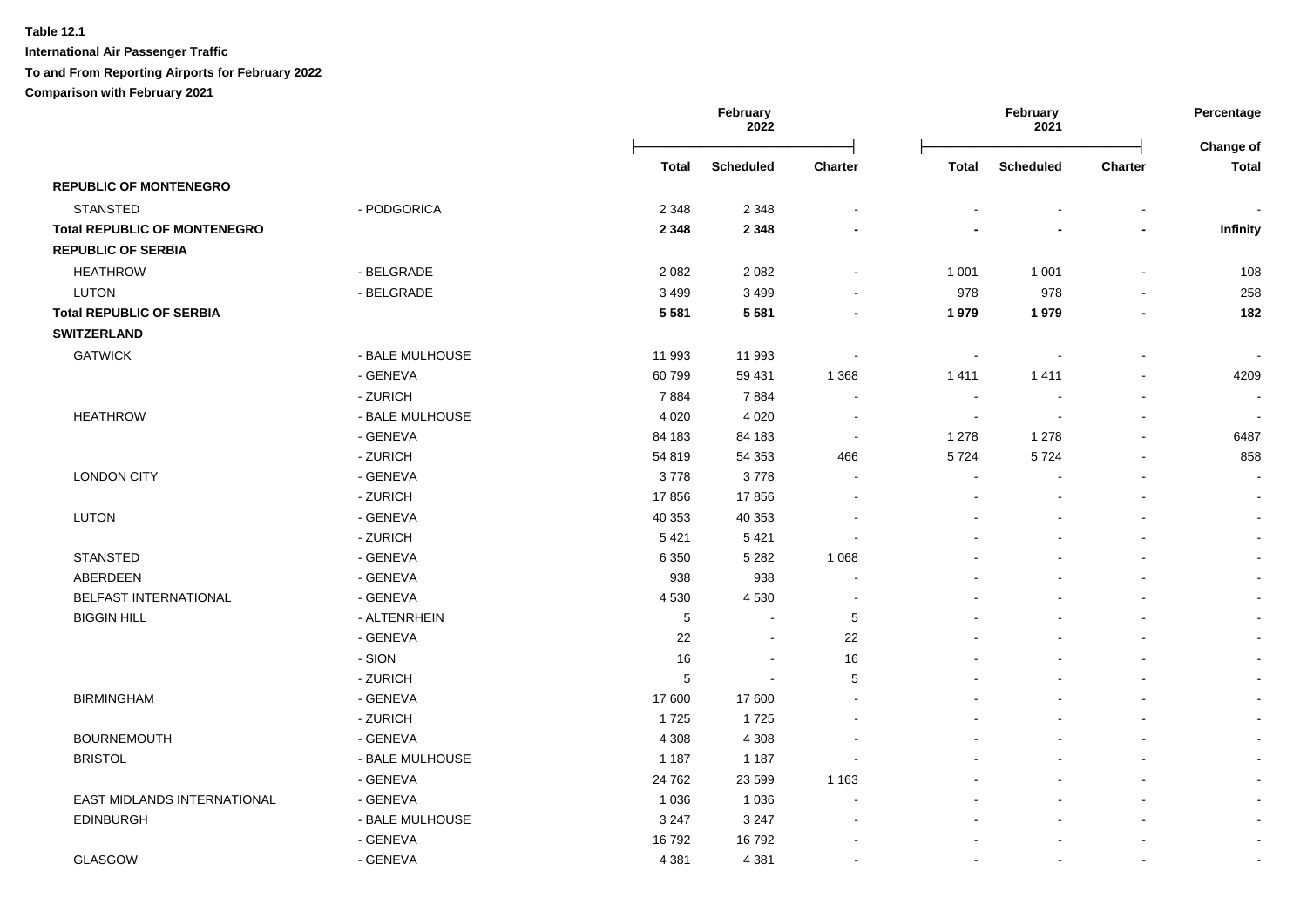|                                   |                            |         | February<br>2022 |                |                          | February<br>2021         |         | Percentage<br>Change of  |
|-----------------------------------|----------------------------|---------|------------------|----------------|--------------------------|--------------------------|---------|--------------------------|
|                                   |                            | Total   | <b>Scheduled</b> | <b>Charter</b> | <b>Total</b>             | <b>Scheduled</b>         | Charter | <b>Total</b>             |
| <b>GUERNSEY</b>                   | - GENEVA                   | 226     | 226              |                |                          |                          |         | $\sim$                   |
| <b>LEEDS BRADFORD</b>             | - GENEVA                   | 6927    | 6927             |                |                          |                          |         | $\sim$                   |
| LIVERPOOL (JOHN LENNON)           | - GENEVA                   | 11 270  | 11 270           |                |                          |                          |         |                          |
| <b>MANCHESTER</b>                 | - BALE MULHOUSE            | 4 0 9 3 | 4 0 9 3          |                |                          |                          |         |                          |
|                                   | - GENEVA                   | 31 355  | 29742            | 1 6 1 3        |                          |                          |         |                          |
|                                   | - ZURICH                   | 7 0 0 7 | 7 0 0 7          |                |                          |                          |         |                          |
| <b>NEWCASTLE</b>                  | - GENEVA                   | 2 3 2 2 | 2 3 2 2          |                |                          |                          |         |                          |
| SOUTHAMPTON                       | - GENEVA                   | 2865    | 2865             |                |                          |                          |         |                          |
| <b>Total SWITZERLAND</b>          |                            | 444 075 | 438 349          | 5726           | 8 4 1 3                  | 8413                     |         | 5178                     |
| <b>TURKEY</b>                     |                            |         |                  |                |                          |                          |         |                          |
| <b>GATWICK</b>                    | - ANTALYA                  | 4 9 3 6 | 4936             |                |                          |                          |         |                          |
|                                   | - ISTANBUL                 | 14 0 36 | 14 036           |                |                          |                          |         | $\overline{\phantom{a}}$ |
| <b>HEATHROW</b>                   | - ISTANBUL                 | 57 199  | 57 199           |                | 21 633                   | 21 633                   |         | 164                      |
| <b>LUTON</b>                      | - ANTALYA                  | 2 2 6 3 | 2 2 6 3          |                | $\sim$                   |                          |         | $\sim$                   |
| <b>STANSTED</b>                   | - ANKARA (ESENBOGA)        | 1422    | 1422             |                |                          |                          |         | $\blacksquare$           |
|                                   | - ANTALYA                  | 5811    | 5811             |                | $\overline{\phantom{a}}$ |                          |         | $\sim$                   |
|                                   | - ISTANBUL (SABIHA GOKCEN) | 49 257  | 49 257           |                | 6681                     | 6681                     |         | 637                      |
|                                   | - IZMIR (ADNAN MENDERES)   | 5676    | 5676             |                |                          |                          |         |                          |
| <b>BIRMINGHAM</b>                 | - ANTALYA                  | 2934    | 2934             |                | $\overline{\phantom{a}}$ |                          |         |                          |
|                                   | - ISTANBUL                 | 8587    | 8587             |                | 1 4 3 2                  | 1 4 3 2                  |         | 500                      |
| <b>BRISTOL</b>                    | - ANTALYA                  | 947     | 947              |                | $\sim$                   |                          |         | $\overline{\phantom{a}}$ |
| EAST MIDLANDS INTERNATIONAL       | - ANTALYA                  | 1816    | 1816             |                | $\overline{\phantom{a}}$ |                          |         | $\blacksquare$           |
| <b>EDINBURGH</b>                  | - ANTALYA                  | 779     | 779              |                | $\sim$                   | $\overline{\phantom{a}}$ |         | $\overline{\phantom{a}}$ |
|                                   | - ISTANBUL                 | 4 0 3 0 | 4 0 3 0          |                | 437                      | 437                      |         | 822                      |
| <b>GLASGOW</b>                    | - ANTALYA                  | 1 377   | 1 377            |                |                          |                          |         | $\overline{a}$           |
| <b>LEEDS BRADFORD</b>             | - ANTALYA                  | 1 0 8 7 | 1 0 8 7          |                | $\overline{\phantom{a}}$ |                          |         | $\overline{\phantom{a}}$ |
| <b>MANCHESTER</b>                 | - ANTALYA                  | 11 060  | 11 060           |                | $\overline{\phantom{a}}$ |                          |         | $\sim$                   |
|                                   | - ISTANBUL                 | 17 201  | 17 201           |                | 4 4 3 5                  | 4 4 3 5                  |         | 288                      |
|                                   | - ISTANBUL (SABIHA GOKCEN) | 7800    | 7800             |                | 1 2 3 0                  | 1 2 3 0                  |         | 534                      |
| NEWCASTLE                         | - ANTALYA                  | 1 4 5 7 | 1 4 5 7          |                | $\blacksquare$           |                          |         |                          |
| <b>Total TURKEY</b>               |                            | 199 675 | 199 675          |                | 35 848                   | 35 848                   |         | 457                      |
| <b>Total WESTERN EUROPE-OTHER</b> |                            | 821 898 | 806 232          | 15 6 66        | 55 141                   | 55 109                   | 32      | 1391                     |
| <b>EASTERN EUROPE-EU</b>          |                            |         |                  |                |                          |                          |         |                          |
| <b>BULGARIA</b>                   |                            |         |                  |                |                          |                          |         |                          |
| <b>GATWICK</b>                    | - SOFIA                    | 15752   | 12 933           | 2819           | 464                      | 464                      |         | 3295                     |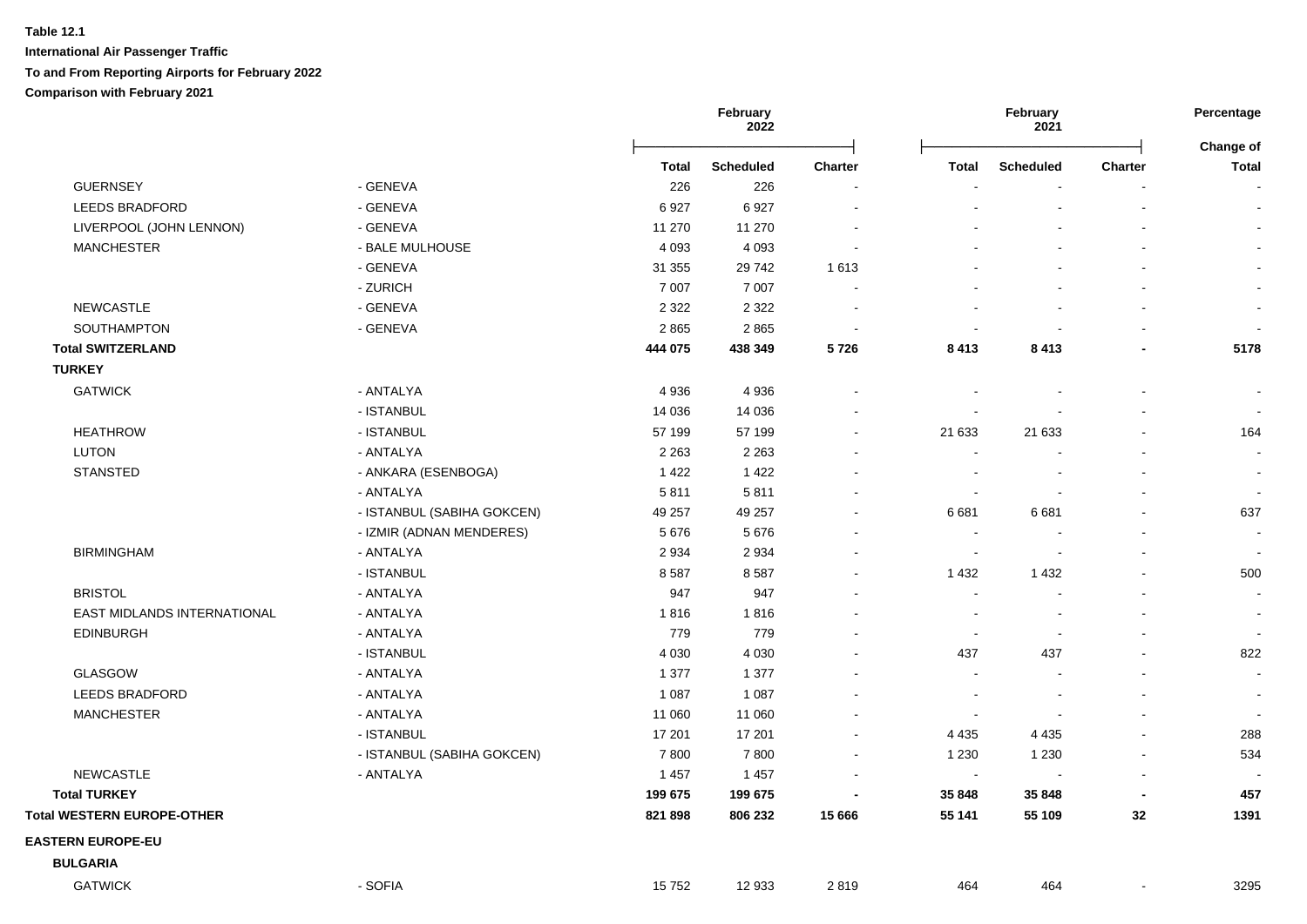|                             |                 |              | February<br>2022 |                      |                          | February<br>2021 |                | Percentage                |
|-----------------------------|-----------------|--------------|------------------|----------------------|--------------------------|------------------|----------------|---------------------------|
|                             |                 | <b>Total</b> | <b>Scheduled</b> | Charter              | <b>Total</b>             | <b>Scheduled</b> | Charter        | Change of<br><b>Total</b> |
| <b>HEATHROW</b>             | - SOFIA         | 5 6 6 4      | 5 6 6 4          |                      | 2861                     | 2861             |                | 98                        |
| <b>LUTON</b>                | - BURGAS        | 1 3 7 2      | 1 3 7 2          | $\sim$               | 1 0 4 4                  | 1 0 4 4          | $\blacksquare$ | 31                        |
|                             | - PLOVDIV       | 3 0 0 2      | 3 0 0 2          |                      | $\sim$                   |                  | $\blacksquare$ | $\overline{\phantom{a}}$  |
|                             | - SOFIA         | 14 873       | 14 873           | ۰                    | 12 4 94                  | 12 4 94          |                | 19                        |
|                             | - VARNA         | 5 1 6 9      | 5 1 6 9          |                      | 2 9 8 2                  | 2982             |                | 73                        |
| <b>STANSTED</b>             | - PLOVDIV       | 5 2 9 7      | 5 2 9 7          |                      | $\sim$                   |                  |                |                           |
|                             | - SOFIA         | 19 140       | 19 140           |                      | 2 0 6 5                  | 2 0 6 5          |                | 827                       |
| BELFAST INTERNATIONAL       | - PLOVDIV       | 1 3 7 1      | $\sim$           | 1 3 7 1              | $\overline{\phantom{a}}$ |                  |                | $\blacksquare$            |
|                             | - SOFIA         | 1 2 4 4      | $\sim$           | 1 2 4 4              |                          |                  |                | $\overline{a}$            |
| <b>BIRMINGHAM</b>           | - SOFIA         | 6457         | 5 1 9 6          | 1 2 6 1              |                          |                  |                |                           |
| <b>BRISTOL</b>              | - SOFIA         | 3671         | 2 2 4 0          | 1 4 3 1              |                          |                  |                |                           |
| EAST MIDLANDS INTERNATIONAL | - SOFIA         | 1 3 8 5      | 1 3 8 5          | $\ddot{\phantom{a}}$ |                          |                  |                | $\ddot{\phantom{a}}$      |
| <b>EDINBURGH</b>            | - SOFIA         | 2 5 3 6      | 2536             |                      |                          |                  |                | $\sim$                    |
| LIVERPOOL (JOHN LENNON)     | - SOFIA         | 2 5 0 9      | 2 5 0 9          |                      |                          |                  |                | $\blacksquare$            |
|                             | - VARNA         |              |                  |                      | 604                      | 604              |                | $-100$                    |
| <b>MANCHESTER</b>           | - SOFIA         | 9698         | 6841             | 2857                 | $\sim$                   |                  |                | $\sim$                    |
| <b>NEWCASTLE</b>            | - SOFIA         | 1 2 1 3      | 1 2 1 3          |                      | $\blacksquare$           |                  |                | $\overline{\phantom{a}}$  |
| <b>Total BULGARIA</b>       |                 | 100 353      | 89 370           | 10 983               | 22 514                   | 22 514           |                | 346                       |
| <b>CZECH REPUBLIC</b>       |                 |              |                  |                      |                          |                  |                |                           |
| <b>GATWICK</b>              | - PRAGUE        | 6456         | 6456             |                      |                          |                  |                | $\blacksquare$            |
| <b>HEATHROW</b>             | - PRAGUE        | 9879         | 9879             |                      |                          |                  |                | $\blacksquare$            |
| <b>STANSTED</b>             | - BRNO (TURANY) | 4 3 9 2      | 4 3 9 2          |                      |                          |                  |                | $\blacksquare$            |
|                             | - OSTRAVA       | 2 1 1 3      | 2 1 1 3          |                      |                          |                  |                | $\sim$                    |
|                             | - PRAGUE        | 19 106       | 19 10 6          |                      | 2 0 3 1                  | 2 0 3 1          |                | 841                       |
| <b>BIRMINGHAM</b>           | - BRNO (TURANY) | 180          | 180              |                      |                          |                  |                |                           |
|                             | - PRAGUE        | 2630         | 2630             |                      |                          |                  |                |                           |
| <b>BRISTOL</b>              | - PRAGUE        | 4 1 4 5      | 4 1 4 5          |                      |                          |                  |                | $\blacksquare$            |
| <b>EDINBURGH</b>            | - PRAGUE        | 3 3 4 0      | 3 3 4 0          |                      |                          |                  |                | $\overline{a}$            |
| <b>LEEDS BRADFORD</b>       | - PRAGUE        | 1784         | 1784             |                      | $\overline{\phantom{a}}$ | $\sim$           | $\sim$         |                           |
| <b>MANCHESTER</b>           | - PRAGUE        | 10795        | 10795            |                      | 303                      | 303              | $\sim$         | 3463                      |
| NEWCASTLE                   | - PRAGUE        | 1818         | 1818             | $\blacksquare$       | $\blacksquare$           |                  |                |                           |
| <b>Total CZECH REPUBLIC</b> |                 | 66 638       | 66 638           | $\blacksquare$       | 2 3 3 4                  | 2 3 3 4          | $\overline{a}$ | 2755                      |
| <b>ESTONIA</b>              |                 |              |                  |                      |                          |                  |                |                           |
| <b>GATWICK</b>              | - TALLIN        | 1424         | 1 4 2 4          |                      | 519                      | 519              |                | 174                       |
| <b>STANSTED</b>             | - TALLIN        | 4697         | 4697             |                      | $\sim$                   | $\blacksquare$   | $\blacksquare$ | $\sim$                    |
|                             |                 |              |                  |                      |                          |                  |                |                           |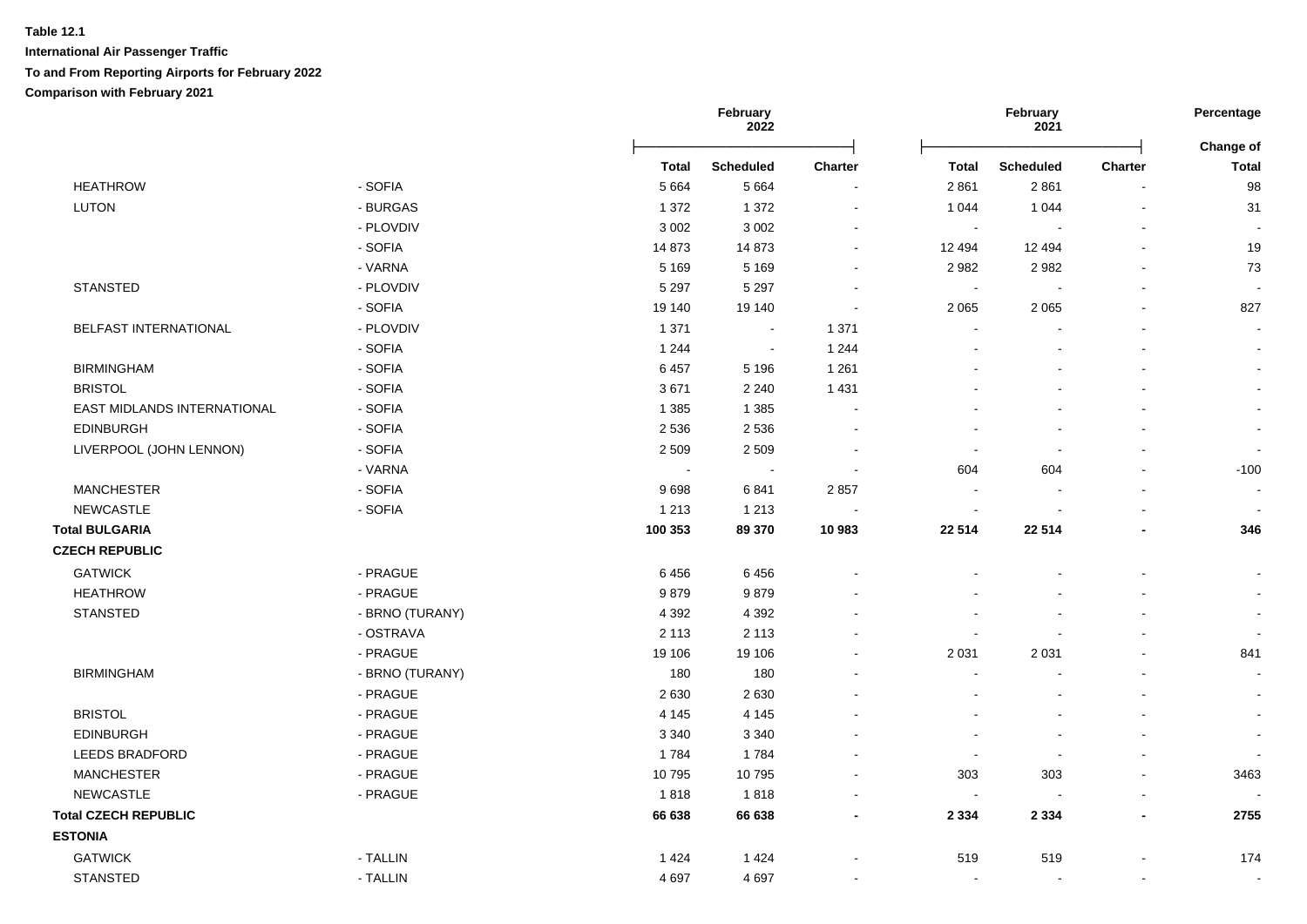| <b>Scheduled</b><br><b>Charter</b><br><b>Total</b><br><b>Scheduled</b><br><b>Charter</b><br>Total<br><b>EDINBURGH</b><br>- TALLIN<br>1595<br>1595<br>1 2 3 9<br>LIVERPOOL (JOHN LENNON)<br>- TALLIN<br>1 2 3 9<br>$\blacksquare$<br>$\overline{\phantom{a}}$<br>$\blacksquare$<br><b>Total ESTONIA</b><br>8955<br>8955<br>519<br>519<br>$\blacksquare$<br><b>HUNGARY</b><br><b>GATWICK</b><br>- BUDAPEST<br>5417<br>5417<br><b>HEATHROW</b><br>- BUDAPEST<br>11 661<br>11 661<br>$\sim$<br><b>LUTON</b><br>15718<br>- BUDAPEST<br>15718<br>3836<br>3836<br>$\blacksquare$<br>- DEBRECEN<br>3 0 0 1<br>3 0 0 1<br>$\blacksquare$<br>$\blacksquare$<br><b>STANSTED</b><br>- BUDAPEST<br>31 136<br>31 136<br>2 0 8 2<br>2 0 8 2<br>$\blacksquare$<br><b>BIGGIN HILL</b><br>- BUDAPEST<br>2<br>2<br><b>BIRMINGHAM</b><br>- BUDAPEST<br>1836<br>1836<br><b>BOURNEMOUTH</b><br>- BUDAPEST<br>1788<br>1788<br><b>BRISTOL</b><br>- BUDAPEST<br>4 9 6 6<br>4 9 6 6<br>EAST MIDLANDS INTERNATIONAL<br>- BUDAPEST<br>2 5 0 6<br>2 5 0 6<br><b>EDINBURGH</b><br>6 1 3 2<br>6 1 3 2<br>- BUDAPEST<br>$\blacksquare$<br>LIVERPOOL (JOHN LENNON)<br>132<br>- BUDAPEST<br>132<br>$\mathcal{L}_{\mathbf{r}}$<br>$\sim$<br>$\blacksquare$<br><b>MANCHESTER</b><br>- BUDAPEST<br>133<br>8839<br>8839<br>933<br>800<br>$\blacksquare$<br><b>Total HUNGARY</b><br>93 002<br>93 000<br>$\mathbf{2}$<br>6983<br>6718<br>265<br><b>LATVIA</b><br><b>GATWICK</b><br>- RIGA<br>4 0 5 9<br>4 0 5 9<br>654<br>654<br>$\mathbf{r}$<br><b>LUTON</b><br>- RIGA<br>436<br>6 4 4 7<br>6447<br>436<br><b>STANSTED</b><br>- RIGA<br>8 0 8 7<br>8 0 8 7<br>1 0 1 0<br>1 0 1 0<br>$\blacksquare$<br>$\blacksquare$<br>ABERDEEN<br>- RIGA<br>134<br>134<br>$\sim$<br>$\sim$<br><b>BRISTOL</b><br>- RIGA<br>1687<br>1687<br>EAST MIDLANDS INTERNATIONAL<br>- RIGA<br>2 3 6 9<br>2 3 6 9<br><b>EDINBURGH</b><br>- RIGA<br>1936<br>1936 | Change of<br><b>Total</b><br>$\sim$<br>$\sim$<br>1625<br>310<br>1395 |
|------------------------------------------------------------------------------------------------------------------------------------------------------------------------------------------------------------------------------------------------------------------------------------------------------------------------------------------------------------------------------------------------------------------------------------------------------------------------------------------------------------------------------------------------------------------------------------------------------------------------------------------------------------------------------------------------------------------------------------------------------------------------------------------------------------------------------------------------------------------------------------------------------------------------------------------------------------------------------------------------------------------------------------------------------------------------------------------------------------------------------------------------------------------------------------------------------------------------------------------------------------------------------------------------------------------------------------------------------------------------------------------------------------------------------------------------------------------------------------------------------------------------------------------------------------------------------------------------------------------------------------------------------------------------------------------------------------------------------------------------------------------------------------------------------------------------------------------------------------------------------------------------|----------------------------------------------------------------------|
|                                                                                                                                                                                                                                                                                                                                                                                                                                                                                                                                                                                                                                                                                                                                                                                                                                                                                                                                                                                                                                                                                                                                                                                                                                                                                                                                                                                                                                                                                                                                                                                                                                                                                                                                                                                                                                                                                                |                                                                      |
|                                                                                                                                                                                                                                                                                                                                                                                                                                                                                                                                                                                                                                                                                                                                                                                                                                                                                                                                                                                                                                                                                                                                                                                                                                                                                                                                                                                                                                                                                                                                                                                                                                                                                                                                                                                                                                                                                                |                                                                      |
|                                                                                                                                                                                                                                                                                                                                                                                                                                                                                                                                                                                                                                                                                                                                                                                                                                                                                                                                                                                                                                                                                                                                                                                                                                                                                                                                                                                                                                                                                                                                                                                                                                                                                                                                                                                                                                                                                                |                                                                      |
|                                                                                                                                                                                                                                                                                                                                                                                                                                                                                                                                                                                                                                                                                                                                                                                                                                                                                                                                                                                                                                                                                                                                                                                                                                                                                                                                                                                                                                                                                                                                                                                                                                                                                                                                                                                                                                                                                                |                                                                      |
|                                                                                                                                                                                                                                                                                                                                                                                                                                                                                                                                                                                                                                                                                                                                                                                                                                                                                                                                                                                                                                                                                                                                                                                                                                                                                                                                                                                                                                                                                                                                                                                                                                                                                                                                                                                                                                                                                                |                                                                      |
|                                                                                                                                                                                                                                                                                                                                                                                                                                                                                                                                                                                                                                                                                                                                                                                                                                                                                                                                                                                                                                                                                                                                                                                                                                                                                                                                                                                                                                                                                                                                                                                                                                                                                                                                                                                                                                                                                                |                                                                      |
|                                                                                                                                                                                                                                                                                                                                                                                                                                                                                                                                                                                                                                                                                                                                                                                                                                                                                                                                                                                                                                                                                                                                                                                                                                                                                                                                                                                                                                                                                                                                                                                                                                                                                                                                                                                                                                                                                                |                                                                      |
|                                                                                                                                                                                                                                                                                                                                                                                                                                                                                                                                                                                                                                                                                                                                                                                                                                                                                                                                                                                                                                                                                                                                                                                                                                                                                                                                                                                                                                                                                                                                                                                                                                                                                                                                                                                                                                                                                                |                                                                      |
|                                                                                                                                                                                                                                                                                                                                                                                                                                                                                                                                                                                                                                                                                                                                                                                                                                                                                                                                                                                                                                                                                                                                                                                                                                                                                                                                                                                                                                                                                                                                                                                                                                                                                                                                                                                                                                                                                                |                                                                      |
|                                                                                                                                                                                                                                                                                                                                                                                                                                                                                                                                                                                                                                                                                                                                                                                                                                                                                                                                                                                                                                                                                                                                                                                                                                                                                                                                                                                                                                                                                                                                                                                                                                                                                                                                                                                                                                                                                                |                                                                      |
|                                                                                                                                                                                                                                                                                                                                                                                                                                                                                                                                                                                                                                                                                                                                                                                                                                                                                                                                                                                                                                                                                                                                                                                                                                                                                                                                                                                                                                                                                                                                                                                                                                                                                                                                                                                                                                                                                                |                                                                      |
|                                                                                                                                                                                                                                                                                                                                                                                                                                                                                                                                                                                                                                                                                                                                                                                                                                                                                                                                                                                                                                                                                                                                                                                                                                                                                                                                                                                                                                                                                                                                                                                                                                                                                                                                                                                                                                                                                                |                                                                      |
|                                                                                                                                                                                                                                                                                                                                                                                                                                                                                                                                                                                                                                                                                                                                                                                                                                                                                                                                                                                                                                                                                                                                                                                                                                                                                                                                                                                                                                                                                                                                                                                                                                                                                                                                                                                                                                                                                                |                                                                      |
|                                                                                                                                                                                                                                                                                                                                                                                                                                                                                                                                                                                                                                                                                                                                                                                                                                                                                                                                                                                                                                                                                                                                                                                                                                                                                                                                                                                                                                                                                                                                                                                                                                                                                                                                                                                                                                                                                                |                                                                      |
|                                                                                                                                                                                                                                                                                                                                                                                                                                                                                                                                                                                                                                                                                                                                                                                                                                                                                                                                                                                                                                                                                                                                                                                                                                                                                                                                                                                                                                                                                                                                                                                                                                                                                                                                                                                                                                                                                                |                                                                      |
|                                                                                                                                                                                                                                                                                                                                                                                                                                                                                                                                                                                                                                                                                                                                                                                                                                                                                                                                                                                                                                                                                                                                                                                                                                                                                                                                                                                                                                                                                                                                                                                                                                                                                                                                                                                                                                                                                                |                                                                      |
|                                                                                                                                                                                                                                                                                                                                                                                                                                                                                                                                                                                                                                                                                                                                                                                                                                                                                                                                                                                                                                                                                                                                                                                                                                                                                                                                                                                                                                                                                                                                                                                                                                                                                                                                                                                                                                                                                                | $-100$                                                               |
|                                                                                                                                                                                                                                                                                                                                                                                                                                                                                                                                                                                                                                                                                                                                                                                                                                                                                                                                                                                                                                                                                                                                                                                                                                                                                                                                                                                                                                                                                                                                                                                                                                                                                                                                                                                                                                                                                                | 847                                                                  |
|                                                                                                                                                                                                                                                                                                                                                                                                                                                                                                                                                                                                                                                                                                                                                                                                                                                                                                                                                                                                                                                                                                                                                                                                                                                                                                                                                                                                                                                                                                                                                                                                                                                                                                                                                                                                                                                                                                | 1232                                                                 |
|                                                                                                                                                                                                                                                                                                                                                                                                                                                                                                                                                                                                                                                                                                                                                                                                                                                                                                                                                                                                                                                                                                                                                                                                                                                                                                                                                                                                                                                                                                                                                                                                                                                                                                                                                                                                                                                                                                |                                                                      |
|                                                                                                                                                                                                                                                                                                                                                                                                                                                                                                                                                                                                                                                                                                                                                                                                                                                                                                                                                                                                                                                                                                                                                                                                                                                                                                                                                                                                                                                                                                                                                                                                                                                                                                                                                                                                                                                                                                | 521                                                                  |
|                                                                                                                                                                                                                                                                                                                                                                                                                                                                                                                                                                                                                                                                                                                                                                                                                                                                                                                                                                                                                                                                                                                                                                                                                                                                                                                                                                                                                                                                                                                                                                                                                                                                                                                                                                                                                                                                                                | 1379                                                                 |
|                                                                                                                                                                                                                                                                                                                                                                                                                                                                                                                                                                                                                                                                                                                                                                                                                                                                                                                                                                                                                                                                                                                                                                                                                                                                                                                                                                                                                                                                                                                                                                                                                                                                                                                                                                                                                                                                                                | 701                                                                  |
|                                                                                                                                                                                                                                                                                                                                                                                                                                                                                                                                                                                                                                                                                                                                                                                                                                                                                                                                                                                                                                                                                                                                                                                                                                                                                                                                                                                                                                                                                                                                                                                                                                                                                                                                                                                                                                                                                                | $-100$                                                               |
|                                                                                                                                                                                                                                                                                                                                                                                                                                                                                                                                                                                                                                                                                                                                                                                                                                                                                                                                                                                                                                                                                                                                                                                                                                                                                                                                                                                                                                                                                                                                                                                                                                                                                                                                                                                                                                                                                                | $\blacksquare$                                                       |
|                                                                                                                                                                                                                                                                                                                                                                                                                                                                                                                                                                                                                                                                                                                                                                                                                                                                                                                                                                                                                                                                                                                                                                                                                                                                                                                                                                                                                                                                                                                                                                                                                                                                                                                                                                                                                                                                                                | $\blacksquare$                                                       |
|                                                                                                                                                                                                                                                                                                                                                                                                                                                                                                                                                                                                                                                                                                                                                                                                                                                                                                                                                                                                                                                                                                                                                                                                                                                                                                                                                                                                                                                                                                                                                                                                                                                                                                                                                                                                                                                                                                | $\blacksquare$                                                       |
| - RIGA<br><b>LEEDS BRADFORD</b><br>1861<br>1861                                                                                                                                                                                                                                                                                                                                                                                                                                                                                                                                                                                                                                                                                                                                                                                                                                                                                                                                                                                                                                                                                                                                                                                                                                                                                                                                                                                                                                                                                                                                                                                                                                                                                                                                                                                                                                                |                                                                      |
| <b>MANCHESTER</b><br>- RIGA<br>4 3 2 2<br>4 3 2 2<br>$\overline{\phantom{a}}$                                                                                                                                                                                                                                                                                                                                                                                                                                                                                                                                                                                                                                                                                                                                                                                                                                                                                                                                                                                                                                                                                                                                                                                                                                                                                                                                                                                                                                                                                                                                                                                                                                                                                                                                                                                                                  |                                                                      |
| <b>Total LATVIA</b><br>30768<br>2 100<br>134<br>30768<br>2 2 3 4                                                                                                                                                                                                                                                                                                                                                                                                                                                                                                                                                                                                                                                                                                                                                                                                                                                                                                                                                                                                                                                                                                                                                                                                                                                                                                                                                                                                                                                                                                                                                                                                                                                                                                                                                                                                                               | 1277                                                                 |
| <b>LITHUANIA</b>                                                                                                                                                                                                                                                                                                                                                                                                                                                                                                                                                                                                                                                                                                                                                                                                                                                                                                                                                                                                                                                                                                                                                                                                                                                                                                                                                                                                                                                                                                                                                                                                                                                                                                                                                                                                                                                                               |                                                                      |
| <b>GATWICK</b><br>- VILNIUS<br>45<br>45<br>$\sim$<br>$\blacksquare$                                                                                                                                                                                                                                                                                                                                                                                                                                                                                                                                                                                                                                                                                                                                                                                                                                                                                                                                                                                                                                                                                                                                                                                                                                                                                                                                                                                                                                                                                                                                                                                                                                                                                                                                                                                                                            |                                                                      |
| <b>LONDON CITY</b><br>- VILNIUS<br>2 1 4 0<br>2 1 4 0<br>1674<br>1674                                                                                                                                                                                                                                                                                                                                                                                                                                                                                                                                                                                                                                                                                                                                                                                                                                                                                                                                                                                                                                                                                                                                                                                                                                                                                                                                                                                                                                                                                                                                                                                                                                                                                                                                                                                                                          | 28                                                                   |
| LUTON<br>- KAUNAS<br>11 277<br>11 277<br>1 0 7 5<br>1 0 7 5<br>$\blacksquare$<br>$\overline{\phantom{a}}$                                                                                                                                                                                                                                                                                                                                                                                                                                                                                                                                                                                                                                                                                                                                                                                                                                                                                                                                                                                                                                                                                                                                                                                                                                                                                                                                                                                                                                                                                                                                                                                                                                                                                                                                                                                      | 949                                                                  |
| - PALANGA<br>625<br>625                                                                                                                                                                                                                                                                                                                                                                                                                                                                                                                                                                                                                                                                                                                                                                                                                                                                                                                                                                                                                                                                                                                                                                                                                                                                                                                                                                                                                                                                                                                                                                                                                                                                                                                                                                                                                                                                        | $-100$                                                               |
| - VILNIUS<br>11 635<br>1716<br>1716<br>11 635<br>$\blacksquare$                                                                                                                                                                                                                                                                                                                                                                                                                                                                                                                                                                                                                                                                                                                                                                                                                                                                                                                                                                                                                                                                                                                                                                                                                                                                                                                                                                                                                                                                                                                                                                                                                                                                                                                                                                                                                                |                                                                      |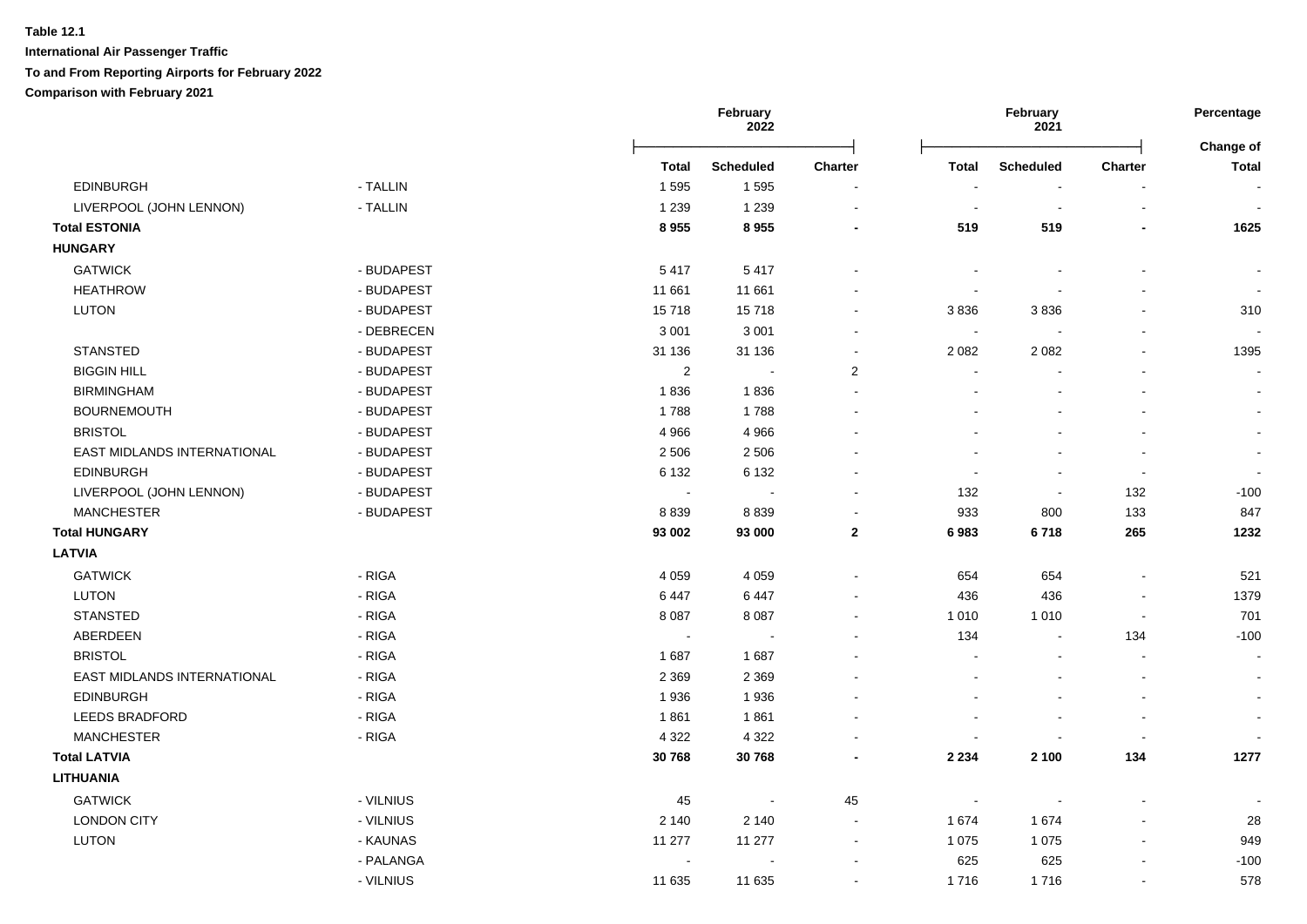|                         |                           | February<br><b>2022</b> |                  |                          | February<br>2021         |                          |                          |                                  |
|-------------------------|---------------------------|-------------------------|------------------|--------------------------|--------------------------|--------------------------|--------------------------|----------------------------------|
|                         |                           | <b>Total</b>            | <b>Scheduled</b> | Charter                  | <b>Total</b>             | <b>Scheduled</b>         | Charter                  | <b>Change of</b><br><b>Total</b> |
| <b>STANSTED</b>         | - KAUNAS                  | 3533                    | 3533             | $\blacksquare$           |                          |                          |                          |                                  |
|                         | - PALANGA                 | 2 4 5 0                 | 2 4 5 0          | $\blacksquare$           |                          |                          |                          |                                  |
|                         | - VILNIUS                 | 5964                    | 5964             |                          |                          |                          |                          |                                  |
| <b>BIRMINGHAM</b>       | - KAUNAS                  | 270                     | 270              |                          |                          |                          |                          |                                  |
|                         | - VILNIUS                 | 1809                    | 1809             |                          |                          |                          |                          |                                  |
| <b>BRISTOL</b>          | - KAUNAS                  | 1 6 6 2                 | 1662             |                          |                          |                          |                          |                                  |
| <b>EDINBURGH</b>        | - KAUNAS                  | 1876                    | 1876             |                          |                          |                          |                          |                                  |
| <b>LEEDS BRADFORD</b>   | - VILNIUS                 | 1894                    | 1894             | $\blacksquare$           |                          |                          |                          |                                  |
| LIVERPOOL (JOHN LENNON) | - VILNIUS                 | 2 2 3 8                 | 2 2 3 8          | $\sim$                   |                          |                          |                          |                                  |
| <b>Total LITHUANIA</b>  |                           | 46793                   | 46748            | 45                       | 5 0 9 0                  | 5 0 9 0                  | $\overline{\phantom{a}}$ | 819                              |
| <b>POLAND</b>           |                           |                         |                  |                          |                          |                          |                          |                                  |
| <b>GATWICK</b>          | - KRAKOW                  | 5914                    | 5914             | $\sim$                   | $\overline{\phantom{a}}$ |                          | $\sim$                   |                                  |
|                         | - WARSAW (CHOPIN)         | 110                     | $\sim$           | 110                      | 67                       | $\overline{\phantom{a}}$ | 67                       | 64                               |
| <b>HEATHROW</b>         | - KRAKOW                  | 533                     | 533              | $\sim$                   | $\blacksquare$           | $\sim$                   | $\blacksquare$           | $\sim$                           |
|                         | - WARSAW (CHOPIN)         | 12 8 55                 | 12 8 55          | $\blacksquare$           | 3 2 9 4                  | 3 2 9 4                  | $\blacksquare$           | 290                              |
| <b>LUTON</b>            | - GDANSK                  | 10 352                  | 10 352           | $\blacksquare$           | 3 4 8 9                  | 3 4 8 9                  | $\blacksquare$           | 197                              |
|                         | - KATOWICE                | 7 2 3 6                 | 7 2 3 6          | $\blacksquare$           | 1885                     | 1885                     |                          | 284                              |
|                         | - KRAKOW                  | 22798                   | 22798            | $\blacksquare$           | 3 4 1 5                  | 3 4 1 5                  |                          | 568                              |
|                         | - LUBLIN (PORT LOTNICZY)  | 5 6 8 1                 | 5 6 8 1          | $\blacksquare$           | 882                      | 882                      | $\overline{\phantom{a}}$ | 544                              |
|                         | - POZNAN                  | 2948                    | 2948             | $\blacksquare$           | 1583                     | 1583                     |                          | 86                               |
|                         | - RZESZOW                 | 2 4 5 1                 | 2 4 5 1          | $\overline{\phantom{a}}$ | $\sim$                   | $\blacksquare$           | $\overline{\phantom{a}}$ | $\sim$                           |
|                         | - WARSAW (CHOPIN)         | 15 073                  | 15 0 73          | $\blacksquare$           | 4 0 0 8                  | 4 0 0 8                  |                          | 276                              |
|                         | - WROCLAW                 | 6794                    | 6794             | $\blacksquare$           | 2 2 2 8                  | 2 2 2 8                  |                          | 205                              |
| <b>STANSTED</b>         | - BYDGOSZCZ               | 2 4 3 4                 | 2 4 3 4          |                          |                          |                          |                          |                                  |
|                         | - GDANSK                  | 12 5 68                 | 12 5 68          |                          |                          |                          |                          |                                  |
|                         | - KATOWICE                | 9 2 6 0                 | 9 2 6 0          | $\blacksquare$           |                          |                          |                          | $\blacksquare$                   |
|                         | - KRAKOW                  | 14 5 46                 | 14 5 46          | ÷                        | 2 0 0 7                  | 2 0 0 7                  |                          | 625                              |
|                         | - LODZ LUBLINEK           | 3594                    | 3594             | $\blacksquare$           |                          |                          |                          | $\blacksquare$                   |
|                         | - POZNAN                  | 7771                    | 7771             |                          |                          |                          |                          | $\blacksquare$                   |
|                         | - RZESZOW                 | 3745                    | 3745             |                          |                          |                          | $\overline{\phantom{a}}$ |                                  |
|                         | - SZCZECIN (GOLENOW)      | 3601                    | 3601             |                          |                          |                          | $\overline{\phantom{a}}$ |                                  |
|                         | - SZYMANY (MAZURY)        | 1913                    | 1913             |                          |                          |                          | $\blacksquare$           |                                  |
|                         | - WARSAW (CHOPIN)         | $\sim$                  |                  |                          | 14                       |                          | 14                       | $-100$                           |
|                         | - WARSAW (MODLIN MASOVIA) | 18 625                  | 18 6 25          |                          | 1910                     | 1910                     | $\blacksquare$           | 875                              |
|                         | - WROCLAW                 | 10 385                  | 10 385           | $\blacksquare$           | $\sim$                   |                          | $\blacksquare$           |                                  |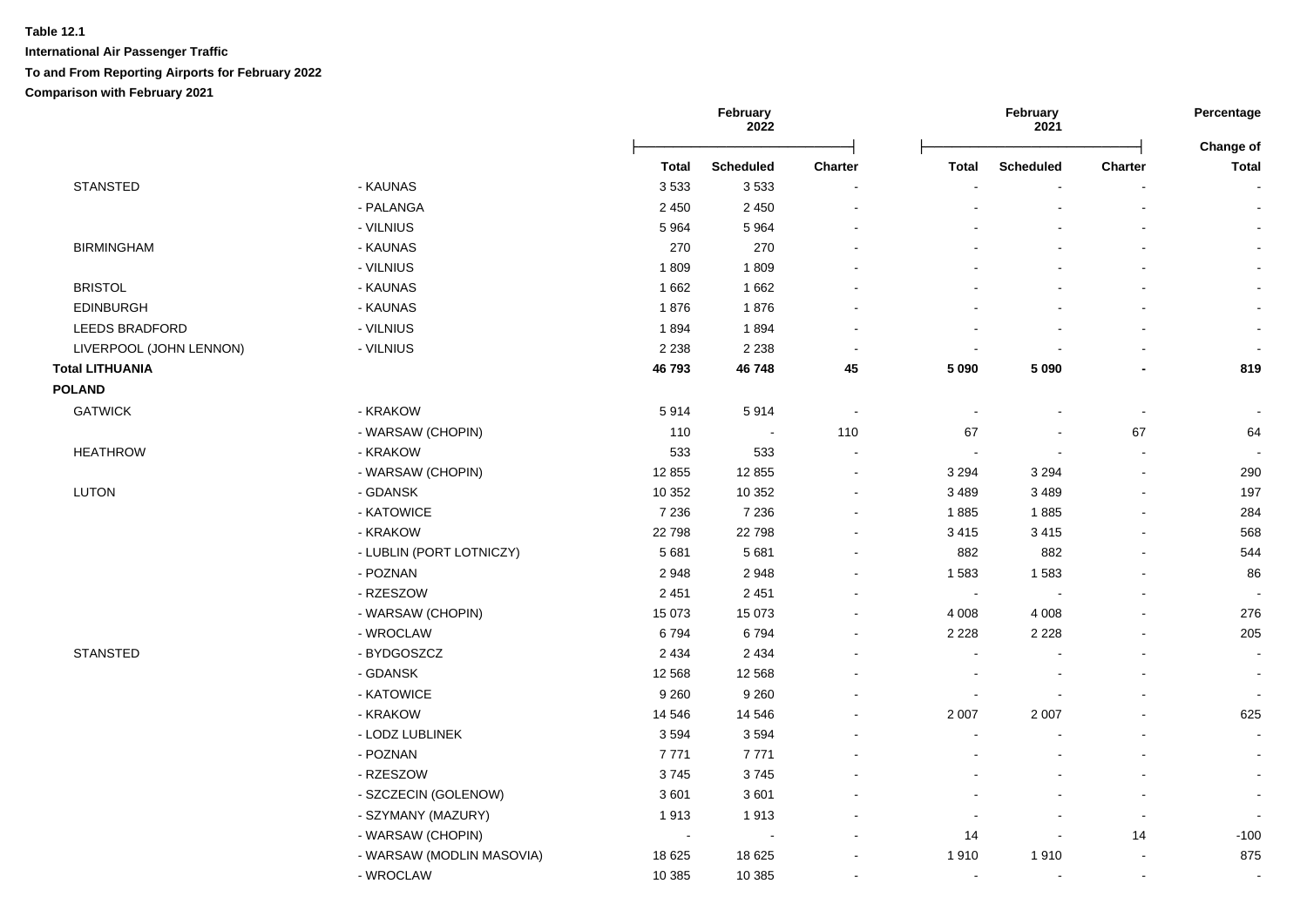|                             |                           |                          | February<br>2022 |         |       | February<br>2021 |                |                           |
|-----------------------------|---------------------------|--------------------------|------------------|---------|-------|------------------|----------------|---------------------------|
|                             |                           | <b>Total</b>             | <b>Scheduled</b> | Charter | Total | <b>Scheduled</b> | Charter        | Change of<br><b>Total</b> |
| ABERDEEN                    | - GDANSK                  | $\overline{\phantom{a}}$ |                  |         | 98    |                  | 98             | $-100$                    |
| <b>BIRMINGHAM</b>           | - BYDGOSZCZ               | 2410                     | 2410             |         |       |                  | $\blacksquare$ | $\sim$                    |
|                             | - GDANSK                  | 2 3 7 3                  | 2 3 7 3          |         |       |                  |                | $\sim$                    |
|                             | - KATOWICE                | 1934                     | 1934             |         |       |                  |                | $\sim$                    |
|                             | - KRAKOW                  | 7020                     | 7020             |         |       |                  |                | $\sim$                    |
|                             | - POZNAN                  | 1967                     | 1967             |         |       |                  |                | $\sim$                    |
|                             | - WARSAW (CHOPIN)         | 150                      | $\sim$           | 150     |       |                  |                | $\overline{\phantom{a}}$  |
|                             | - WARSAW (MODLIN MASOVIA) | 3 0 2 9                  | 3 0 2 9          |         |       |                  |                | $\blacksquare$            |
| <b>BOURNEMOUTH</b>          | - KRAKOW                  | 2 0 6 4                  | 2 0 6 4          |         |       |                  |                | $\blacksquare$            |
|                             | - WROCLAW                 | 1511                     | 1511             |         |       |                  |                |                           |
| <b>BRISTOL</b>              | - GDANSK                  | 2 1 4 4                  | 2 1 4 4          |         |       |                  |                |                           |
|                             | - KRAKOW                  | 8 3 2 8                  | 8 3 2 8          |         |       |                  |                |                           |
|                             | - POZNAN                  | 1890                     | 1890             |         |       |                  |                | $\sim$                    |
|                             | - RZESZOW                 | 1843                     | 1843             |         |       |                  |                |                           |
|                             | - WARSAW (MODLIN MASOVIA) | 3608                     | 3608             |         |       |                  |                |                           |
|                             | - WROCLAW                 | 2 0 5 7                  | 2 0 5 7          |         |       |                  |                |                           |
| DONCASTER SHEFFIELD         | - GDANSK                  | 2 4 9 0                  | 2 4 9 0          |         |       |                  |                |                           |
|                             | - KATOWICE                | 2 4 6 6                  | 2466             |         |       |                  |                | $\sim$                    |
|                             | - KRAKOW                  | 1934                     | 1934             |         |       | $\blacksquare$   |                | $\overline{\phantom{a}}$  |
|                             | - WARSAW (CHOPIN)         | $\overline{\phantom{a}}$ |                  |         | 766   | 766              |                | $-100$                    |
| EAST MIDLANDS INTERNATIONAL | - KRAKOW                  | 2982                     | 2982             |         |       |                  |                | $\sim$                    |
|                             | - LODZ LUBLINEK           | 2 2 9 1                  | 2 2 9 1          |         |       |                  |                | $\blacksquare$            |
|                             | - RZESZOW                 | 2 3 3 4                  | 2 3 3 4          |         |       |                  |                | $\sim$                    |
|                             | - WARSAW (MODLIN MASOVIA) | 1962                     | 1962             |         |       |                  |                | $\sim$                    |
|                             | - WROCLAW                 | 3702                     | 3702             |         |       |                  |                | $\sim$                    |
| EDINBURGH                   | - GDANSK                  | 4 2 2 1                  | 4 2 2 1          |         |       |                  |                | $\blacksquare$            |
|                             | - KATOWICE                | 2 4 6 8                  | 2 4 6 8          |         |       |                  |                | $\overline{\phantom{a}}$  |
|                             | - KRAKOW                  | 7075                     | 7075             |         | 868   | 868              |                | 715                       |
|                             | - POZNAN                  | 2 1 4 7                  | 2 1 4 7          |         |       |                  |                | $\sim$                    |
|                             | - WARSAW (MODLIN MASOVIA) | 3615                     | 3615             |         |       |                  |                | $\mathbf{r}$              |
|                             | - WROCLAW                 | 2 4 0 4                  | 2 4 0 4          |         |       |                  |                | $\sim$                    |
| GLASGOW                     | - KRAKOW                  | 3 2 1 6                  | 3 2 1 6          |         |       |                  |                | $\blacksquare$            |
| <b>LEEDS BRADFORD</b>       | - GDANSK                  | 2773                     | 2773             |         |       |                  |                | $\sim$                    |
|                             | - KRAKOW                  | 6 2 3 0                  | 6 2 3 0          |         |       |                  |                | $\blacksquare$            |
|                             | - WARSAW (MODLIN MASOVIA) | 1871                     | 1871             |         |       |                  | $\blacksquare$ | $\sim$                    |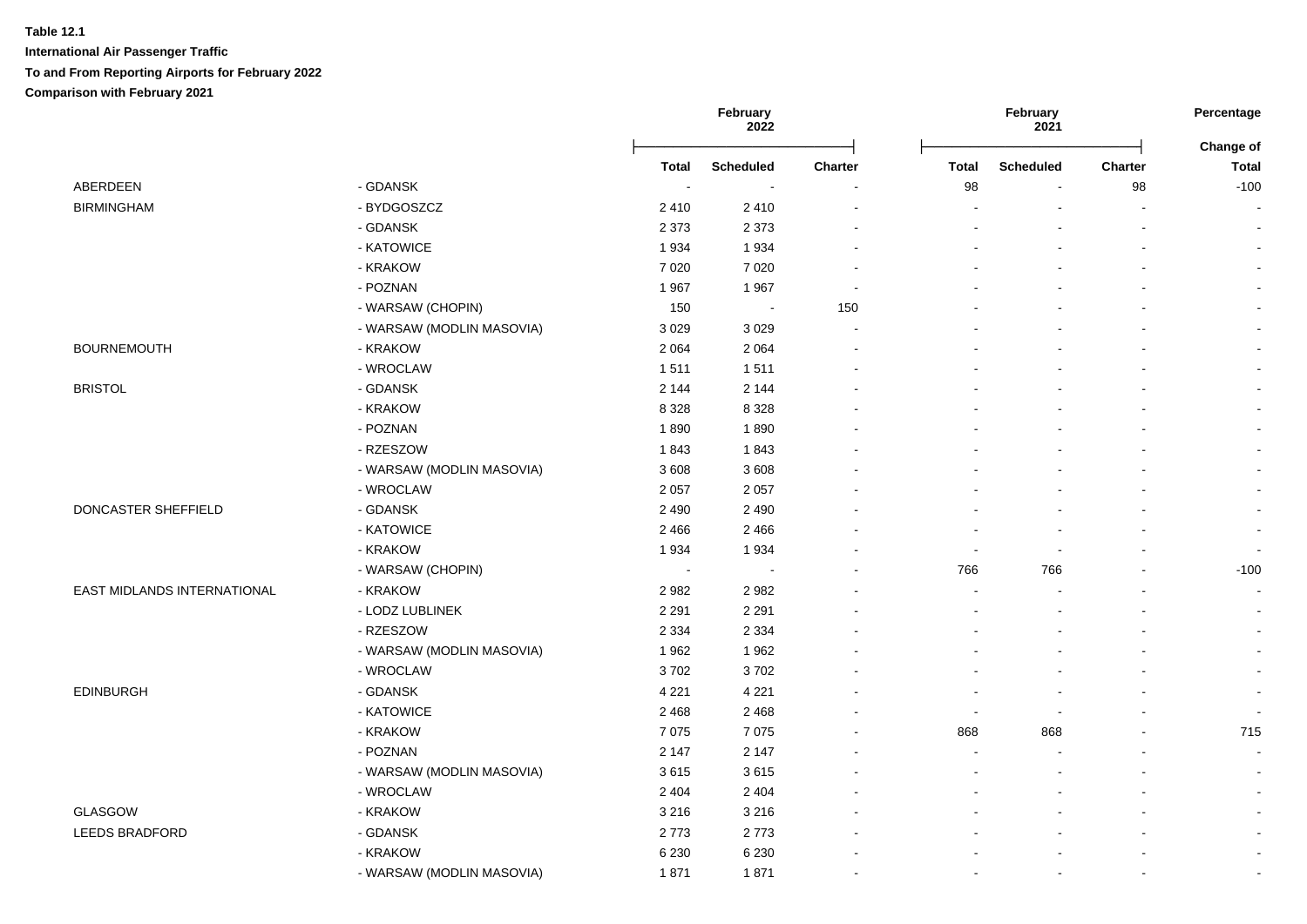|                         |                           |              | February<br>2022 |                          | February<br>2021 |                  |                          | Percentage<br>Change of |
|-------------------------|---------------------------|--------------|------------------|--------------------------|------------------|------------------|--------------------------|-------------------------|
|                         |                           | <b>Total</b> | <b>Scheduled</b> | <b>Charter</b>           | <b>Total</b>     | <b>Scheduled</b> | <b>Charter</b>           | <b>Total</b>            |
|                         | - WROCLAW                 | 1701         | 1701             | $\overline{\phantom{a}}$ |                  |                  |                          |                         |
| LIVERPOOL (JOHN LENNON) | - GDANSK                  | 47           | 47               | $\blacksquare$           |                  |                  |                          |                         |
|                         | - KRAKOW                  | 5 4 5 5      | 5 4 5 5          | $\sim$                   |                  |                  |                          |                         |
|                         | - POZNAN                  | 1999         | 1999             | ä,                       |                  |                  |                          |                         |
|                         | - SZCZECIN (GOLENOW)      | 2 1 7 7      | 2 1 7 7          | $\blacksquare$           |                  |                  |                          |                         |
|                         | - WARSAW (CHOPIN)         | 1822         | 1822             |                          |                  |                  |                          |                         |
|                         | - WARSAW (MODLIN MASOVIA) | 3687         | 3687             |                          |                  |                  |                          |                         |
|                         | - WROCLAW                 | 1765         | 1765             | $\overline{a}$           |                  |                  |                          |                         |
| <b>MANCHESTER</b>       | - GDANSK                  | 2414         | 2414             | ÷                        |                  |                  |                          |                         |
|                         | - KATOWICE                | 1915         | 1915             | ä,                       |                  |                  |                          |                         |
|                         | - KRAKOW                  | 12799        | 12799            | ä,                       | 2 2 7 3          | 2 2 7 3          |                          | 463                     |
|                         | - RZESZOW                 | 1969         | 1969             | ä,                       |                  |                  |                          | $\blacksquare$          |
|                         | - WARSAW (MODLIN MASOVIA) | 2079         | 2079             | $\overline{a}$           |                  |                  |                          | $\overline{a}$          |
|                         | - WROCLAW                 | 1897         | 1897             | $\blacksquare$           |                  |                  |                          | $\sim$                  |
| <b>NEWCASTLE</b>        | - GDANSK                  | 1578         | 1578             |                          |                  |                  |                          |                         |
|                         | - KRAKOW                  | 4 0 4 1      | 4 0 4 1          |                          |                  |                  |                          |                         |
|                         | - WROCLAW                 | 1431         | 1431             | $\blacksquare$           |                  |                  | $\overline{\phantom{a}}$ |                         |
| <b>Total POLAND</b>     |                           | 328 472      | 328 212          | 260                      | 28 787           | 28 608           | 179                      | 1041                    |
| <b>ROMANIA</b>          |                           |              |                  |                          |                  |                  |                          |                         |
| <b>GATWICK</b>          | - BUCHAREST (OTOPENI)     | 194          | $\sim$           | 194                      | 167              | $\sim$           | 167                      | 16                      |
| <b>HEATHROW</b>         | - BUCHAREST (OTOPENI)     | 12 541       | 12 5 41          | $\blacksquare$           | 4 603            | 4 6 0 3          |                          | 172                     |
| <b>LUTON</b>            | - BACAU                   | 8 4 5 7      | 8 4 5 7          | $\blacksquare$           | 4 3 5 9          | 4 3 5 9          | $\overline{\phantom{a}}$ | 94                      |
|                         | - BUCHAREST (OTOPENI)     | 21 544       | 21 544           | $\sim$                   | 9 9 0 4          | 9 9 0 4          | $\sim$                   | 118                     |
|                         | - CLUJ NAPOCA             | 11874        | 11874            | $\blacksquare$           | 4 0 1 5          | 4 0 1 5          | $\sim$                   | 196                     |
|                         | - CONSTANTA               | $\sim$       | $\blacksquare$   | ä,                       | 369              | 369              | $\blacksquare$           | $-100$                  |
|                         | - CRAIOVA                 | 6 3 9 2      | 6 3 9 2          | $\blacksquare$           | 2 1 9 8          | 2 1 9 8          |                          | 191                     |
|                         | - IASI                    | 10 065       | 10 065           | $\blacksquare$           | 2 5 5 4          | 2 5 5 4          |                          | 294                     |
|                         | - SATU MARE               | $\sim$       | $\overline{a}$   |                          | 669              | 669              |                          | $-100$                  |
|                         | - SIBIU                   | 3895         | 3895             | ä,                       | 1 3 6 2          | 1 3 6 2          |                          | 186                     |
|                         | - SUCEAVA                 | 9437         | 9 4 3 7          | $\blacksquare$           | 2 3 4 3          | 2 3 4 3          | $\sim$                   | 303                     |
|                         | - TIMISOARA               | 5 4 0 7      | 5 4 0 7          | $\sim$                   | 1 3 5 9          | 1 3 5 9          | $\sim$                   | 298                     |
|                         | - TIRGU MURES             | $\sim$       | $\sim$           | $\blacksquare$           | 373              | 373              | $\sim$                   | $-100$                  |
| <b>STANSTED</b>         | - BUCHAREST (OTOPENI)     | 18541        | 18 541           | ä,                       | 1790             | 1790             | $\blacksquare$           | 936                     |
|                         | - CLUJ NAPOCA             | 2571         | 2571             | $\blacksquare$           |                  |                  | $\sim$                   | $\blacksquare$          |
|                         | - ORADEA                  | 2 5 8 5      | 2585             | $\sim$                   |                  |                  |                          | $\blacksquare$          |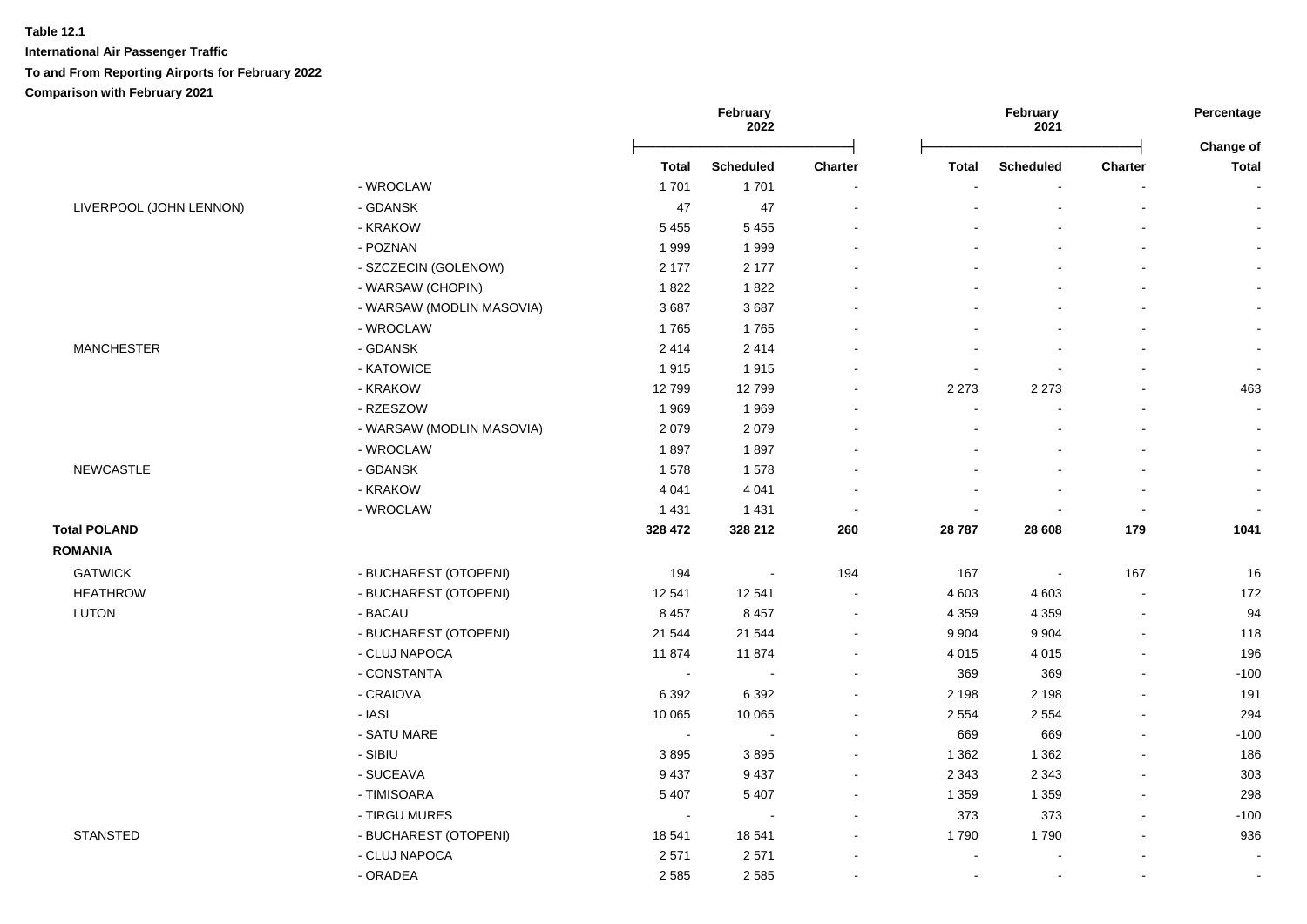|                                |                       |              | February<br>2022         |                          |                | February<br>2021 |                          | Percentage                |
|--------------------------------|-----------------------|--------------|--------------------------|--------------------------|----------------|------------------|--------------------------|---------------------------|
|                                |                       | <b>Total</b> | <b>Scheduled</b>         | <b>Charter</b>           | <b>Total</b>   | <b>Scheduled</b> | <b>Charter</b>           | Change of<br><b>Total</b> |
| <b>BIRMINGHAM</b>              | - BUCHAREST (OTOPENI) | 7613         | 7613                     |                          | 2 4 1 7        | 2417             |                          | 215                       |
|                                | - CLUJ NAPOCA         |              |                          |                          | 404            | 404              |                          | $-100$                    |
|                                | - CRAIOVA             | 1 3 5 0      | 1 3 5 0                  | $\blacksquare$           | $\sim$         | $\blacksquare$   | $\blacksquare$           |                           |
|                                | - IASI                | $\sim$       |                          |                          | 260            | 260              |                          | $-100$                    |
| <b>BRISTOL</b>                 | - BUCHAREST (OTOPENI) | 2626         | 2626                     |                          | $\sim$         |                  |                          |                           |
| DONCASTER SHEFFIELD            | - BUCHAREST (OTOPENI) | 4795         | 4795                     | $\blacksquare$           | 2 3 3 1        | 2 3 3 1          | $\blacksquare$           | 106                       |
|                                | - CLUJ NAPOCA         | $\sim$       |                          | ä,                       | 443            | 443              | $\blacksquare$           | $-100$                    |
| <b>EDINBURGH</b>               | - BUCHAREST (OTOPENI) | 2 4 7 9      | 2 4 7 9                  |                          | $\sim$         |                  | ÷,                       |                           |
| LIVERPOOL (JOHN LENNON)        | - BACAU               | $\sim$       | ÷                        | $\sim$                   | 297            | 297              | $\overline{a}$           | $-100$                    |
|                                | - BUCHAREST (OTOPENI) | 3 0 3 3      | 3 0 3 3                  | $\blacksquare$           | 2 3 0 7        | 2 3 0 7          | $\overline{a}$           | 31                        |
|                                | - IASI                | 964          | 964                      | ۰                        | 438            | 438              | $\blacksquare$           | 120                       |
| <b>MANCHESTER</b>              | - BUCHAREST (OTOPENI) | 2630         | 2630                     | $\blacksquare$           |                |                  | $\overline{\phantom{a}}$ | $\blacksquare$            |
| <b>NEWCASTLE</b>               | - BUCHAREST (OTOPENI) | 18           | $\overline{\phantom{a}}$ | 18                       | $\blacksquare$ | $\blacksquare$   | $\blacksquare$           | $\blacksquare$            |
| <b>Total ROMANIA</b>           |                       | 139 011      | 138799                   | 212                      | 44 962         | 44795            | 167                      | 209                       |
| <b>SLOVAK REPUBLIC</b>         |                       |              |                          |                          |                |                  |                          |                           |
| <b>LUTON</b>                   | - BRATISLAVA          |              | $\sim$                   | $\blacksquare$           | 700            | 700              | $\blacksquare$           | $-100$                    |
|                                | - KOSICE              | 4 1 2 1      | 4 1 2 1                  | $\blacksquare$           | 1877           | 1877             |                          | 120                       |
|                                | - TATRY-POPRAD        | 1 5 4 4      | 1544                     |                          | $\sim$         |                  |                          | $\sim$                    |
| <b>STANSTED</b>                | - BRATISLAVA          | 5768         | 5768                     |                          |                |                  |                          | $\sim$                    |
|                                | - KOSICE              | 2 3 6 8      | 2 3 6 8                  |                          |                |                  | $\blacksquare$           | $\sim$                    |
| <b>BIRMINGHAM</b>              | - BRATISLAVA          | 2689         | 2689                     |                          |                |                  |                          | $\sim$                    |
| <b>EDINBURGH</b>               | - BRATISLAVA          | 119          | 119                      |                          |                |                  | $\blacksquare$           |                           |
| <b>LEEDS BRADFORD</b>          | - BRATISLAVA          | 1 4 2 4      | 1424                     |                          |                |                  | $\blacksquare$           | $\sim$                    |
| LIVERPOOL (JOHN LENNON)        | - KOSICE              | 2 2 2 0      | 2 2 2 0                  |                          |                |                  | $\blacksquare$           | $\sim$                    |
| <b>MANCHESTER</b>              | - BRATISLAVA          | 2096         | 2096                     |                          |                |                  | $\blacksquare$           | $\sim$                    |
| <b>Total SLOVAK REPUBLIC</b>   |                       | 22 349       | 22 349                   | ٠                        | 2577           | 2577             | $\overline{\phantom{a}}$ | 767                       |
| <b>Total EASTERN EUROPE-EU</b> |                       | 836 341      | 824 839                  | 11 502                   | 116 000        | 115 255          | 745                      | 621                       |
| <b>EASTERN EUROPE - OTHER</b>  |                       |              |                          |                          |                |                  |                          |                           |
| <b>ALBANIA</b>                 |                       |              |                          |                          |                |                  |                          |                           |
| <b>GATWICK</b>                 | - TIRANA              | 2672         | 2 4 5 1                  | 221                      |                |                  |                          |                           |
| <b>HEATHROW</b>                | - TIRANA              | 2541         | 2541                     | $\sim$                   |                |                  | $\blacksquare$           | $\sim$                    |
| <b>LUTON</b>                   | - TIRANA              | 18 4 23      | 18 4 23                  | $\overline{\phantom{a}}$ |                |                  |                          |                           |
| <b>Total ALBANIA</b>           |                       | 23 636       | 23 4 15                  | 221                      | $\blacksquare$ | $\blacksquare$   | $\blacksquare$           | <b>Infinity</b>           |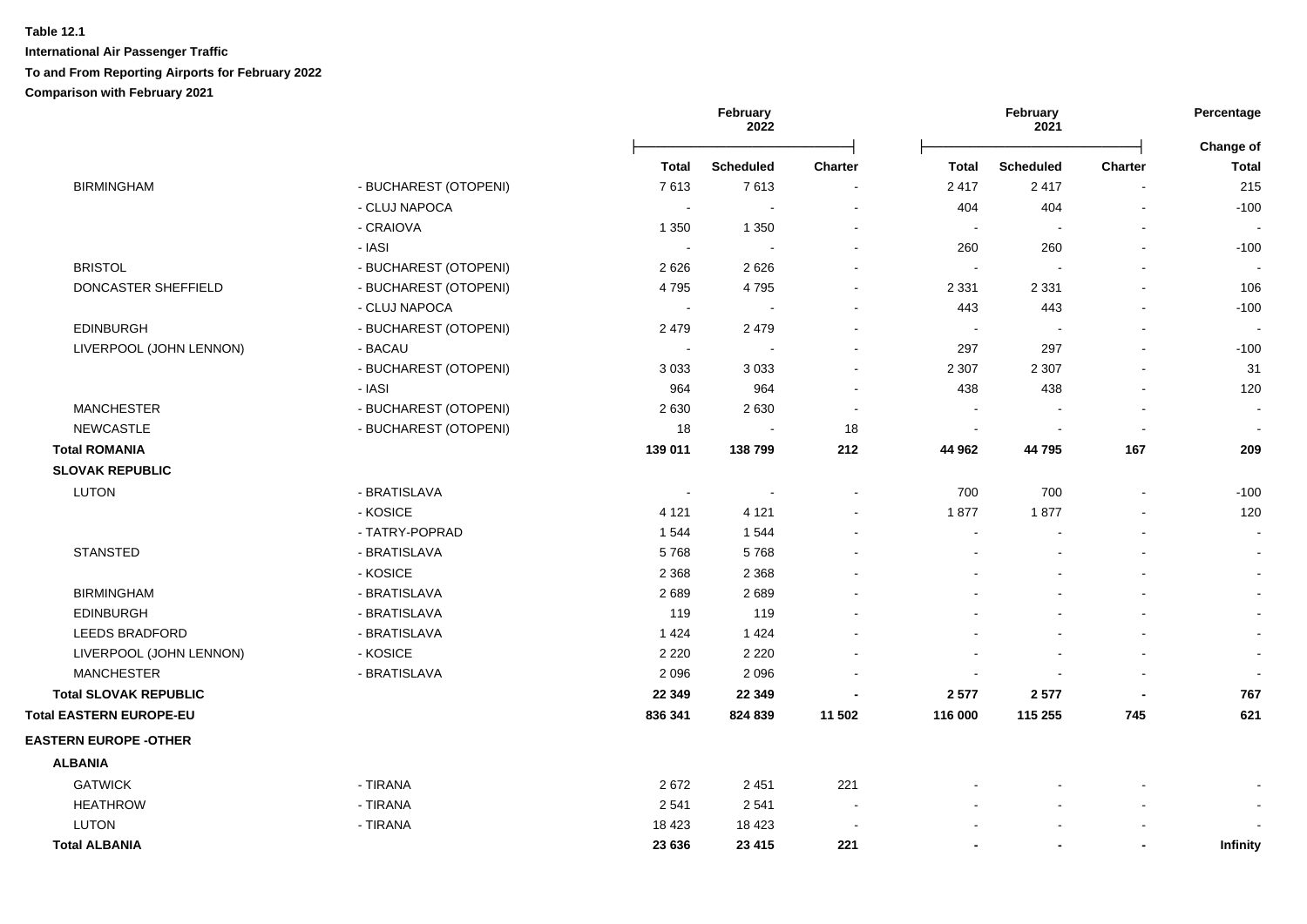|                                    |                              |                | <b>February</b><br>2022 |                |                | February<br>2021 |                          | Percentage<br>Change of  |
|------------------------------------|------------------------------|----------------|-------------------------|----------------|----------------|------------------|--------------------------|--------------------------|
|                                    |                              | Total          | <b>Scheduled</b>        | Charter        | <b>Total</b>   | <b>Scheduled</b> | Charter                  | <b>Total</b>             |
| <b>AZERBAIJAN</b>                  |                              |                |                         |                |                |                  |                          |                          |
| <b>HEATHROW</b>                    | - BAKU (HEYDER ALIYEV INT'L) | 963            | 963                     |                |                |                  |                          |                          |
| <b>Total AZERBAIJAN</b>            |                              | 963            | 963                     |                |                |                  |                          | Infinity                 |
| <b>BELARUS</b>                     |                              |                |                         |                |                |                  |                          |                          |
| <b>GATWICK</b>                     | - MINSK INT'L                |                |                         | $\blacksquare$ | 996            | 996              |                          | $-100$                   |
| <b>Total BELARUS</b>               |                              |                |                         |                | 996            | 996              |                          | $-100$                   |
| <b>REPUBLIC OF MOLDOVA</b>         |                              |                |                         |                |                |                  |                          |                          |
| <b>LUTON</b>                       | - CHISINAU (KISHINEV)        | 8939           | 8939                    | $\sim$         | 8910           | 8910             |                          | $\overline{\phantom{a}}$ |
| <b>STANSTED</b>                    | - CHISINAU (KISHINEV)        | 2 1 1 2        | 2 1 1 2                 | $\blacksquare$ | 1618           | 1618             |                          | 31                       |
| LIVERPOOL (JOHN LENNON)            | - CHISINAU (KISHINEV)        |                |                         | $\sim$         | 465            | 465              |                          | $-100$                   |
| <b>Total REPUBLIC OF MOLDOVA</b>   |                              | 11 051         | 11 051                  | ٠              | 10 993         | 10 993           |                          | $\mathbf{1}$             |
| <b>RUSSIA</b>                      |                              |                |                         |                |                |                  |                          |                          |
| <b>HEATHROW</b>                    | - MOSCOW (DOMODEDOVO)        | 3 4 6 1        | 3 4 6 1                 |                |                |                  | $\overline{\phantom{a}}$ |                          |
|                                    | - MOSCOW (SHEREMETYEVO)      | 8 2 4 1        | 8 2 4 1                 | $\blacksquare$ | 2 0 8 3        | 1986             | 97                       | 296                      |
| <b>BIGGIN HILL</b>                 | - MOSCOW (VNUKOVO)           | $\overline{1}$ | $\sim$                  | $\mathbf{1}$   | 4              | $\sim$           | $\overline{4}$           | $-75$                    |
|                                    | - ST PETERSBURG              |                |                         | ÷.             | $\overline{2}$ | $\overline{a}$   | 2                        | $-100$                   |
| <b>Total RUSSIA</b>                |                              | 11703          | 11702                   | $\mathbf{1}$   | 2 0 8 9        | 1986             | 103                      | 460                      |
| <b>UKRAINE</b>                     |                              |                |                         |                |                |                  |                          |                          |
| <b>GATWICK</b>                     | - KIEV (BORISPOL)            | 2670           | 2670                    | $\blacksquare$ | 1837           | 1837             |                          | 45                       |
| <b>HEATHROW</b>                    | - KIEV (BORISPOL)            |                |                         |                | 1 4 0 1        | 1 4 0 1          |                          | $-100$                   |
| <b>LUTON</b>                       | - KIEV (ZHULYANY)            | 2687           | 2687                    | $\blacksquare$ | 2 0 3 9        | 2 0 3 9          |                          | 32                       |
|                                    | - LVOV                       | 2 4 6 9        | 2 4 6 9                 | $\sim$         | 981            | 981              |                          | 152                      |
| <b>STANSTED</b>                    | - KIEV (BORISPOL)            | 3713           | 3713                    | $\blacksquare$ | $\sim$         |                  |                          | $\overline{\phantom{a}}$ |
|                                    | - LVOV                       | 2 4 4 4        | 2 4 4 4                 | $\blacksquare$ | 1919           | 1919             |                          | 27                       |
| <b>BIGGIN HILL</b>                 | - KIEV (ZHULYANY)            | 3              | $\sim$                  | 3              | $\sim$         |                  |                          | $\blacksquare$           |
| <b>MANCHESTER</b>                  | - KIEV (BORISPOL)            | 997            | 997                     | $\blacksquare$ | $\sim$         |                  |                          | $\sim$                   |
|                                    | - LVOV                       | 690            | 690                     | $\overline{a}$ | ÷              |                  |                          |                          |
| <b>Total UKRAINE</b>               |                              | 15 673         | 15 670                  | $\mathbf{3}$   | 8 177          | 8 1 7 7          |                          | 92                       |
| <b>UZBEKISTAN</b>                  |                              |                |                         |                |                |                  |                          |                          |
| <b>HEATHROW</b>                    | - TASHKENT                   | 462            | 462                     |                |                |                  |                          |                          |
| <b>Total UZBEKISTAN</b>            |                              | 462            | 462                     |                |                |                  |                          | Infinity                 |
| <b>Total EASTERN EUROPE -OTHER</b> |                              | 63 488         | 63 263                  | 225            | 22 255         | 22 152           | 103                      | 185                      |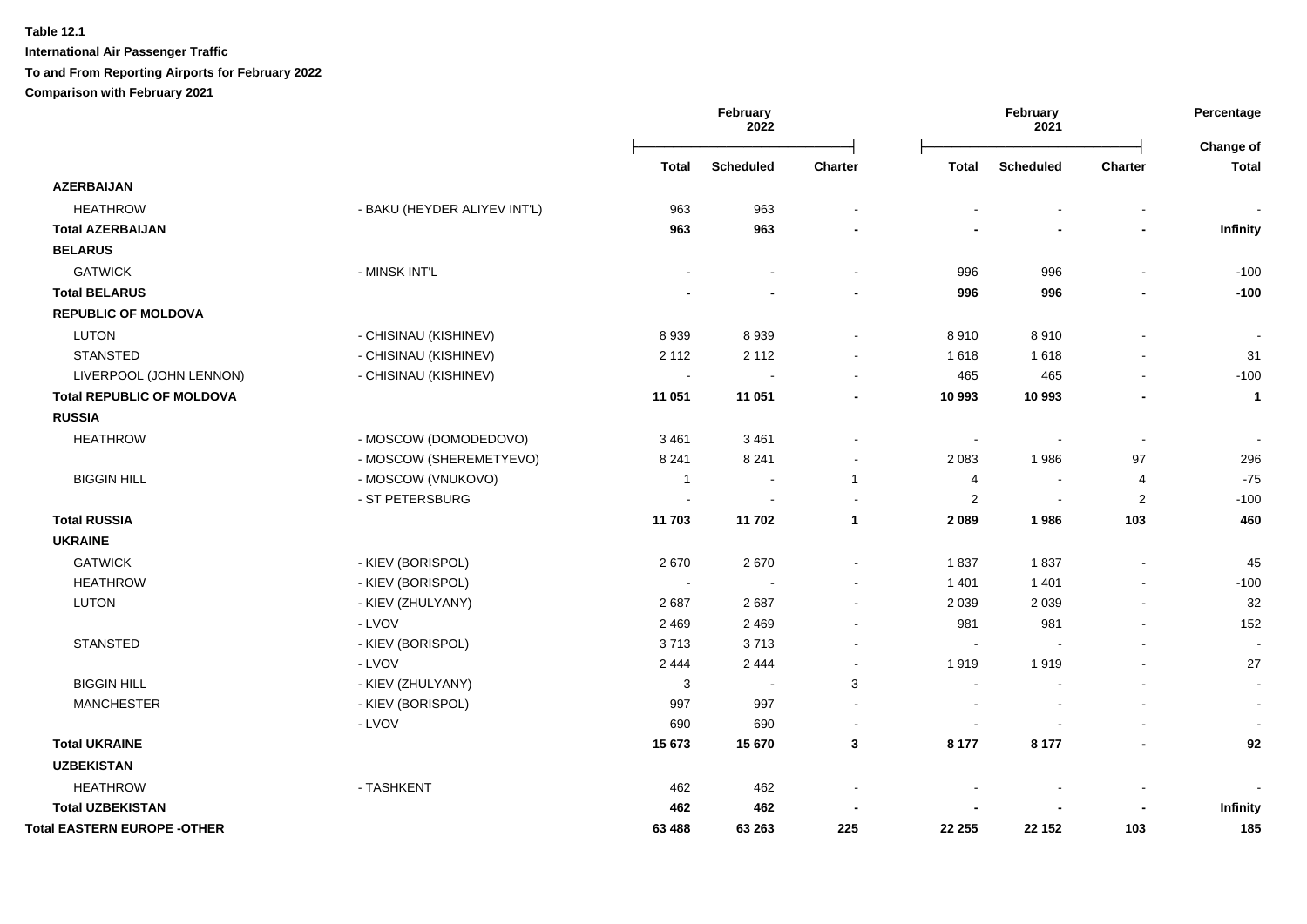|                        |                             |         | February<br>2022 |                | February<br>2021         |                          |                          | Percentage<br><b>Change of</b> |
|------------------------|-----------------------------|---------|------------------|----------------|--------------------------|--------------------------|--------------------------|--------------------------------|
|                        |                             | Total   | <b>Scheduled</b> | <b>Charter</b> | <b>Total</b>             | <b>Scheduled</b>         | <b>Charter</b>           | <b>Total</b>                   |
| <b>NEAR EAST</b>       |                             |         |                  |                |                          |                          |                          |                                |
| <b>ISRAEL</b>          |                             |         |                  |                |                          |                          |                          |                                |
| <b>GATWICK</b>         | - TEL AVIV                  | 2 4 3 6 | 2 4 3 6          |                | $\sim$                   | $\overline{\phantom{a}}$ | $\overline{\phantom{a}}$ |                                |
| <b>HEATHROW</b>        | - TEL AVIV                  | 24 946  | 24 946           |                | 375                      | 282                      | 93                       | 6552                           |
| <b>LUTON</b>           | - TEL AVIV                  | 10 937  | 10 937           |                | $\blacksquare$           | $\blacksquare$           | $\overline{\phantom{a}}$ |                                |
| <b>MANCHESTER</b>      | - TEL AVIV                  | 2 4 8 0 | 2 4 8 0          |                | 36                       | $\blacksquare$           | 36                       | 6789                           |
| <b>Total ISRAEL</b>    |                             | 40799   | 40799            |                | 411                      | 282                      | 129                      | 9827                           |
| <b>JORDAN</b>          |                             |         |                  |                |                          |                          |                          |                                |
| <b>GATWICK</b>         | - AQABA                     | 1 0 4 4 | 1 0 4 4          |                |                          |                          |                          |                                |
| <b>HEATHROW</b>        | - AMMAN                     | 10 227  | 10 227           |                |                          |                          |                          | $\sim$                         |
| <b>MANCHESTER</b>      | - AQABA                     | 536     | 536              |                |                          |                          |                          |                                |
| <b>Total JORDAN</b>    |                             | 11 807  | 11 807           |                |                          |                          | $\overline{\phantom{a}}$ | Infinity                       |
| <b>LEBANON</b>         |                             |         |                  |                |                          |                          |                          |                                |
| <b>HEATHROW</b>        | - BEIRUT                    | 5 3 8 7 | 5 3 8 7          |                | 2 5 9 9                  | 2 5 9 9                  |                          | 107                            |
| <b>Total LEBANON</b>   |                             | 5 3 8 7 | 5 3 8 7          |                | 2 5 9 9                  | 2599                     | $\blacksquare$           | 107                            |
| <b>Total NEAR EAST</b> |                             | 57 993  | 57 993           |                | 3 0 1 0                  | 2881                     | 129                      | 1827                           |
| <b>NORTH AFRICA</b>    |                             |         |                  |                |                          |                          |                          |                                |
| <b>ALGERIA</b>         |                             |         |                  |                |                          |                          |                          |                                |
|                        | - ALGIERS                   | 6 0 4 2 | 6 0 4 2          |                |                          |                          |                          |                                |
| <b>Total ALGERIA</b>   |                             | 6 0 4 2 | 6 0 4 2          |                |                          |                          |                          | Infinity                       |
| <b>EGYPT</b>           |                             |         |                  |                |                          |                          |                          |                                |
| <b>GATWICK</b>         | - ALEXANDRIA (BORG EL ARAB) |         |                  |                | 61                       |                          | 61                       | $-100$                         |
|                        | - CAIRO                     |         |                  |                | 96                       |                          | 96                       | $-100$                         |
|                        | - HURGHADA                  | 11 634  | 11 634           |                |                          |                          | $\overline{\phantom{a}}$ | $\blacksquare$                 |
|                        | - SHARM EL SHEIKH (OPHIRA)  | 7484    | 7484             |                | $\overline{\phantom{a}}$ |                          |                          | $\sim$                         |
| <b>HEATHROW</b>        | - CAIRO                     | 29 8 84 | 29 8 84          |                | 7640                     | 7640                     |                          | 291                            |
|                        | - LUXOR                     | 644     | 644              |                | $\blacksquare$           |                          |                          | $\blacksquare$                 |
| <b>LUTON</b>           | - HURGHADA                  | 2 4 2 2 | 2 4 2 2          |                |                          |                          |                          | $\sim$                         |
|                        | - SHARM EL SHEIKH (OPHIRA)  | 1702    | 1702             |                |                          |                          |                          | $\sim$                         |
| <b>STANSTED</b>        | - SHARM EL SHEIKH (OPHIRA)  | 899     | 899              |                |                          |                          |                          | $\blacksquare$                 |
| <b>BIRMINGHAM</b>      | - HURGHADA                  | 3 1 7 7 | 3 1 7 7          |                |                          |                          |                          |                                |
|                        | - SHARM EL SHEIKH (OPHIRA)  | 1819    | 1819             |                |                          |                          |                          | $\blacksquare$                 |
| <b>BRISTOL</b>         | - HURGHADA                  | 3 0 0 0 | 3 0 0 0          |                |                          |                          |                          | $\blacksquare$                 |
|                        | - SHARM EL SHEIKH (OPHIRA)  | 1681    | 1681             |                | $\overline{\phantom{a}}$ |                          |                          | $\sim$                         |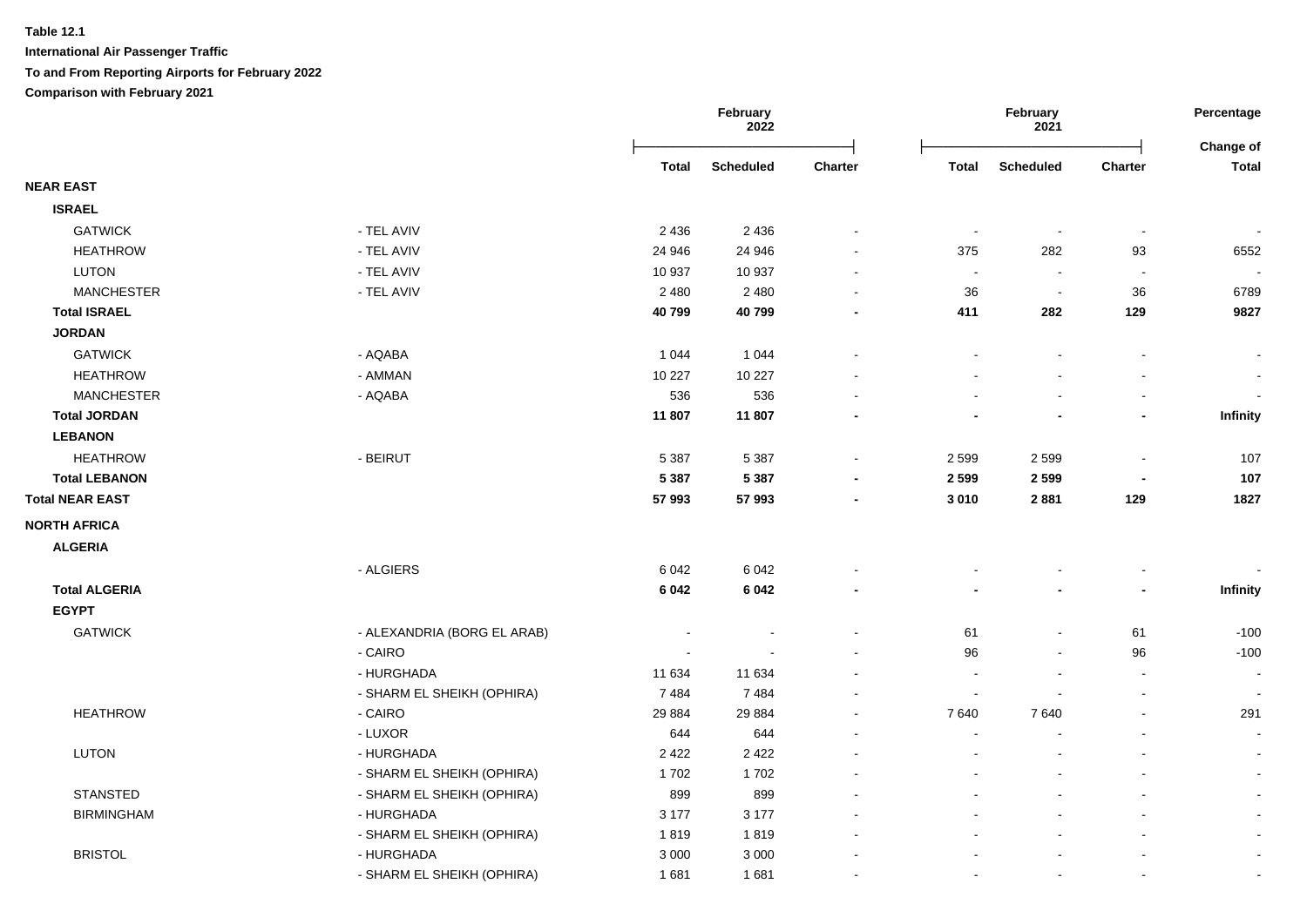|                           |                            |              | February<br>2022 |                          |                | February<br>2021         |                          | Percentage<br>Change of |
|---------------------------|----------------------------|--------------|------------------|--------------------------|----------------|--------------------------|--------------------------|-------------------------|
|                           |                            | <b>Total</b> | <b>Scheduled</b> | Charter                  | <b>Total</b>   | <b>Scheduled</b>         | Charter                  | <b>Total</b>            |
| DONCASTER SHEFFIELD       | - HURGHADA                 | 1727         | $\sim$           | 1727                     |                |                          |                          |                         |
| <b>MANCHESTER</b>         | - HURGHADA                 | 6 0 3 2      | 6 0 3 2          |                          |                |                          |                          |                         |
|                           | - SHARM EL SHEIKH (OPHIRA) | 5748         | 5748             | $\overline{\phantom{a}}$ |                |                          | $\blacksquare$           |                         |
| <b>NEWCASTLE</b>          | - HURGHADA                 | 862          | 862              | $\overline{\phantom{a}}$ |                | $\blacksquare$           | $\blacksquare$           |                         |
| <b>Total EGYPT</b>        |                            | 78 715       | 76 988           | 1727                     | 7797           | 7640                     | 157                      | 910                     |
| <b>MOROCCO</b>            |                            |              |                  |                          |                |                          |                          |                         |
| <b>GATWICK</b>            | - AGADIR (AL MASSIRA)      | 1706         | 1706             | $\overline{\phantom{a}}$ |                |                          | $\blacksquare$           |                         |
|                           | - CASABLANCA MOHAMED V     | 2 3 4 7      | 2 3 4 7          |                          |                |                          |                          |                         |
|                           | - MARRAKESH                | 1 3 7 7      | 1 3 7 7          |                          |                |                          |                          |                         |
|                           | - TANGIERS (IBN BATUTA)    | 1 3 9 7      | 1 3 9 7          |                          |                |                          |                          |                         |
| <b>HEATHROW</b>           | - CASABLANCA MOHAMED V     | 5 0 3 5      | 5 0 3 5          |                          |                |                          |                          |                         |
|                           | - MARRAKESH                | 2 4 0 2      | 2 4 0 2          |                          |                |                          |                          |                         |
|                           | - RABAT                    | 741          | 741              |                          |                |                          |                          |                         |
| <b>STANSTED</b>           | - AGADIR (AL MASSIRA)      | 2 1 7 8      | 2 1 7 8          |                          |                |                          |                          |                         |
|                           | - MARRAKESH                | 4 1 6 0      | 4 1 6 0          |                          |                |                          | $\blacksquare$           |                         |
|                           | - RABAT                    | 942          | 942              |                          |                |                          | $\blacksquare$           |                         |
| <b>BIRMINGHAM</b>         | - MARRAKESH                | 396          | 396              |                          |                |                          | $\blacksquare$           |                         |
| GLASGOW                   | - MARRAKESH                | 134          | 134              |                          |                |                          | $\sim$                   |                         |
| <b>MANCHESTER</b>         | - AGADIR (AL MASSIRA)      | 3 2 3 2      | 3 2 3 2          |                          |                |                          | $\sim$                   | $\overline{a}$          |
|                           | - MARRAKESH                | 4 3 3 3      | 4 3 3 3          |                          |                |                          | $\overline{a}$           |                         |
| <b>Total MOROCCO</b>      |                            | 30 380       | 30 380           |                          |                | $\blacksquare$           | $\overline{\phantom{0}}$ | Infinity                |
| <b>TUNISIA</b>            |                            |              |                  |                          |                |                          |                          |                         |
| <b>GATWICK</b>            | - TUNIS                    | 778          | 778              |                          |                |                          |                          |                         |
| <b>HEATHROW</b>           | - TUNIS                    | 1 3 3 5      | 1 3 3 5          | $\overline{\phantom{a}}$ |                |                          |                          | $\sim$                  |
| <b>MANCHESTER</b>         | - ENFIDHA - HAMMAMET INTL  | 515          | $\sim$           | 515                      |                |                          |                          |                         |
| <b>Total TUNISIA</b>      |                            | 2628         | 2 1 1 3          | 515                      | $\blacksquare$ | $\overline{\phantom{0}}$ | $\blacksquare$           | Infinity                |
| <b>Total NORTH AFRICA</b> |                            | 117765       | 115 523          | 2 2 4 2                  | 7797           | 7640                     | 157                      | 1410                    |
| <b>EAST AFRICA</b>        |                            |              |                  |                          |                |                          |                          |                         |
| <b>ETHIOPIA</b>           |                            |              |                  |                          |                |                          |                          |                         |
| <b>HEATHROW</b>           | - ADDIS ABABA              | 15 290       | 15 2 9 0         | $\sim$                   | 9480           | 9 4 8 0                  | $\overline{a}$           | 61                      |
| <b>MANCHESTER</b>         | - ADDIS ABABA              | 2 4 7 3      | 2 4 7 3          | $\overline{\phantom{a}}$ | 1546           | 1546                     |                          | 60                      |
| <b>Total ETHIOPIA</b>     |                            | 17763        | 17763            | $\blacksquare$           | 11 026         | 11 0 26                  | $\overline{\phantom{0}}$ | 61                      |
|                           |                            |              |                  |                          |                |                          |                          |                         |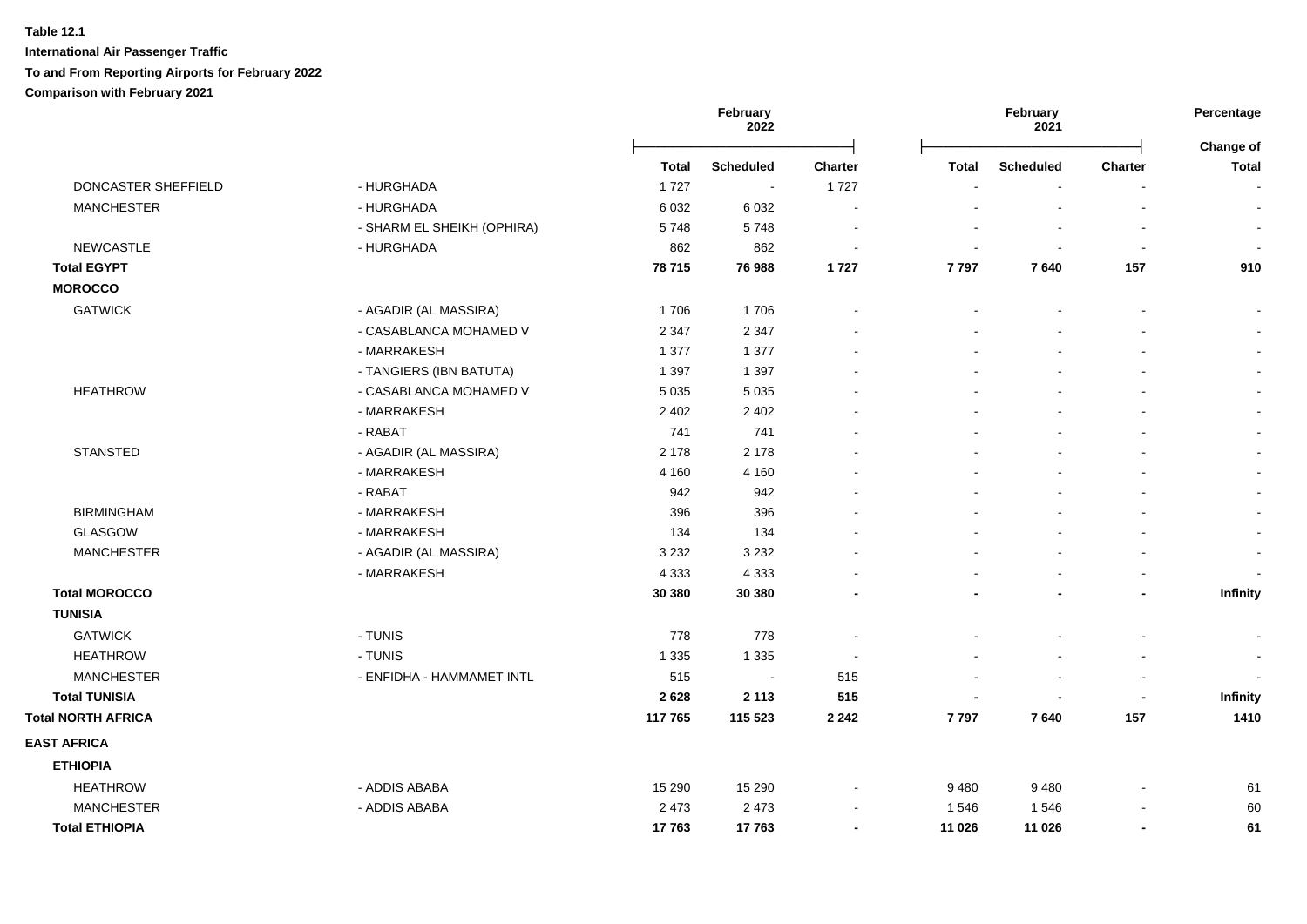**International Air Passenger Traffic**

**To and From Reporting Airports for February 2022**

**Comparison with February 2021**

|                                       |                |          | February<br>2022 |                |                          | February<br>2021         |                          | Percentage<br><b>Change of</b> |
|---------------------------------------|----------------|----------|------------------|----------------|--------------------------|--------------------------|--------------------------|--------------------------------|
|                                       |                | Total    | <b>Scheduled</b> | <b>Charter</b> | <b>Total</b>             | <b>Scheduled</b>         | Charter                  | <b>Total</b>                   |
| <b>KENYA</b>                          |                |          |                  |                |                          |                          |                          |                                |
| <b>HEATHROW</b>                       | - NAIROBI      | 18916    | 18916            | $\sim$         | 5 4 2 5                  | 5 4 2 4                  | $\mathbf 1$              | 249                            |
| <b>Total KENYA</b>                    |                | 18916    | 18916            |                | 5 4 2 5                  | 5 4 2 4                  | 1                        | 249                            |
| <b>RWANDA</b>                         |                |          |                  |                |                          |                          |                          |                                |
|                                       | - KIGALI       | 1 1 8 2  | 1 1 8 2          |                | $\overline{\phantom{a}}$ |                          | $\blacksquare$           |                                |
| <b>Total RWANDA</b>                   |                | 1 1 8 2  | 1 1 8 2          |                |                          |                          | $\blacksquare$           | Infinity                       |
| <b>Total EAST AFRICA</b>              |                | 37 861   | 37861            |                | 16 451                   | 16 450                   | $\mathbf{1}$             | 130                            |
| <b>WEST AFRICA</b>                    |                |          |                  |                |                          |                          |                          |                                |
| <b>GAMBIA</b>                         |                |          |                  |                |                          |                          |                          |                                |
| <b>GATWICK</b>                        | - BANJUL       | 4673     | $\blacksquare$   | 4 6 7 3        |                          |                          |                          |                                |
| <b>HEATHROW</b>                       | - BANJUL       | 173      | 173              |                |                          |                          |                          |                                |
| <b>MANCHESTER</b>                     | - BANJUL       | 2 4 6 9  | $\sim$           | 2 4 6 9        |                          |                          |                          |                                |
| <b>Total GAMBIA</b>                   |                | 7315     | 173              | 7 1 4 2        |                          |                          | $\blacksquare$           | <b>Infinity</b>                |
| <b>GHANA</b>                          |                |          |                  |                |                          |                          |                          |                                |
| <b>HEATHROW</b>                       | - ACCRA        | 14 3 9 7 | 14 397           |                | 9 2 8 1                  | 9 2 8 1                  |                          | 55                             |
| <b>Total GHANA</b>                    |                | 14 3 9 7 | 14 3 9 7         |                | 9 2 8 1                  | 9 2 8 1                  |                          | 55                             |
| <b>IVORY COAST</b>                    |                |          |                  |                |                          |                          |                          |                                |
| ABERDEEN                              | - ABIDJAN      |          |                  |                | 38                       | $\overline{\phantom{a}}$ | 38                       | $-100$                         |
| <b>Total IVORY COAST</b>              |                |          |                  |                | 38                       |                          | 38                       | $-100$                         |
| <b>NIGERIA</b>                        |                |          |                  |                |                          |                          |                          |                                |
| <b>HEATHROW</b>                       | - ABUJA        | 10 4 84  | 10 4 84          |                | 4 3 7 4                  | 4 3 7 4                  | $\blacksquare$           | 140                            |
|                                       | - LAGOS        | 26 930   | 26 930           |                | 18 379                   | 18 379                   | $\overline{\phantom{a}}$ | 47                             |
| <b>Total NIGERIA</b>                  |                | 37 414   | 37 414           | $\blacksquare$ | 22 753                   | 22753                    |                          | 64                             |
| <b>Total WEST AFRICA</b>              |                | 59 126   | 51 984           | 7 1 4 2        | 32 072                   | 32 034                   | 38                       | 84                             |
| <b>SOUTHERN AFRICA</b>                |                |          |                  |                |                          |                          |                          |                                |
| <b>REPUBLIC OF SOUTH AFRICA</b>       |                |          |                  |                |                          |                          |                          |                                |
|                                       | - CAPE TOWN    | 26 856   | 26 856           |                |                          |                          |                          |                                |
|                                       | - JOHANNESBURG | 30 158   | 30 158           |                |                          |                          |                          |                                |
| <b>Total REPUBLIC OF SOUTH AFRICA</b> |                | 57 014   | 57 014           |                |                          |                          | $\blacksquare$           | Infinity                       |
| <b>Total SOUTHERN AFRICA</b>          |                | 57 014   | 57 014           |                |                          |                          | $\overline{\phantom{a}}$ | Infinity                       |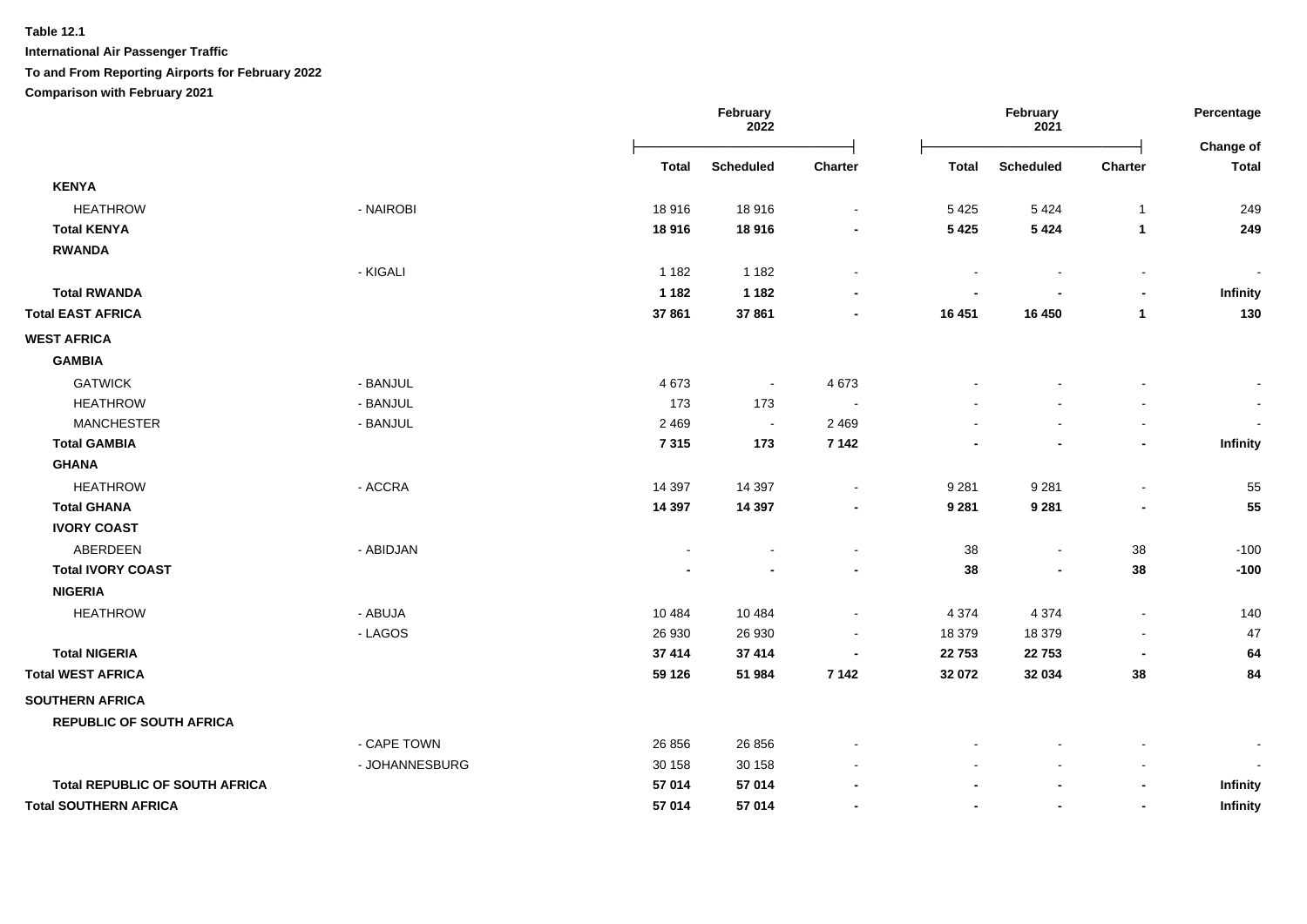**International Air Passenger Traffic**

**To and From Reporting Airports for February 2022**

**Comparison with February 2021**

|                                   |                           |              | February<br>2022 |                          |                          | February<br>2021 |                          | Percentage<br>Change of  |
|-----------------------------------|---------------------------|--------------|------------------|--------------------------|--------------------------|------------------|--------------------------|--------------------------|
|                                   |                           | <b>Total</b> | <b>Scheduled</b> | Charter                  | <b>Total</b>             | <b>Scheduled</b> | Charter                  | <b>Total</b>             |
| <b>MIDDLE EAST</b>                |                           |              |                  |                          |                          |                  |                          |                          |
| <b>BAHRAIN</b>                    |                           |              |                  |                          |                          |                  |                          |                          |
|                                   | - BAHRAIN                 | 27 369       | 27 369           |                          | 7 7 0 9                  | 7709             |                          | 255                      |
| <b>Total BAHRAIN</b>              |                           | 27 369       | 27 369           | $\overline{\phantom{a}}$ | 7709                     | 7709             | $\blacksquare$           | 255                      |
| <b>IRAN</b>                       |                           |              |                  |                          |                          |                  |                          |                          |
|                                   | - TEHRAN IMAM KHOMEINI    | 3 4 2 0      | 3 4 2 0          |                          | 349                      | 349              | $\blacksquare$           | 880                      |
| <b>Total IRAN</b>                 |                           | 3 4 2 0      | 3 4 2 0          |                          | 349                      | 349              | $\blacksquare$           | 880                      |
| <b>KUWAIT</b>                     |                           |              |                  |                          |                          |                  |                          |                          |
|                                   | - KUWAIT                  | 16895        | 16895            |                          | 72                       | $\sim$           | 72                       | 23365                    |
| <b>Total KUWAIT</b>               |                           | 16895        | 16895            |                          | 72                       | $\blacksquare$   | 72                       | 23365                    |
| <b>OMAN</b>                       |                           |              |                  |                          |                          |                  |                          |                          |
|                                   | - MUSCAT                  | 6774         | 6774             |                          | 3 0 4 9                  | 3 0 4 9          | $\sim$                   | 122                      |
| <b>Total OMAN</b>                 |                           | 6774         | 6774             |                          | 3 0 4 9                  | 3 0 4 9          | $\blacksquare$           | 122                      |
| QATAR                             |                           |              |                  |                          |                          |                  |                          |                          |
| <b>GATWICK</b>                    | - DOHA HAMAD              | 8759         | 8759             |                          | $\blacksquare$           |                  |                          |                          |
| <b>HEATHROW</b>                   | - DOHA HAMAD              | 83 018       | 83 018           |                          | 30 929                   | 30 929           |                          | 168                      |
| <b>BIRMINGHAM</b>                 | - DOHA HAMAD              | 696          | 696              |                          | $\sim$                   |                  |                          |                          |
| <b>EDINBURGH</b>                  | - DOHA HAMAD              | 5517         | 5517             |                          | 1615                     | 1615             | $\sim$                   | 242                      |
| <b>MANCHESTER</b>                 | - DOHA HAMAD              | 41 353       | 41 353           | $\overline{\phantom{a}}$ | 19571                    | 19571            | $\sim$                   | 111                      |
| <b>Total QATAR</b>                |                           | 139 343      | 139 343          | $\blacksquare$           | 52 115                   | 52 115           | $\blacksquare$           | 167                      |
| <b>SAUDI ARABIA</b>               |                           |              |                  |                          |                          |                  |                          |                          |
| <b>HEATHROW</b>                   | - JEDDAH                  | 12 3 24      | 12 3 24          |                          | 1 3 3 5                  | 1 3 3 5          |                          | 823                      |
|                                   | - RIYADH                  | 14 178       | 14 178           | $\overline{\phantom{a}}$ | 2 1 0 8                  | 2 1 0 8          |                          | 573                      |
| <b>Total SAUDI ARABIA</b>         |                           | 26 502       | 26 502           | $\blacksquare$           | 3 4 4 3                  | 3 4 4 3          | $\blacksquare$           | 670                      |
| <b>UNITED ARAB EMIRATES</b>       |                           |              |                  |                          |                          |                  |                          |                          |
| <b>GATWICK</b>                    | - DUBAI                   | 34 081       | 34 081           |                          | $\overline{\phantom{a}}$ |                  |                          |                          |
| <b>HEATHROW</b>                   | - ABU DHABI INTERNATIONAL | 38 234       | 38 234           |                          | 3 3 1 5                  | 3315             |                          | 1053                     |
|                                   | - DUBAI                   | 177 780      | 177 780          | $\sim$                   | 5 3 9 8                  | 5 3 9 8          | $\sim$                   | 3193                     |
| <b>BIRMINGHAM</b>                 | - DUBAI                   | 27 379       | 27 379           |                          | $\blacksquare$           |                  |                          | $\overline{\phantom{a}}$ |
| <b>GLASGOW</b>                    | - DUBAI                   | 18 277       | 18 277           |                          | $\overline{\phantom{a}}$ |                  |                          |                          |
| <b>MANCHESTER</b>                 | - ABU DHABI INTERNATIONAL | 14 121       | 14 121           | $\sim$                   | 3 1 9 7                  | 3 1 9 7          | $\overline{\phantom{a}}$ | 342                      |
|                                   | - DUBAI                   | 51 952       | 51 952           | $\sim$                   | 2 9 4 0                  | 2940             | $\sim$                   | 1667                     |
| <b>NEWCASTLE</b>                  | - DUBAI                   | 8735         | 8735             |                          | $\overline{\phantom{a}}$ |                  |                          |                          |
| <b>Total UNITED ARAB EMIRATES</b> |                           | 370 559      | 370 559          |                          | 14 850                   | 14 8 50          |                          | 2395                     |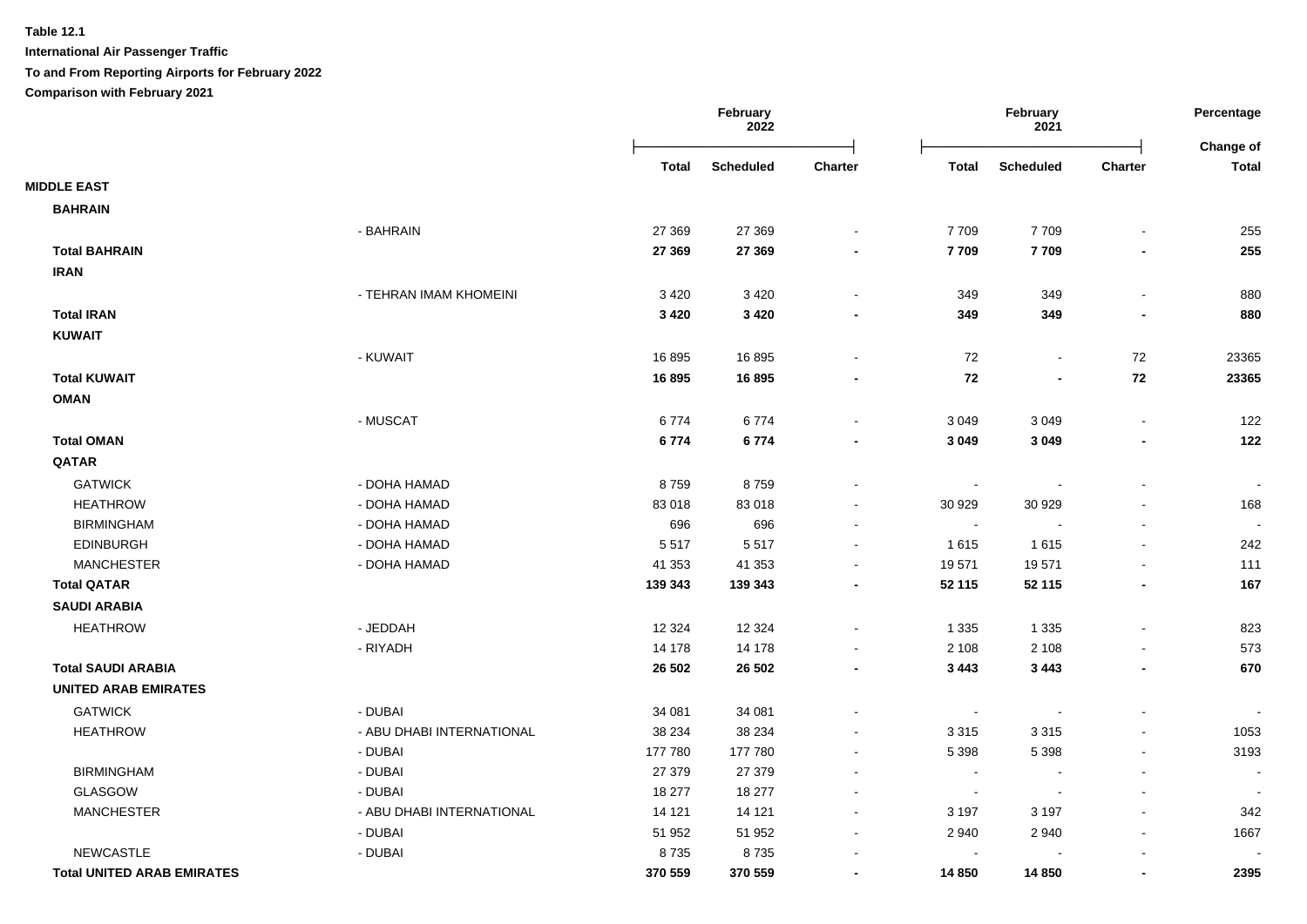|                                   |                                   |         | February<br>2022 |                |                | February<br>2021 |                | Percentage<br>Change of |
|-----------------------------------|-----------------------------------|---------|------------------|----------------|----------------|------------------|----------------|-------------------------|
|                                   |                                   | Total   | <b>Scheduled</b> | <b>Charter</b> | <b>Total</b>   | <b>Scheduled</b> | <b>Charter</b> | <b>Total</b>            |
| <b>Total MIDDLE EAST</b>          |                                   | 590 862 | 590 862          |                | 81 587         | 81 515           | 72             | 624                     |
| <b>INDIAN SUB-CONTINENT</b>       |                                   |         |                  |                |                |                  |                |                         |
| <b>BANGLADESH</b>                 |                                   |         |                  |                |                |                  |                |                         |
| <b>HEATHROW</b>                   | - DHAKHA                          | 902     | 902              |                | 1 1 2 4        | 1 1 2 4          |                | $-20$                   |
|                                   | - SYLHET                          | 7746    | 7746             |                | 1791           | 1791             |                | 332                     |
| <b>MANCHESTER</b>                 | - DHAKHA                          | 3893    | 3893             |                | $\sim$         |                  |                |                         |
| <b>Total BANGLADESH</b>           |                                   | 12 541  | 12 541           |                | 2915           | 2915             |                | 330                     |
| <b>INDIA</b>                      |                                   |         |                  |                |                |                  |                |                         |
| <b>HEATHROW</b>                   | - AHMEDABAD                       | 3870    | 3870             |                | 21             |                  | 21             | 18329                   |
|                                   | - AMRITSAR                        | 1802    | 1802             |                |                |                  |                |                         |
|                                   | - BANGALORE (BENGALURU)           | 11 447  | 11 447           |                | 8 1 0 2        | 4747             | 3 3 5 5        | 41                      |
|                                   | - CHENNAI                         | 6 1 7 8 | 6 1 7 8          |                | $\sim$         |                  |                |                         |
|                                   | - COCHIN                          | 5512    | 5512             |                | $\sim$         |                  |                |                         |
|                                   | - DELHI                           | 49 623  | 49 623           |                | 21 219         | 10 480           | 10739          | 134                     |
|                                   | - GOA                             | 3736    | 3736             |                |                |                  |                |                         |
|                                   | - HYDERABAD (RAJIV GHANDI)        | 7696    | 7696             |                | 5 0 1 4        | 5014             |                | 53                      |
|                                   | - KOLKATA                         | 1 3 9 3 | 1 3 9 3          |                | $\sim$         |                  |                |                         |
|                                   | - MUMBAI                          | 35 005  | 35 005           |                | 16 482         | 7 3 7 7          | 9 1 0 5        | 112                     |
| <b>BIRMINGHAM</b>                 | - AMRITSAR                        | 1925    | 1925             |                | $\sim$         |                  |                |                         |
| <b>Total INDIA</b>                |                                   | 128 187 | 128 187          |                | 50 838         | 27 618           | 23 2 20        | 152                     |
| <b>PAKISTAN</b>                   |                                   |         |                  |                |                |                  |                |                         |
| <b>HEATHROW</b>                   | - ISLAMABAD INTERNATIONAL AIRPORT | 13 270  | 11 537           | 1733           | 19 125         | 19 125           |                | $-31$                   |
|                                   | - LAHORE                          | 11 392  | 11 392           |                | 10 10 6        | 10 10 6          |                | 13                      |
| <b>BIRMINGHAM</b>                 | - ISLAMABAD INTERNATIONAL AIRPORT | 2893    | $\blacksquare$   | 2893           | $\blacksquare$ |                  |                |                         |
| DONCASTER SHEFFIELD               | - ISLAMABAD INTERNATIONAL AIRPORT | 543     | $\blacksquare$   | 543            |                |                  |                |                         |
| <b>MANCHESTER</b>                 | - ISLAMABAD INTERNATIONAL AIRPORT | 9946    | 6473             | 3 4 7 3        | 8 5 5 8        | 6444             | 2 1 1 4        | 16                      |
| <b>Total PAKISTAN</b>             |                                   | 38 044  | 29 4 02          | 8 6 4 2        | 37 789         | 35 675           | 2 1 1 4        | $\mathbf{1}$            |
| <b>SRI LANKA</b>                  |                                   |         |                  |                |                |                  |                |                         |
| <b>HEATHROW</b>                   | - COLOMBO                         | 15 662  | 15 662           |                | 550            | 550              |                | 2748                    |
| <b>Total SRI LANKA</b>            |                                   | 15 662  | 15 662           |                | 550            | 550              |                | 2748                    |
| <b>Total INDIAN SUB-CONTINENT</b> |                                   | 194 434 | 185 792          | 8642           | 92 092         | 66758            | 25 334         | 111                     |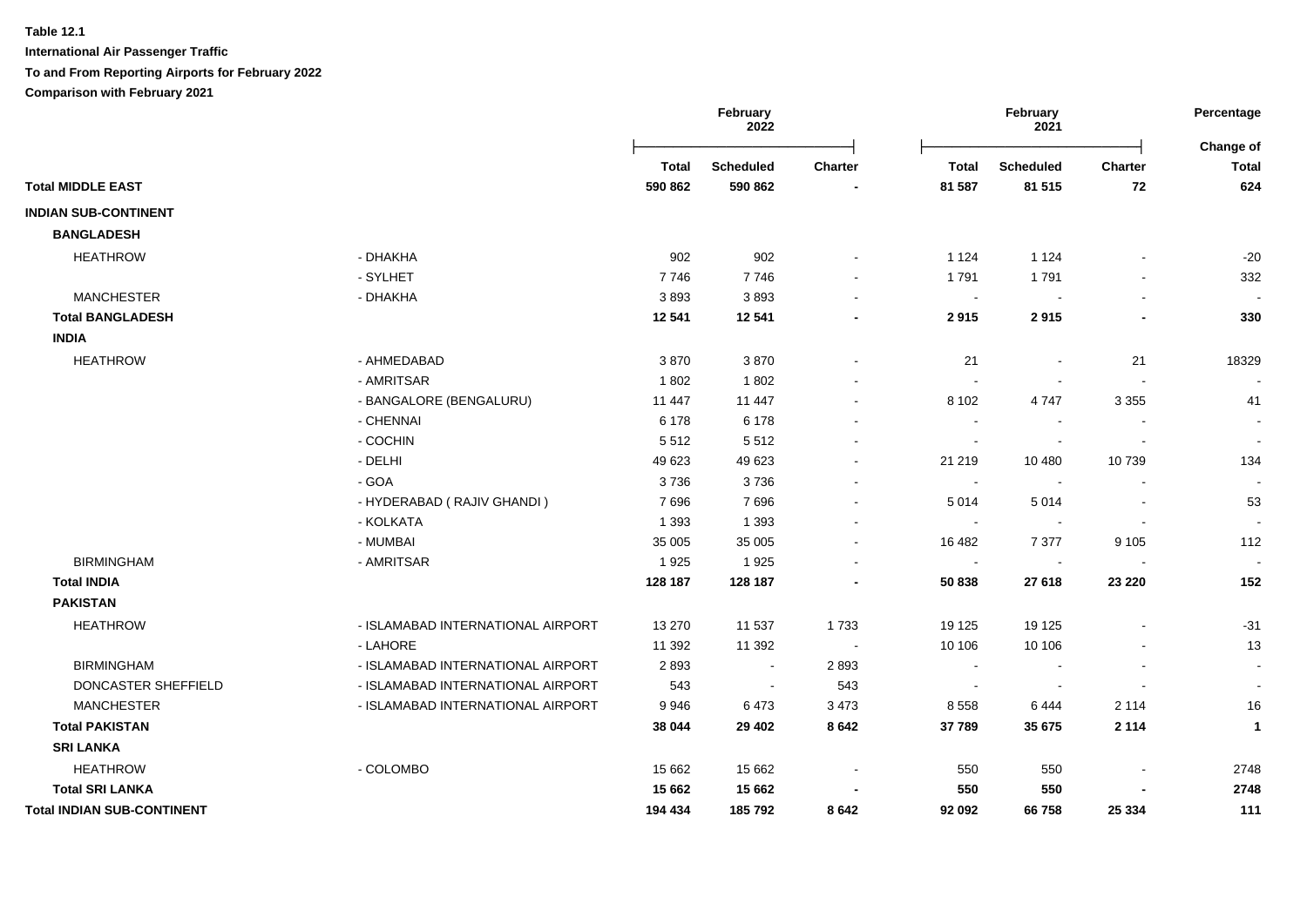|                                |                            |         | February<br>2022 |                          | February<br>2021 |                  |                          | Percentage<br>Change of |
|--------------------------------|----------------------------|---------|------------------|--------------------------|------------------|------------------|--------------------------|-------------------------|
|                                |                            | Total   | <b>Scheduled</b> | <b>Charter</b>           | <b>Total</b>     | <b>Scheduled</b> | <b>Charter</b>           | <b>Total</b>            |
| <b>FAR EAST</b>                |                            |         |                  |                          |                  |                  |                          |                         |
| <b>BRUNEI</b>                  |                            |         |                  |                          |                  |                  |                          |                         |
|                                | - BANDAR SERI BEGAWAN      | 169     | 169              | $\blacksquare$           | 172              | 172              |                          | $-2$                    |
| <b>Total BRUNEI</b>            |                            | 169     | 169              | $\blacksquare$           | 172              | 172              | $\blacksquare$           | $-2$                    |
| <b>CHINA</b>                   |                            |         |                  |                          |                  |                  |                          |                         |
|                                | - BEIJING                  | 180     |                  | 180                      |                  | $\sim$           | $\blacksquare$           |                         |
| <b>Total CHINA</b>             |                            | 180     | $\blacksquare$   | 180                      |                  | $\blacksquare$   | $\blacksquare$           | Infinity                |
| <b>HONG KONG</b>               |                            |         |                  |                          |                  |                  |                          |                         |
|                                | - HONG KONG (CHEK LAP KOK) | 1 6 6 4 | 1 6 6 4          | $\blacksquare$           | 2 5 9 5          | 2 5 9 5          | $\overline{\phantom{a}}$ | $-36$                   |
| <b>MANCHESTER</b>              | - HONG KONG (CHEK LAP KOK) | 505     | 505              | $\blacksquare$           | $\sim$           | $\sim$           | $\blacksquare$           |                         |
| <b>Total HONG KONG</b>         |                            | 2 1 6 9 | 2 1 6 9          | $\blacksquare$           | 2 5 9 5          | 2 5 9 5          | $\blacksquare$           | $-16$                   |
| <b>JAPAN</b>                   |                            |         |                  |                          |                  |                  |                          |                         |
| <b>HEATHROW</b>                | - NAGOYA                   |         |                  | $\overline{\phantom{a}}$ | 34               | 34               | $\blacksquare$           | $-100$                  |
|                                | - OSAKA (KANSAI)           |         |                  | $\sim$                   | 70               | 70               | $\overline{a}$           | $-100$                  |
|                                | - TOKYO (HANEDA)           | 3859    | 3859             | $\blacksquare$           | 1810             | 1810             | $\sim$                   | 113                     |
| <b>Total JAPAN</b>             |                            | 3859    | 3859             | $\blacksquare$           | 1914             | 1914             | $\blacksquare$           | 102                     |
| <b>MALAYSIA</b>                |                            |         |                  |                          |                  |                  |                          |                         |
|                                | - KUALA LUMPUR (SEPANG)    | 4 2 2 7 | 4 2 2 7          | $\sim$                   | 271              | 271              | $\blacksquare$           | 1460                    |
| <b>Total MALAYSIA</b>          |                            | 4 2 2 7 | 4 2 2 7          | $\blacksquare$           | 271              | 271              | $\blacksquare$           | 1460                    |
| <b>PHILIPPINES</b>             |                            |         |                  |                          |                  |                  |                          |                         |
|                                | - MANILA                   | 1 3 9 7 | 1 3 9 7          |                          |                  | $\overline{a}$   | $\blacksquare$           |                         |
| <b>Total PHILIPPINES</b>       |                            | 1 3 9 7 | 1 3 9 7          |                          |                  | $\overline{a}$   | $\blacksquare$           | Infinity                |
| <b>REPUBLIC OF KOREA</b>       |                            |         |                  |                          |                  |                  |                          |                         |
|                                | - SEOUL (INCHEON)          | 2 3 8 0 | 2 3 8 0          | $\overline{a}$           | 495              | 495              | $\overline{a}$           | 381                     |
| <b>Total REPUBLIC OF KOREA</b> |                            | 2 3 8 0 | 2 3 8 0          | $\blacksquare$           | 495              | 495              | $\blacksquare$           | 381                     |
| <b>SINGAPORE</b>               |                            |         |                  |                          |                  |                  |                          |                         |
|                                | - SINGAPORE                | 33 102  | 33 102           | $\overline{a}$           | 3 4 9 1          | 3 4 9 1          |                          | 848                     |
| <b>MANCHESTER</b>              | - SINGAPORE                | 2785    | 2785             | $\blacksquare$           | $\sim$           |                  |                          |                         |
| <b>Total SINGAPORE</b>         |                            | 35 887  | 35 887           | $\blacksquare$           | 3 4 9 1          | 3 4 9 1          | $\blacksquare$           | 928                     |
| <b>TAIWAN</b>                  |                            |         |                  |                          |                  |                  |                          |                         |
| <b>HEATHROW</b>                | - TAIPEI                   | 408     | 408              |                          |                  |                  | $\overline{a}$           |                         |
| <b>Total TAIWAN</b>            |                            | 408     | 408              |                          |                  |                  | $\overline{\phantom{0}}$ | Infinity                |
| <b>THAILAND</b>                |                            |         |                  |                          |                  |                  |                          |                         |
| <b>GATWICK</b>                 | - PHUKET                   | 162     |                  | 162                      |                  |                  |                          |                         |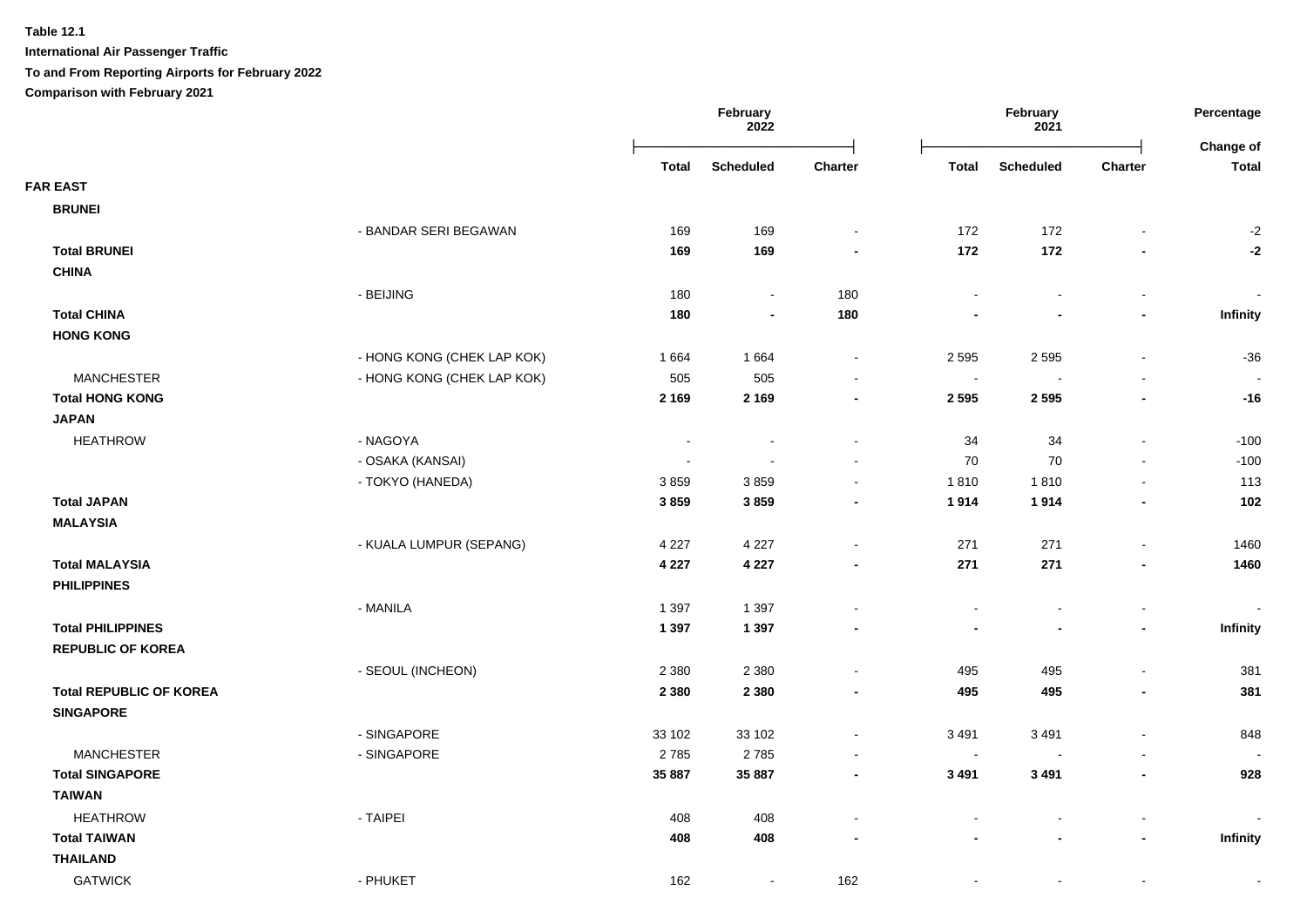**International Air Passenger Traffic**

# **To and From Reporting Airports for February 2022**

**Comparison with February 2021**

|                                 |                         | February<br>2022 |                  | February<br>2021         |                |                  | Percentage<br>Change of  |                          |
|---------------------------------|-------------------------|------------------|------------------|--------------------------|----------------|------------------|--------------------------|--------------------------|
|                                 |                         | <b>Total</b>     | <b>Scheduled</b> | <b>Charter</b>           | <b>Total</b>   | <b>Scheduled</b> | <b>Charter</b>           | <b>Total</b>             |
| <b>HEATHROW</b>                 | - BANGKOK SUVARNABHUMI  | 7 1 4 8          | 7 1 4 8          | $\sim$                   | 1 1 8 1        | $\sim$           | 1 1 8 1                  | 505                      |
| <b>Total THAILAND</b>           |                         | 7310             | 7 1 4 8          | 162                      | 1 1 8 1        | $\blacksquare$   | 1 1 8 1                  | 519                      |
| <b>VIETNAM</b>                  |                         |                  |                  |                          |                |                  |                          |                          |
|                                 | - HANOI                 | 811              | 811              | $\overline{\phantom{a}}$ |                |                  |                          |                          |
| <b>Total VIETNAM</b>            |                         | 811              | 811              | $\overline{\phantom{a}}$ |                | $\blacksquare$   | $\blacksquare$           | Infinity                 |
| <b>Total FAR EAST</b>           |                         | 58 797           | 58 455           | 342                      | 10 119         | 8938             | 1 1 8 1                  | 481                      |
| <b>AUSTRALASIA</b>              |                         |                  |                  |                          |                |                  |                          |                          |
| <b>AUSTRALIA</b>                |                         |                  |                  |                          |                |                  |                          |                          |
|                                 | - DARWIN                | 7727             | 7727             | $\ddot{\phantom{0}}$     | 795            | 795              |                          | 872                      |
|                                 | - MELBOURNE             | 1716             | 1716             |                          | $\sim$         |                  |                          | $\overline{\phantom{a}}$ |
|                                 | - SYDNEY                | 5 0 3 9          | 5 0 3 9          | $\sim$                   | $\sim$         | $\sim$           | $\blacksquare$           | $\sim$                   |
| <b>Total AUSTRALIA</b>          |                         | 14 4 82          | 14 4 8 2         |                          | 795            | 795              | $\blacksquare$           | 1722                     |
| <b>Total AUSTRALASIA</b>        |                         | 14 4 8 2         | 14 4 8 2         | $\blacksquare$           | 795            | 795              | $\blacksquare$           | 1722                     |
| <b>CANADA</b>                   |                         |                  |                  |                          |                |                  |                          |                          |
| <b>CANADA</b>                   |                         |                  |                  |                          |                |                  |                          |                          |
| <b>GATWICK</b>                  | - CALGARY               | 2716             | 2716             |                          |                |                  | $\blacksquare$           | $\blacksquare$           |
|                                 | - TORONTO               | 4 8 4 4          | 4844             |                          |                |                  | $\overline{\phantom{a}}$ | $\blacksquare$           |
| <b>HEATHROW</b>                 | - CALGARY               | 3 2 7 6          | 3 2 7 6          |                          |                |                  |                          | $\blacksquare$           |
|                                 | - MONTREAL (DORVAL)     | 8 2 1 3          | 8 2 1 3          |                          |                |                  | $\overline{a}$           | $\sim$                   |
|                                 | - TORONTO               | 23 955           | 23 955           |                          | 6757           | 6757             |                          | 255                      |
|                                 | - VANCOUVER             | 17948            | 17948            |                          | 663            | 663              |                          | 2607                     |
| GLASGOW                         | - TORONTO               | 165              | 165              |                          | $\sim$         |                  |                          |                          |
| <b>MANCHESTER</b>               | - TORONTO               | 219              | 219              |                          | $\sim$         |                  |                          |                          |
| <b>Total CANADA</b>             |                         | 61 336           | 61 336           | $\blacksquare$           | 7420           | 7 4 2 0          |                          | 727                      |
| <b>Total CANADA</b>             |                         | 61 336           | 61 336           |                          | 7 4 2 0        | 7 4 2 0          |                          | 727                      |
| <b>UNITED STATES OF AMERICA</b> |                         |                  |                  |                          |                |                  |                          |                          |
| <b>USA</b>                      |                         |                  |                  |                          |                |                  |                          |                          |
| <b>GATWICK</b>                  | - NEW YORK (JF KENNEDY) | 4 4 7 4          | 4 4 7 4          |                          |                |                  |                          | $\blacksquare$           |
|                                 | - TAMPA                 | 6655             | 6655             | $\blacksquare$           | $\blacksquare$ | $\overline{a}$   |                          | $\sim$                   |
| <b>HEATHROW</b>                 | - ATLANTA               | 19 4 43          | 19 4 43          | $\blacksquare$           | 2742           | 2742             | $\blacksquare$           | 609                      |
|                                 | - AUSTIN (BERGSTROM)    | 3816             | 3816             | $\overline{\phantom{a}}$ | $\sim$         | $\blacksquare$   | $\blacksquare$           |                          |
|                                 | - BOSTON                | 19735            | 19735            | $\sim$                   | 1741           | 1741             | $\sim$                   | 1034                     |
|                                 | - CHARLOTTE             | 9 1 5 6          | 9 1 5 6          | $\blacksquare$           | 1 1 4 3        | 1 1 4 3          | $\blacksquare$           | 701                      |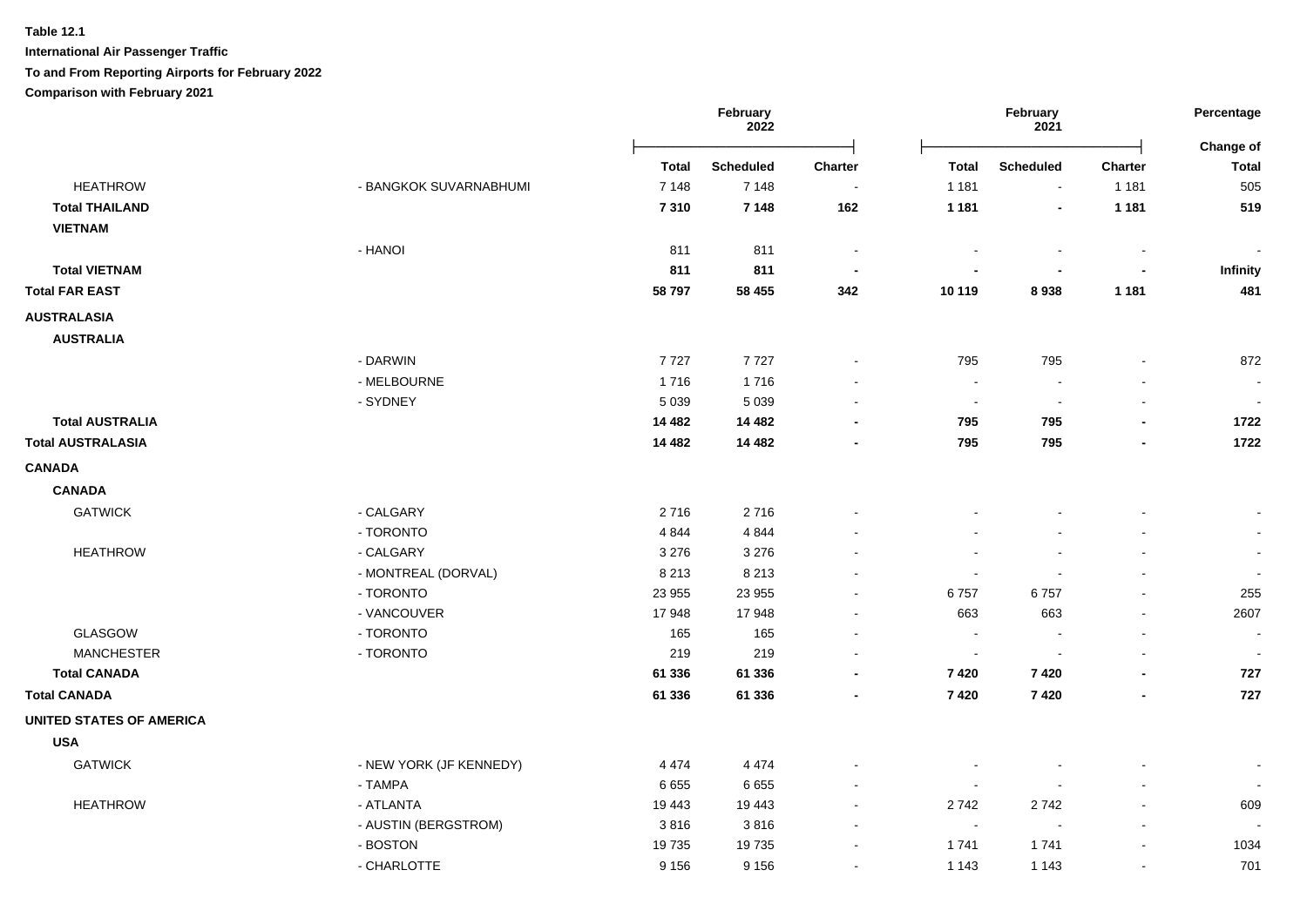|                                              |              | February<br>2022         |                |                          | February<br>2021         |                | Percentage                |
|----------------------------------------------|--------------|--------------------------|----------------|--------------------------|--------------------------|----------------|---------------------------|
|                                              | <b>Total</b> | <b>Scheduled</b>         | <b>Charter</b> | <b>Total</b>             | <b>Scheduled</b>         | <b>Charter</b> | Change of<br><b>Total</b> |
| - CHICAGO (O'HARE)                           | 21 987       | 21 987                   |                | 4 3 6 5                  | 4 3 6 5                  |                | 404                       |
| - DALLAS/FORT WORTH                          | 21 7 14      | 21 7 14                  | $\blacksquare$ | 4 5 0 2                  | 4 5 0 2                  |                | 382                       |
| - DENVER INTERNATIONAL                       | 6 0 6 9      | 6069                     | $\overline{a}$ | $\sim$                   |                          |                |                           |
| - DETROIT                                    | 3 4 6 2      | 3 4 6 2                  |                | $\sim$                   | $\overline{\phantom{a}}$ |                |                           |
| - HOUSTON                                    | 11 690       | 11 690                   |                | 767                      | 767                      |                | 1424                      |
| - LAS VEGAS                                  | 18 642       | 18 642                   |                | $\sim$                   |                          |                |                           |
| - LOS ANGELES INTERNATIONAL                  | 43 639       | 43 639                   |                | 3 0 4 8                  | 3 0 4 8                  |                | 1332                      |
| - MIAMI INTERNATIONAL                        | 49 332       | 49 332                   |                | 3850                     | 3850                     |                | 1181                      |
| - NEW YORK (JF KENNEDY)                      | 99 179       | 99 179                   | $\sim$         | 7 0 4 2                  | 7 0 4 2                  |                | 1308                      |
| - NEW YORK (NEWARK)                          | 19 254       | 19 254                   |                | 2 2 6 1                  | 2 2 6 1                  |                | 752                       |
| - ORLANDO                                    | 24 619       | 24 619                   |                | $\blacksquare$           |                          |                | $\blacksquare$            |
| - PHILADELPHIA INTERNATIONAL                 | 10 553       | 10 553                   |                |                          |                          |                | $\blacksquare$            |
| - PHOENIX                                    | 8513         | 8513                     |                |                          |                          |                | $\blacksquare$            |
| - SAN DIEGO                                  | 5 3 6 9      | 5 3 6 9                  |                | $\overline{\phantom{a}}$ | $\blacksquare$           |                | $\blacksquare$            |
| - SAN FRANCISCO                              | 24 649       | 24 649                   |                | 861                      | 861                      |                | 2763                      |
| - SEATTLE (TACOMA)                           | 9319         | 9319                     |                | 755                      | 755                      |                | 1134                      |
| - WASHINGTON (DULLES)                        | 17696        | 17696                    |                | 2933                     | 2933                     |                | 503                       |
| <b>BIRMINGHAM</b><br>- NEW YORK (JF KENNEDY) | 162          | 162                      |                |                          |                          |                |                           |
| <b>MANCHESTER</b><br>- ATLANTA               | 3 2 1 6      | 3 2 1 6                  |                |                          |                          |                |                           |
| - HOUSTON                                    | 955          | 955                      |                |                          |                          |                |                           |
| - NEW YORK (JF KENNEDY)                      | 14 3 75      | 14 375                   |                |                          |                          |                | $\blacksquare$            |
| - ORLANDO                                    | 12 0 35      | 12 0 35                  |                | $\blacksquare$           |                          |                |                           |
| <b>Total USA</b>                             | 489708       | 489 708                  | $\blacksquare$ | 36 010                   | 36 010                   |                | 1260                      |
| <b>Total UNITED STATES OF AMERICA</b>        | 489708       | 489 708                  |                | 36 010                   | 36 010                   |                | 1260                      |
| <b>CENTRAL AMERICA</b>                       |              |                          |                |                          |                          |                |                           |
| <b>COSTA RICA</b>                            |              |                          |                |                          |                          |                |                           |
| - LIBERIA<br><b>GATWICK</b>                  | 2 3 3 9      | $\overline{\phantom{a}}$ | 2 3 3 9        |                          |                          |                |                           |
| - SAN JOSE COST RICA                         | 6 6 8 5      | 6685                     |                |                          |                          |                |                           |
| <b>Total COSTA RICA</b>                      | 9024         | 6685                     | 2 3 3 9        |                          |                          |                | Infinity                  |
| <b>CUBA</b>                                  |              |                          |                |                          |                          |                |                           |
| <b>MANCHESTER</b><br>- VARADERO              | 4 0 8 2      | $\blacksquare$           | 4 0 8 2        |                          |                          |                |                           |
| <b>Total CUBA</b>                            | 4 0 8 2      |                          | 4 0 8 2        |                          |                          |                | Infinity                  |
| <b>DOMINICAN REPUBLIC</b>                    |              |                          |                |                          |                          |                |                           |
| <b>GATWICK</b><br>- PUNTA CANA               | 15 350       | 7928                     | 7422           |                          |                          |                |                           |
| <b>MANCHESTER</b><br>- PUNTA CANA            | 6829         | $\sim$                   | 6829           |                          |                          |                |                           |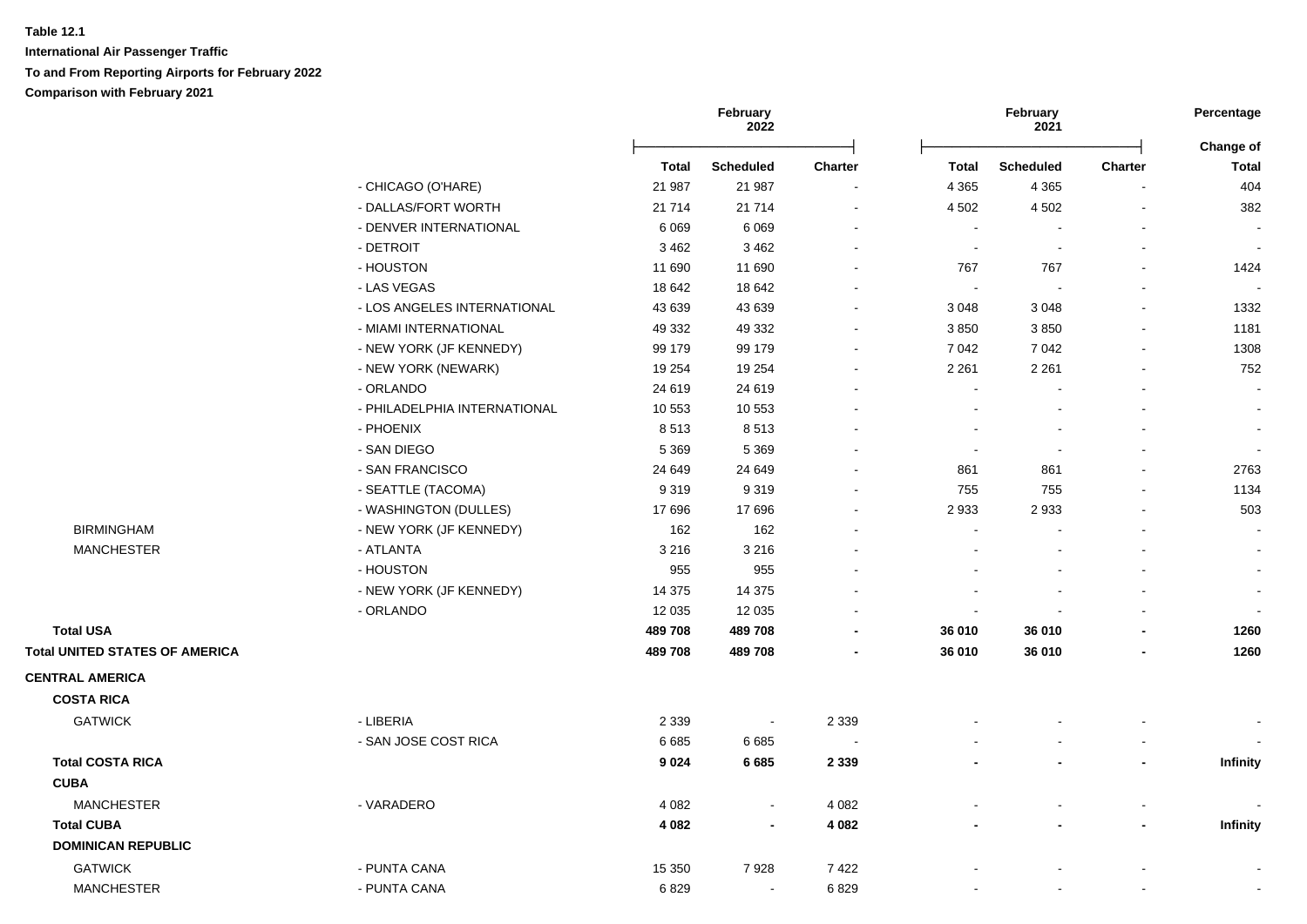|                                  |                           |              | February<br>2022 |                          | February<br>2021 |                  |                          | Percentage<br>Change of  |
|----------------------------------|---------------------------|--------------|------------------|--------------------------|------------------|------------------|--------------------------|--------------------------|
|                                  |                           | <b>Total</b> | <b>Scheduled</b> | <b>Charter</b>           | <b>Total</b>     | <b>Scheduled</b> | Charter                  | <b>Total</b>             |
| <b>Total DOMINICAN REPUBLIC</b>  |                           | 22 179       | 7928             | 14 251                   |                  |                  |                          | Infinity                 |
| <b>MEXICO</b>                    |                           |              |                  |                          |                  |                  |                          |                          |
| <b>GATWICK</b>                   | - CANCUN                  | 25 636       | 25 636           | $\blacksquare$           | 1571             | 1571             | $\blacksquare$           | 1532                     |
|                                  | - PUERTO VALLARTA         | 2 2 2 3      | $\blacksquare$   | 2 2 2 3                  | $\sim$           | $\blacksquare$   | $\sim$                   |                          |
| <b>HEATHROW</b>                  | - MEXICO CITY             | 7787         | 7787             | $\blacksquare$           | 1461             | 1461             | $\blacksquare$           | 433                      |
| <b>BIRMINGHAM</b>                | - CANCUN                  | 4 7 3 4      | 4 7 3 4          | $\overline{\phantom{a}}$ | $\sim$           | $\overline{a}$   |                          | $\overline{\phantom{a}}$ |
| <b>MANCHESTER</b>                | - CANCUN                  | 9654         | 9654             | $\overline{\phantom{a}}$ |                  |                  |                          | $\sim$                   |
|                                  | - PUERTO VALLARTA         | 2 2 2 3      | $\sim$           | 2 2 2 3                  |                  |                  |                          | $\overline{\phantom{a}}$ |
| <b>Total MEXICO</b>              |                           | 52 257       | 47811            | 4 4 4 6                  | 3 0 3 2          | 3 0 3 2          | $\blacksquare$           | 1624                     |
| <b>Total CENTRAL AMERICA</b>     |                           | 87 542       | 62 4 24          | 25 118                   | 3 0 3 2          | 3 0 3 2          | $\blacksquare$           | 2787                     |
| <b>SOUTH AMERICA</b>             |                           |              |                  |                          |                  |                  |                          |                          |
| <b>ARGENTINA</b>                 |                           |              |                  |                          |                  |                  |                          |                          |
| <b>HEATHROW</b>                  | - BUENOS AIRES            | 6010         | 6010             |                          |                  |                  |                          |                          |
| <b>Total ARGENTINA</b>           |                           | 6010         | 6010             |                          |                  |                  |                          | Infinity                 |
| <b>BRAZIL</b>                    |                           |              |                  |                          |                  |                  |                          |                          |
|                                  | - RIO DE JANEIRO (GALEAO) | 5 6 8 7      | 5687             |                          |                  | $\overline{a}$   | $\blacksquare$           | $\overline{\phantom{a}}$ |
|                                  | - SAO PAULO (GUARULHOS)   | 25 8 34      | 25 8 34          |                          |                  |                  | $\overline{\phantom{a}}$ | $\overline{\phantom{a}}$ |
| <b>Total BRAZIL</b>              |                           | 31 521       | 31 521           |                          |                  |                  | $\blacksquare$           | Infinity                 |
| <b>CHILE</b>                     |                           |              |                  |                          |                  |                  |                          |                          |
|                                  | - SANTIAGO DE CHILE       | 5 1 2 3      | 5 1 2 3          |                          | $\sim$           | $\blacksquare$   | $\blacksquare$           |                          |
| <b>Total CHILE</b>               |                           | 5 1 2 3      | 5 1 2 3          |                          |                  | $\blacksquare$   | $\blacksquare$           | Infinity                 |
| <b>GUYANA</b>                    |                           |              |                  |                          |                  |                  |                          |                          |
|                                  | - GEORGETOWN (GUYANA)     |              |                  |                          | 12               | $\blacksquare$   | 12                       | $-100$                   |
| <b>Total GUYANA</b>              |                           |              |                  |                          | 12               | $\blacksquare$   | 12                       | $-100$                   |
| <b>SURINAM</b>                   |                           |              |                  |                          |                  |                  |                          |                          |
| <b>STANSTED</b>                  | - PARAMARIBO              |              |                  | $\blacksquare$           | 16               | $\blacksquare$   | 16                       | $-100$                   |
| <b>Total SURINAM</b>             |                           |              |                  |                          | 16               | $\blacksquare$   | 16                       | $-100$                   |
| <b>Total SOUTH AMERICA</b>       |                           | 42 654       | 42 654           |                          | 28               | $\blacksquare$   | 28                       | 152236                   |
| <b>CARIBBEAN AREA</b>            |                           |              |                  |                          |                  |                  |                          |                          |
| <b>ANTIGUA AND BARBUDA</b>       |                           |              |                  |                          |                  |                  |                          |                          |
| <b>GATWICK</b>                   | - ANTIGUA                 | 10 683       | 10 683           | $\blacksquare$           | 1712             | 1712             |                          | 524                      |
| <b>HEATHROW</b>                  | - ANTIGUA                 | 6775         | 6742             | 33                       | $\sim$           |                  |                          |                          |
| <b>Total ANTIGUA AND BARBUDA</b> |                           | 17 458       | 17 4 25          | 33                       | 1712             | 1712             |                          | 920                      |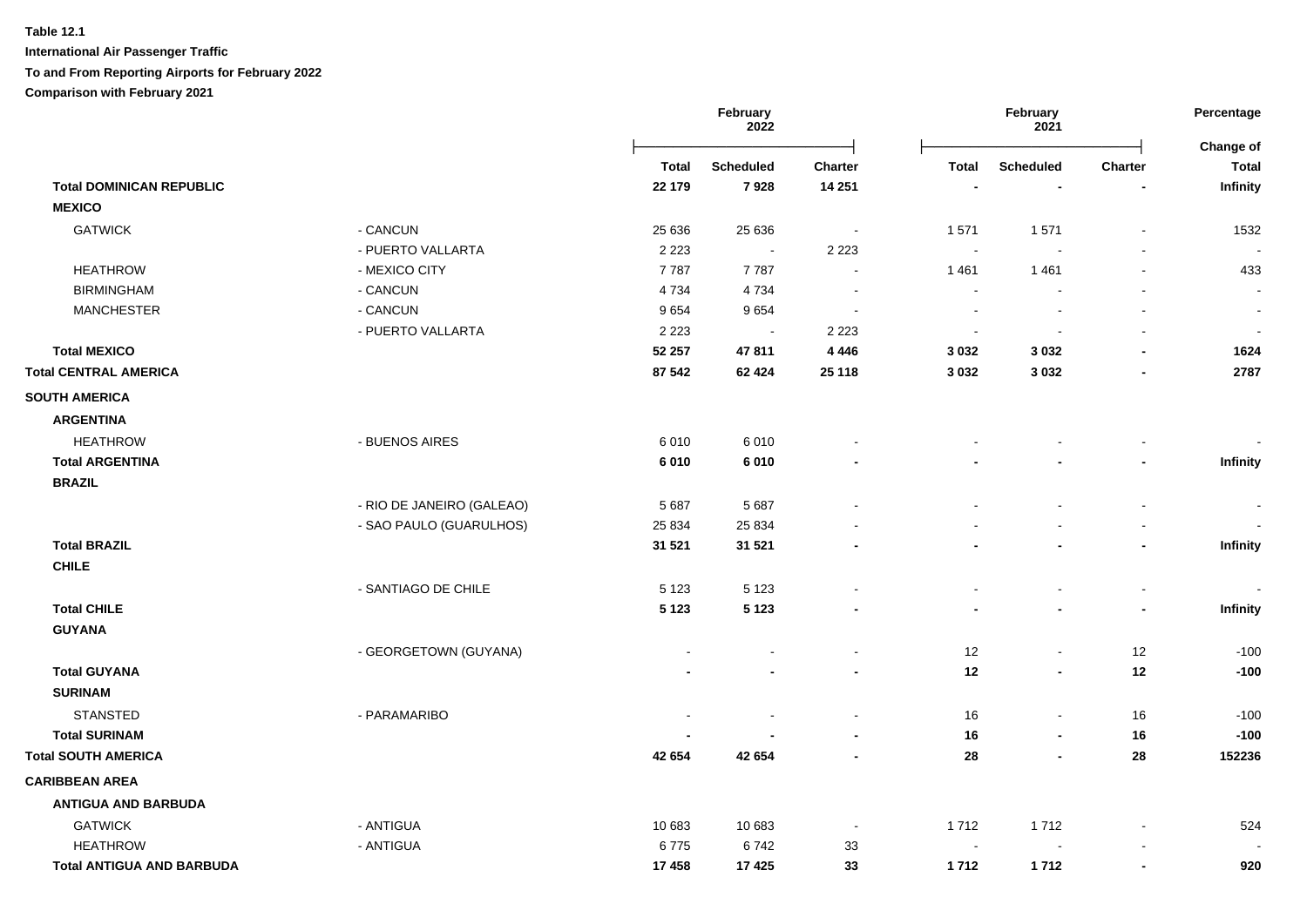|                             |                |              | February<br>2022 |                          | February<br>2021         |                          | Percentage<br>Change of |                          |
|-----------------------------|----------------|--------------|------------------|--------------------------|--------------------------|--------------------------|-------------------------|--------------------------|
|                             |                | <b>Total</b> | <b>Scheduled</b> | Charter                  | <b>Total</b>             | <b>Scheduled</b>         | Charter                 | <b>Total</b>             |
| <b>BAHAMAS</b>              |                |              |                  |                          |                          |                          |                         |                          |
|                             | - NASSAU       | 6404         | 6 4 0 4          |                          |                          |                          |                         |                          |
| <b>Total BAHAMAS</b>        |                | 6 4 0 4      | 6 4 0 4          |                          |                          |                          |                         | <b>Infinity</b>          |
| <b>BARBADOS</b>             |                |              |                  |                          |                          |                          |                         |                          |
| <b>GATWICK</b>              | - BRIDGETOWN   | 17499        | 10884            | 6615                     | $\overline{\phantom{a}}$ |                          |                         |                          |
| <b>HEATHROW</b>             | - BRIDGETOWN   | 28 7 84      | 27818            | 966                      | 2680                     | 2680                     |                         | 974                      |
| BELFAST INTERNATIONAL       | - BRIDGETOWN   | 350          | $\sim$           | 350                      |                          |                          |                         | $\blacksquare$           |
| <b>BIRMINGHAM</b>           | - BRIDGETOWN   | 4 0 4 8      | $\blacksquare$   | 4 0 48                   |                          |                          |                         |                          |
| <b>BOURNEMOUTH</b>          | - BRIDGETOWN   | 753          | $\blacksquare$   | 753                      |                          |                          |                         | $\blacksquare$           |
| <b>CARDIFF WALES</b>        | - BRIDGETOWN   | 434          | $\blacksquare$   | 434                      |                          |                          |                         |                          |
| <b>EDINBURGH</b>            | - BRIDGETOWN   | 1 1 8 8      | 1 1 8 8          |                          |                          |                          |                         | $\sim$                   |
| <b>MANCHESTER</b>           | - BRIDGETOWN   | 16785        | 8738             | 8 0 4 7                  |                          |                          |                         | $\overline{\phantom{a}}$ |
| <b>NEWCASTLE</b>            | - BRIDGETOWN   | 408          | 232              | 176                      |                          |                          |                         | $\blacksquare$           |
| <b>Total BARBADOS</b>       |                | 70 249       | 48 860           | 21 3 8 9                 | 2680                     | 2680                     |                         | 2521                     |
| <b>BERMUDA</b>              |                |              |                  |                          |                          |                          |                         |                          |
| <b>GATWICK</b>              | - BERMUDA      |              |                  |                          | 657                      | 657                      |                         | $-100$                   |
| <b>HEATHROW</b>             | - BERMUDA      | 3410         | 3410             |                          | $\sim$                   |                          |                         |                          |
| <b>Total BERMUDA</b>        |                | 3 4 1 0      | 3 4 1 0          |                          | 657                      | 657                      |                         | 419                      |
| <b>CAYMAN ISLANDS</b>       |                |              |                  |                          |                          |                          |                         |                          |
|                             | - GRAND CAYMAN | 2784         | 2784             |                          | 455                      | 455                      |                         | 512                      |
| <b>Total CAYMAN ISLANDS</b> |                | 2 7 8 4      | 2784             |                          | 455                      | 455                      |                         | 512                      |
| <b>GRENADA</b>              |                |              |                  |                          |                          |                          |                         |                          |
| <b>GATWICK</b>              | - GRENADA      | 2 1 6 6      | 2 1 6 6          |                          |                          |                          |                         |                          |
| <b>HEATHROW</b>             | - GRENADA      | 1 2 4 1      | 1 2 4 1          |                          |                          |                          |                         |                          |
| <b>Total GRENADA</b>        |                | 3 4 0 7      | 3 4 0 7          |                          |                          |                          |                         | Infinity                 |
| <b>JAMAICA</b>              |                |              |                  |                          |                          |                          |                         |                          |
| <b>GATWICK</b>              | - KINGSTON     | 6852         | 6852             |                          | 823                      | 823                      |                         | 733                      |
|                             | - MONTEGO BAY  | 11 501       | 4 6 6 0          | 6841                     |                          |                          |                         | $\sim$                   |
| <b>HEATHROW</b>             | - MONTEGO BAY  | 7 3 5 9      | 7 3 5 9          | $\overline{\phantom{a}}$ |                          | $\overline{\phantom{a}}$ |                         | $\blacksquare$           |
| <b>BIRMINGHAM</b>           | - MONTEGO BAY  | 2 3 4 6      | $\blacksquare$   | 2 3 4 6                  |                          |                          |                         | $\overline{\phantom{a}}$ |
| <b>MANCHESTER</b>           | - MONTEGO BAY  | 6495         | $\sim$           | 6495                     |                          |                          |                         |                          |
| <b>Total JAMAICA</b>        |                | 34 553       | 18871            | 15 682                   | 823                      | 823                      |                         | 4098                     |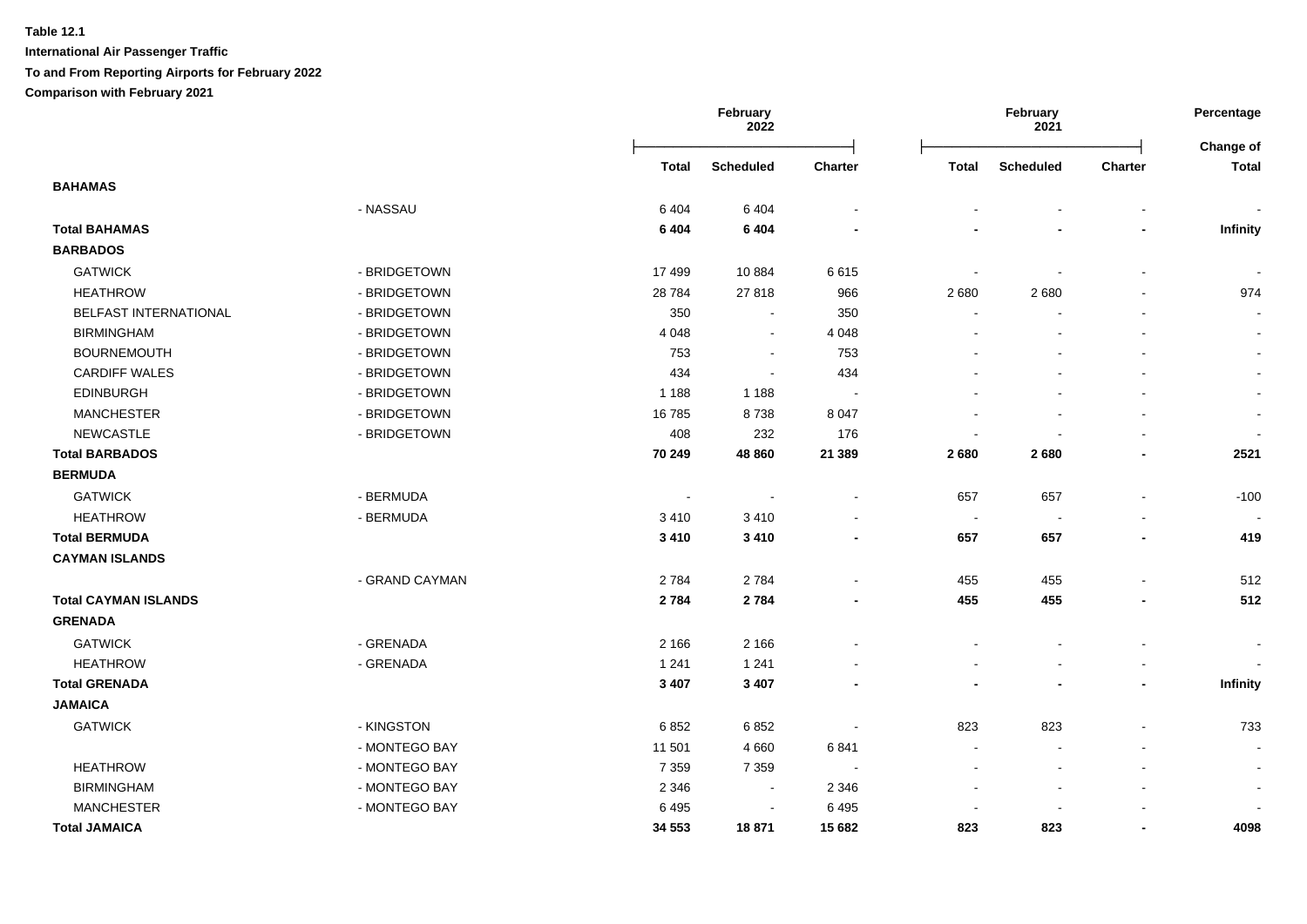**International Air Passenger Traffic**

## **To and From Reporting Airports for February 2022**

**Comparison with February 2021**

|                                               |                        |         | February<br>February<br>2022<br>2021 |                | Percentage<br>Change of  |                  |                          |                          |
|-----------------------------------------------|------------------------|---------|--------------------------------------|----------------|--------------------------|------------------|--------------------------|--------------------------|
|                                               |                        | Total   | Scheduled                            | <b>Charter</b> | <b>Total</b>             | <b>Scheduled</b> | <b>Charter</b>           | <b>Total</b>             |
| <b>SAINT KITTS AND NEVIS</b>                  |                        |         |                                      |                |                          |                  |                          |                          |
| <b>GATWICK</b>                                | - ST KITTS             | 1 4 0 6 | 1406                                 |                |                          |                  |                          |                          |
| <b>Total SAINT KITTS AND NEVIS</b>            |                        | 1 4 0 6 | 1 4 0 6                              |                |                          |                  |                          | Infinity                 |
| SAINT VINCENT AND THE GRENADINES              |                        |         |                                      |                |                          |                  |                          |                          |
| <b>HEATHROW</b>                               | - E T JOSHUA           | 894     | 894                                  |                |                          |                  | $\blacksquare$           |                          |
| <b>Total SAINT VINCENT AND THE GRENADINES</b> |                        | 894     | 894                                  |                |                          |                  |                          | Infinity                 |
| <b>ST LUCIA</b>                               |                        |         |                                      |                |                          |                  |                          |                          |
| <b>GATWICK</b>                                | - ST LUCIA (HEWANORRA) | 8 3 9 8 | 5975                                 | 2 4 2 3        | 665                      | 665              | $\overline{a}$           | 1163                     |
| <b>HEATHROW</b>                               | - ST LUCIA (HEWANORRA) | 8 4 4 9 | 8 4 4 9                              |                | $\sim$                   |                  |                          |                          |
| <b>Total ST LUCIA</b>                         |                        | 16847   | 14 4 24                              | 2 4 2 3        | 665                      | 665              |                          | 2433                     |
| <b>TRINIDAD AND TOBAGO</b>                    |                        |         |                                      |                |                          |                  |                          |                          |
| <b>GATWICK</b>                                | - PORT OF SPAIN        | 2827    | 2827                                 |                |                          |                  |                          |                          |
|                                               | - TOBAGO               | 1762    | 1762                                 |                |                          |                  |                          |                          |
| <b>HEATHROW</b>                               | - TOBAGO               | 226     | 226                                  |                |                          |                  |                          |                          |
| <b>Total TRINIDAD AND TOBAGO</b>              |                        | 4815    | 4815                                 |                |                          |                  |                          | <b>Infinity</b>          |
| <b>TURKS AND CAICOS ISLANDS</b>               |                        |         |                                      |                |                          |                  |                          |                          |
|                                               | - PROVIDENCIALES       | 1 0 7 6 | 1076                                 |                |                          |                  | $\overline{a}$           |                          |
| <b>Total TURKS AND CAICOS ISLANDS</b>         |                        | 1 0 7 6 | 1 0 7 6                              |                |                          |                  | $\blacksquare$           | Infinity                 |
| <b>Total CARIBBEAN AREA</b>                   |                        | 163 303 | 123 776                              | 39 527         | 6992                     | 6992             |                          | 2236                     |
| <b>INDIAN OCEAN ISLANDS</b>                   |                        |         |                                      |                |                          |                  |                          |                          |
| <b>MALDIVE ISLANDS</b>                        |                        |         |                                      |                |                          |                  |                          |                          |
|                                               | - MALE INTERNATIONAL   | 10 412  | 10 412                               |                | 913                      | 913              |                          | 1040                     |
| <b>Total MALDIVE ISLANDS</b>                  |                        | 10 412  | 10 412                               |                | 913                      | 913              |                          | 1040                     |
| <b>MAURITIUS</b>                              |                        |         |                                      |                |                          |                  |                          |                          |
| <b>GATWICK</b>                                | - MAURITIUS            | 6970    | 6970                                 |                |                          |                  |                          | $\overline{\phantom{a}}$ |
| <b>HEATHROW</b>                               | - MAURITIUS            | 5 2 5 2 | 5 2 5 2                              |                |                          |                  |                          |                          |
| <b>Total MAURITIUS</b>                        |                        | 12 222  | 12 222                               |                | $\overline{\phantom{a}}$ |                  | $\overline{\phantom{a}}$ | Infinity                 |
| <b>Total INDIAN OCEAN ISLANDS</b>             |                        | 22 634  | 22 634                               |                | 913                      | 913              | $\blacksquare$           | 2379                     |
| <b>ATLANTIC OCEAN ISLANDS</b>                 |                        |         |                                      |                |                          |                  |                          |                          |
| <b>ASCENSION ISLAND</b>                       |                        |         |                                      |                |                          |                  |                          |                          |
| <b>STANSTED</b>                               | - SAINT HELENA         | 145     |                                      | 145            |                          |                  |                          |                          |
| <b>Total ASCENSION ISLAND</b>                 |                        | 145     | $\blacksquare$                       | 145            |                          |                  | $\blacksquare$           | <b>Infinity</b>          |
|                                               |                        |         |                                      |                |                          |                  |                          |                          |